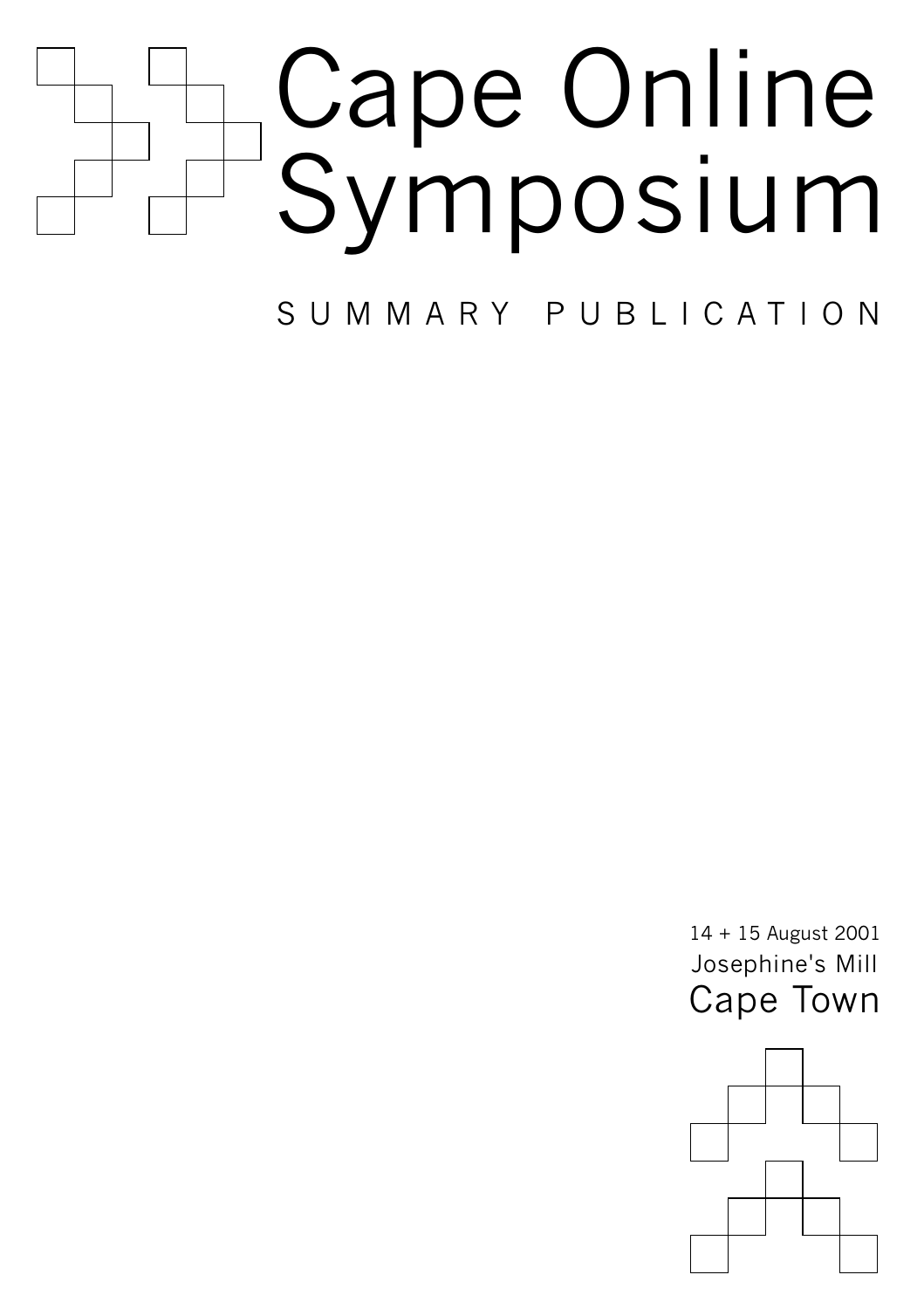*Cape Online Symposium*

# **Cape Online Symposium**

*August 14 – 15, 2001*  Josephine's Mill, Cape Town

**Summary Publication** 

*Published by:* 

**Cape Online** 

The Provincial Administration of the Western Cape 9 Dorp Street, PO Box 979 Cape Town 8000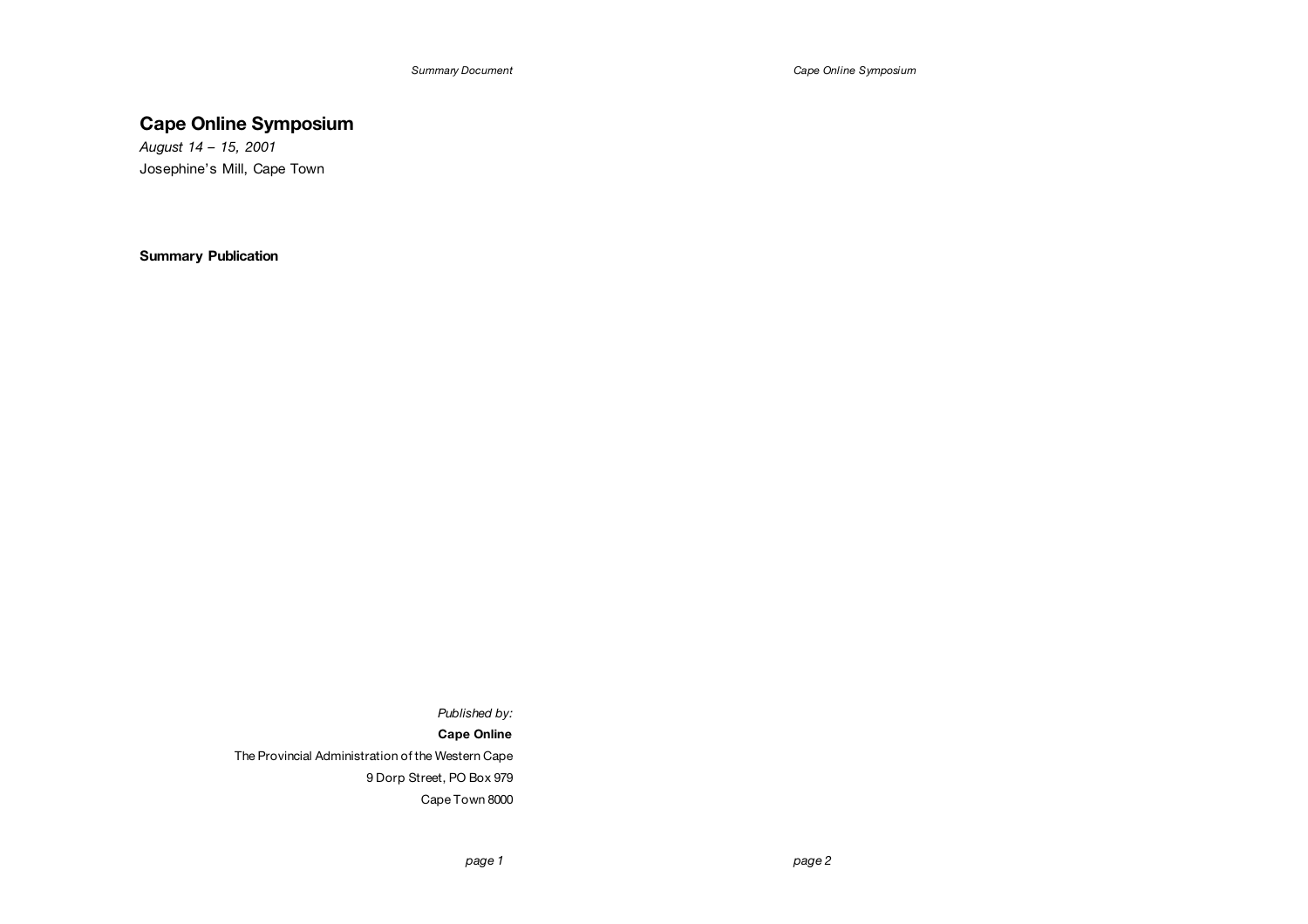### *Cape Online Symposium*

# **Table of Contents:**

| Introduction                        | 3  |
|-------------------------------------|----|
| Purpose of Document                 | 4  |
| Executive Summary                   | 5  |
| Day One                             | 6  |
| Day Two                             | 46 |
| <b>Action Steps</b>                 | 87 |
| Reference Materials:                | 88 |
| List of Invitees and Attendees      | 88 |
| What is a Portal? By Tahzier Isaacs | 92 |
| Important E-Government Documents    | 96 |

# **Introduction**

The Provincial Administration of the Western Cape held a two-day symposium on August 14 – 15, 2001 to discuss the planning of the Cape Online programme. This event preceded the creation of the Cape Online Forum, which is intended to be used as a platform for e-government collaboration between national, provincial and local government as well as parastatals and non-government organisations.

Representatives from a wide range of e-government stakeholders were invited to attend this open event, the full list of who is included as an appendix to this document. Motivating the effort to pull the symposium together was the belief that it could help to create efficiencies in the participating organisations by coordinating future initiatives among these participants in a way that will positively impact on the future growth of the regional economy.

The symposium was conducted in a manner designed to encourage dialogue and build toward consensus. The first day was an information-sharing day, with many of the participants giving presentations about their e-government activities and future plans in order to ascertain the current state of e-government in the province. The second day was a series of panels designed to focus on the key issues identified in the course of the first day in the areas of marketing, change management and content.

A concluding panel distilled the two-day symposium into a specific list of prioritised needs, and with the consensus of the participants selected a group of individuals with the mandate to begin the process of formalising the Cape Online Forum.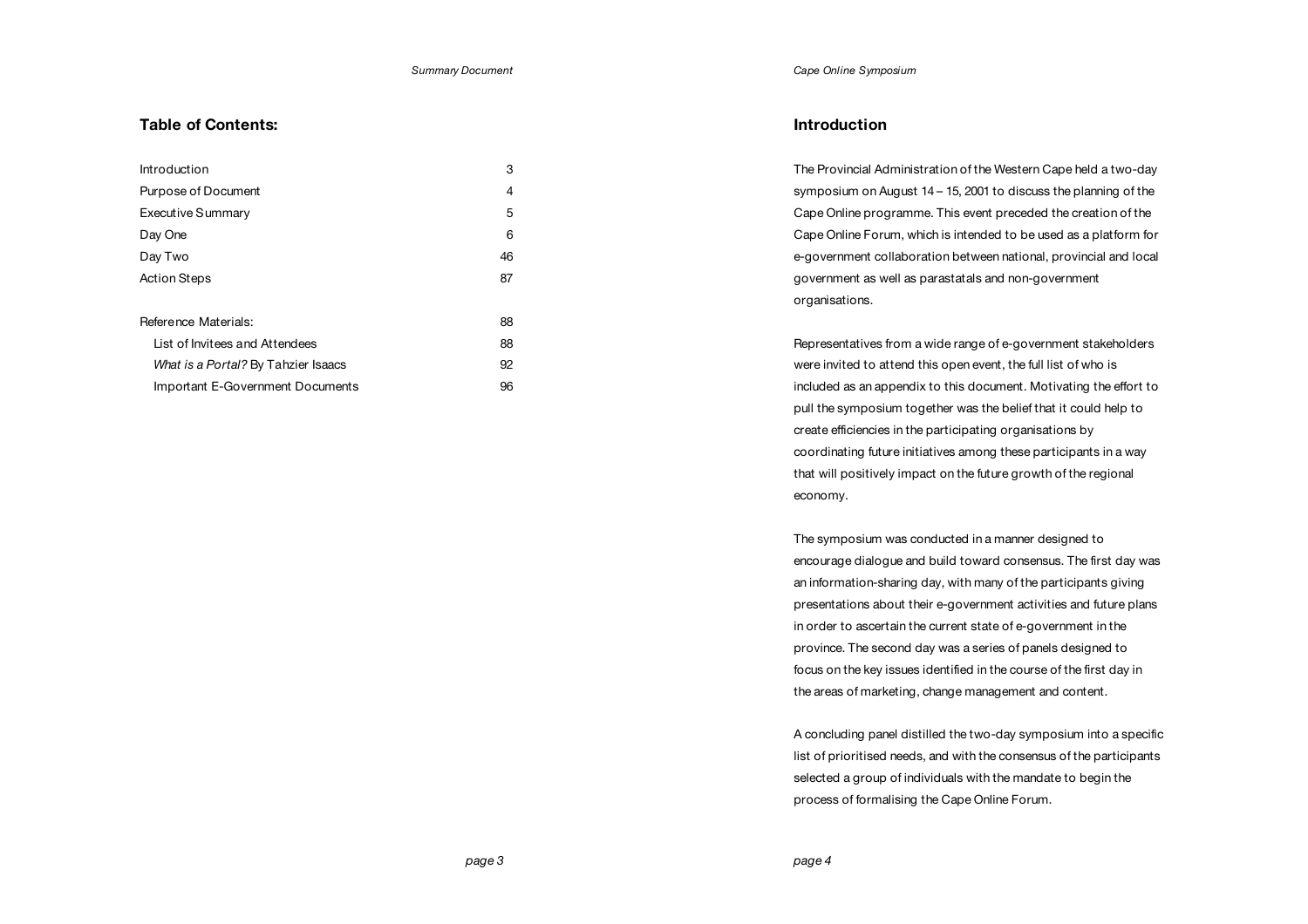# **Purpose of Document**

This document has been developed for two primary purposes:

- 1. As a record of the symposium, summarizing the proceedings and presentations of the participants
- 2. As a reference on e-government for stakeholders in the province

Please note that this document is intended as a summary of the proceedings, and is not a verbatim record or transcript. While every effort has been made to accurately reflect the remarks and materials presented at the Symposium, readers are encouraged to contact directly any person to whom a comment is attributed for clarification or further details. For this purpose, the contact details of all speakers are provided in the appendix to this document.

*Cape Online Symposium*

# **Executive Summary**

The Cape Online Symposium, sponsored by the PAWC and held over two days in August 2001, brought together a wide spectrum of public sector stakeholders active and potentially active in egovernment in the Western Cape province. The format of the symposium was open and inclusive by design.

Beginning with an overview of current Provincial Administration initiatives, the idea for creating a Forum of stakeholders to coordinate public sector e-government activities at some level – from simple information sharing to full joint project implementation – was then put to the attendees for consideration over the remainder of the symposium.

Following two days of further presentations and open discussion among attendees, it was agreed by consensus to create a Cape Online Forum. In addition, members of an interim coordinating committee were nominated and selected by attendees to carry forward a list of tasks ('shopping list') agreed to by the symposium participants. These included the following:

- ! Report back to participants with notes and presentations from the Cape Online Symposium
- ! Organise and hold a meeting of the elected coordinating committee
- ! Report back to participants on work done to the shopping list by October
- **Establish an e-mailing list among symposium** participants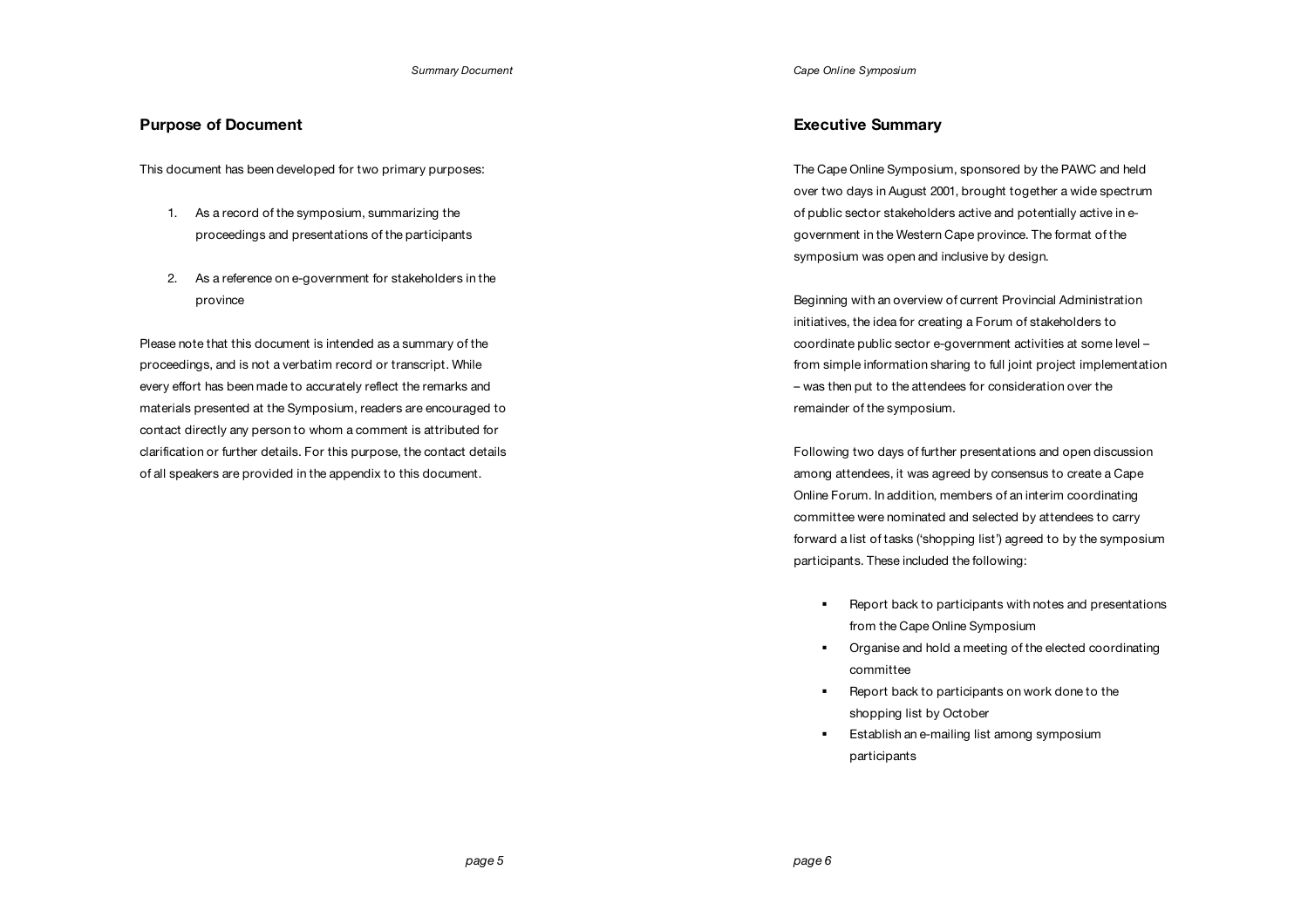# **Day One**

# Welcome Dr. Harold Wesso

Welcome to all. The focus of this symposium is on e-government and e-governance within the Western Cape. This must be an inclusive undertaking, involving all levels of government, including national, provincial and local governments, as well as parastatals, NGOs and other public sector stakeholders. It is important to begin by defining what we mean by e-government. Most simply, egovernment is the online delivery of government information and services. It further involves the interaction of citizens and businesses with the government, and also how the government organises itself to utilise online technologies. The goal in adopting e-government is to more quickly achieve the goals of government generally, particularly to build a stronger economy and increase productivity among others. How government makes this transition is important. All efforts in e-government must be careful to commit resources so that performance can be measurably improved. This is best undertaken with a sharing of innovative ideas in the spirit of partnership building. The question now put to this symposium to address through information sharing, dialogue and consensus building during these two days is specifically how we should take this initiative forward.

## Message from the Head of the Department Carel Du Preez

One of major objectives of provincial government is to provide user-friendly and excellent services to the people. E-government is an important means to achieving this goal, and much valuable work has already been done in the planning of e-government in the

*Cape Online Symposium*

province. The Cape Gateway white paper is one important example, and is a document that will not be gathering dust; the planning and analysis effort we put into it will come to fruition. However, plans stemming from the white paper cannot be developed and implemented in isolation, they have to be part of a coordinated effort.

The role of the provincial government in this effort should be understood as a kind of cement that keeps the overall egovernment implementation together. One element that will be helpful in fulfilling this role is the creation of an information gateway that encompasses broader Western Cape initiatives, and it is in this capacity in particular that the planning of the Cape Online programme is needed. But this planning cannot be done in isolation or simply by the provincial government, rather, stakeholder involvement is needed to stimulate participation. Such stakeholders in e-government include national and provincial members, among others, working for the benefit of citizens and businesses. Our goal from the symposium and other e-government related initiatives is to stimulate creativity. We don't want to control organisations but rather to share innovations and to encourage stakeholders to participate, collaborate and commit to implementing e-government strategies and plans. We have no specific defined expectations for these two days, but trust in the inclusive and collaborative process of the symposium.

| Cape Online | Alan Levin |
|-------------|------------|
|             |            |

The introduction of e-government is a component of the provincial administration's goal to build a stronger economy, which is intimately interconnected with the goal of building a stronger society.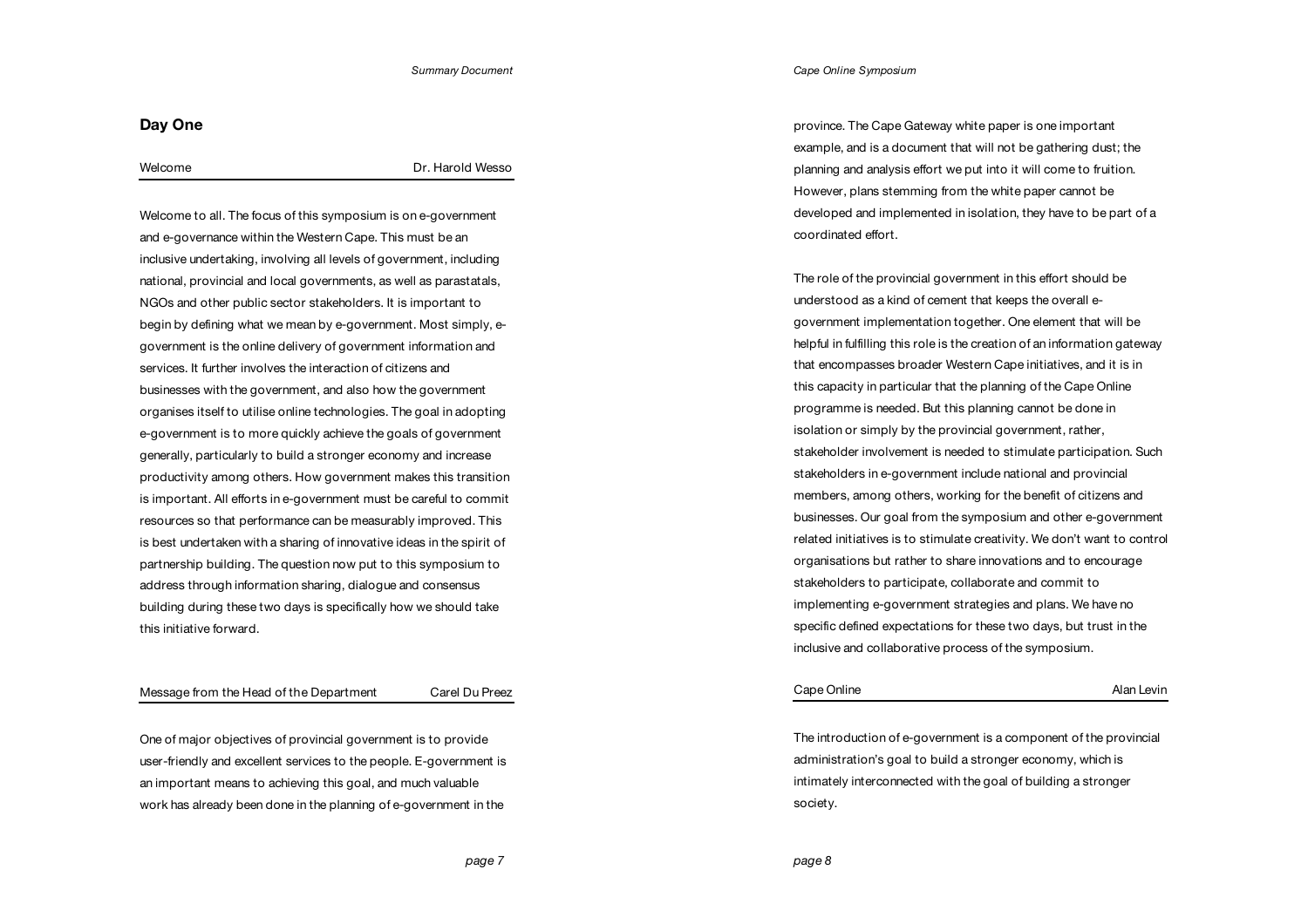A great deal of preparation has been undertaken at the national and provincial levels, including the development of the Knowledge Economy White Paper, the E-Commerce Green Paper, and the Digital Future IT Policy Framework among others. The province and the nation are motivated to incorporate the advantages of egovernment as well, as part of their respective efforts to adapt to globalisation and to build out and take advantage of our national ICT infrastructure.



We have many opportunities in the public sector to take advantage of e-government to help build a stronger economy and society in the Western Cape. We are providing business applications. We are optimising services. We have a very active public network and a huge private ICT stakeholder group proactively involved. We are exploring ideas to provide an innovative environment to enhance

*Cape Online Symposium*

quality of life, to increase internal efficiencies. And each of these undertakings is very customer focused.

The Cape Online Strategy is comprised of a set of core online initiatives. These are currently underway in the Western Cape, and include Cape Gateway, Cape Change, Cape View, Cape Net and others. Each of these is taking place within a broader context of change, including

- The degree to which business and citizens have access to pertinent new technologies
- The health and growth of the ICT industry in the private sector
- The development of critical ICT skills among workers.



As public sector stakeholders all operating in this same environment of change, we all can benefit from working together by creating a Cape Online Forum.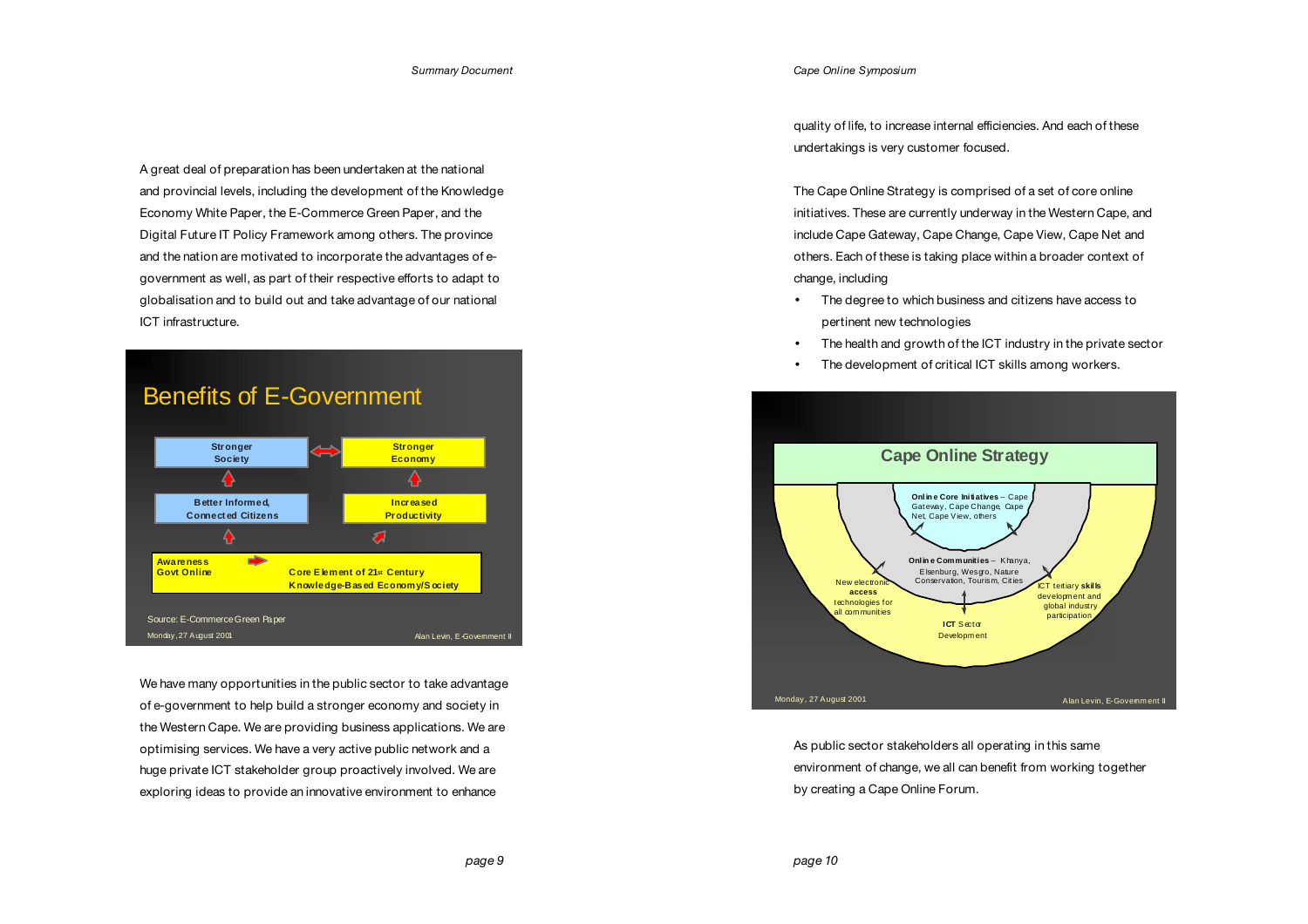Each of these core initiatives will be discussed in turn.

*Cape Gateway* will be discussed in greater detail in the next presentation but, briefly put, it is the flagship of the Cape Online programme, resident physically in offices in Long Street. It is offering information now and is developing e-government products to be delivered online in an iterative production cycle.

*Cape Change* is focused on change management within government. E-government is about much more than technology, and it is by helping inform, educate and empower departments and individuals regarding best practices and customer-focused service delivery that much of the benefit of e-government can be realised. Cape Change has developed guidelines for managers on the use of ICT, and will be developing additional tools and providing services to facilitate organisational transformation including guidelines for users, executive coaching, workflow analysis and business process renewal (BPR) services, workshops and training, updated job descriptions, and others.

*Cape View* is focused on understanding the wants and needs of egovernment users while also helping develop user-centred Web sites, interfaces and online experiences that are offered in the Western Cape. The areas covered through this part of the initiative include market research and analysis, user profiling, content mapping, information architecture, user interface design, and user testing. The goal is to understand and employ best practices for user-centred implementation of e-government.

*Cape Net* is focused on the underlying ICT infrastructure and looking for ways to improve efficiency, reduce costs, and leverage *Cape Online Symposium*

the collective buying power of the public sector. This infrastructure is crucial for long-term development. In addition, by encouraging collaboration, Cape Net can contribute to skills and knowledge development, and ultimately provide a mechanism for expanding the "smart city" concept in the future.

*Cape Procure* is focused on the development of e-commerce procurement, developing knowledge, skills and technologies to achieve this goal. Many improvements can be made without implementing full transactional e-commerce procurement, and making these improvements put in place the building blocks for full e-procurement in the future. The stages of development are 1.) Information, 2.) Service Delivery, 3.) Transactions. Cape Procure is focusing on these stages in their proper sequence, but is simultaneously tracking the development of key B2B e-commerce standards that will eventually, along with technology implementations that follow these standards, enable eprocurement within the Western Cape.

Online communities involve all of us at each level of government. as well as cutting across government, parastatals and NGOs. These online communities are represented by many of the parastatals and NGOs participating in the symposium, and their input, along with others who may not be in attendance, will be crucial to achieving the maximum efficiency and benefits from egovernment. By linking efforts in this way, we can reduce duplications whilst we facilitate change.

We have identified three primary areas that can benefit significantly from a collaborative effort: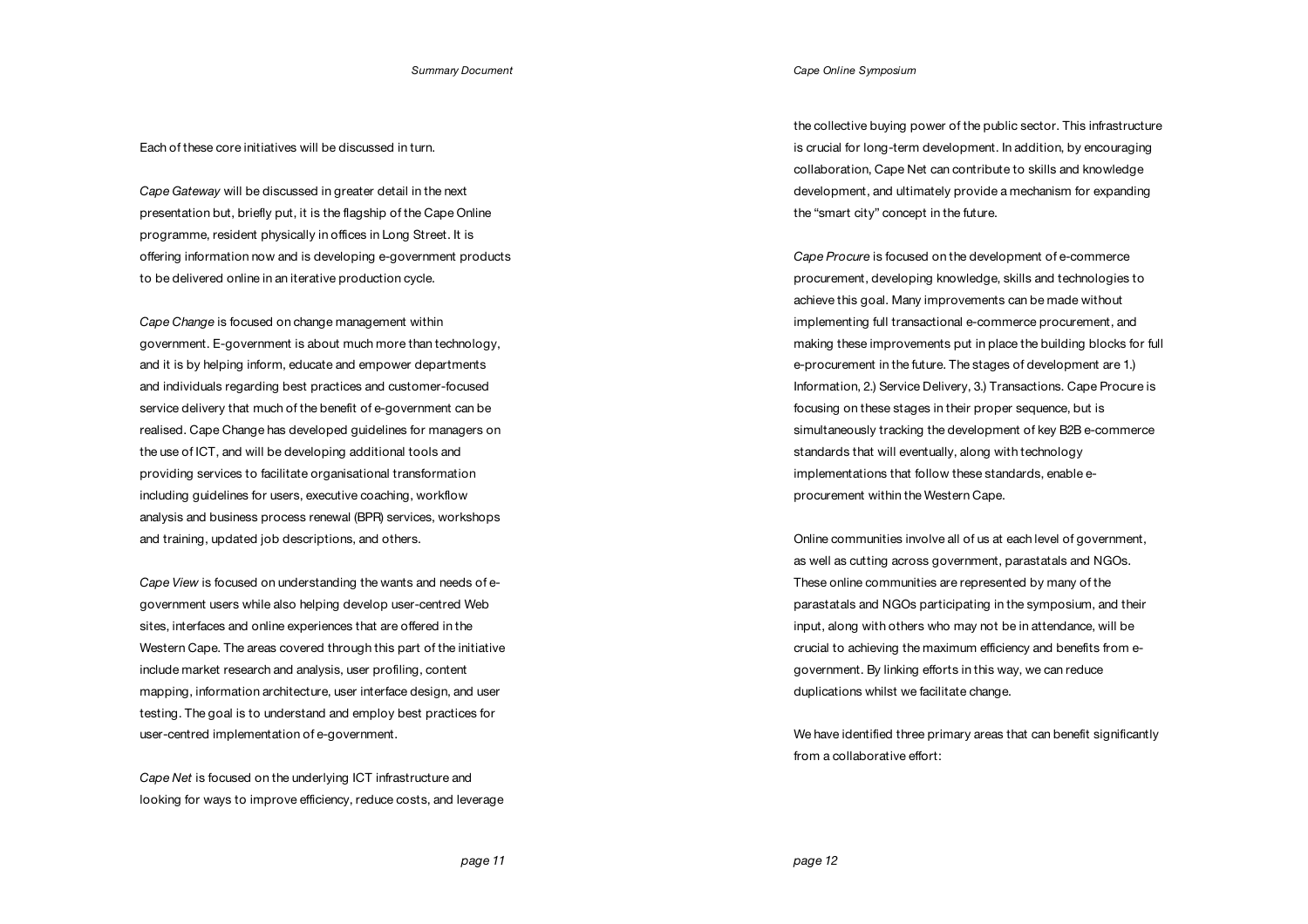- 1. *Cape Access* targets access to the Internet and other important ICTs. It is considering the aspects of access such as physical locations, information infrastructure, Internet availability, Internet affordability, hardware and software availability, training and usability, and service and support for users. Access to ICT is a critical component of e-government, and while Cape Online will not take on responsibility for providing access directly, it does intend to be an important stakeholder and facilitator in the effort to improve access for all egovernment customers.
- 2. *Cape ICT* targets the development and collaboration of skills and businesses in the ICT industry in the Western Cape. It is considering aspects of ICT development such as fostering collaboration and knowledge networks, encouraging indigenous investment that creates employment and skills development, encouraging outreach and skills development, facilitating ICT niche markets, fostering entrepreneurship, and investment promotion and marketing. With over 700 ICT companies in the Western Cape we are exporting our skills globally. This should be recognised, built upon and marketed to create a business climate and technology skills capability that can support and enhance e-government.
- 3. *Cape Skills* targets the retention and development of ICT skills among residents of the Western Cape. It is considering aspects of skills retention and development such as how to cope with the global demand for good ICT skills, reversing the brain drain of over 400 ICT professionals per month, developing a retention

strategy, countering private sector conservatism about valuing ICT skills, recognising the need for global interaction and skills development for best practice. In short, we are loosing our skilled people. We need to curb it.

Overall, we are in creative and development mode for Cape Online. We want to encourage interaction and dialogue, and to work collaboratively. With every step there must be testing, and in each area we are pursuing short projects with realistic goals in order to make meaningful progress in a rapidly changing environment.

As e-government stakeholders, we each have our responsibilities and our goals that can differ. However, we all need to share a certain level of content and to recognise areas in which we do have common goals and needs and act to achieve those in concert. How do we operate in a collaborate environment? We have proposed the Cape Online Forum as one mechanism to do just that. It could potentially perform many functions, including a knowledge network, facilitating change management, and content sharing. However, these functions need to be discussed, and if there is to be a forum that decision must be reached by the stakeholders at the symposium. Part of that decision must include some consideration of such a forum's administration and function, its needed resources, and its needs and responsibilities with regards to communications, marketing, and technology.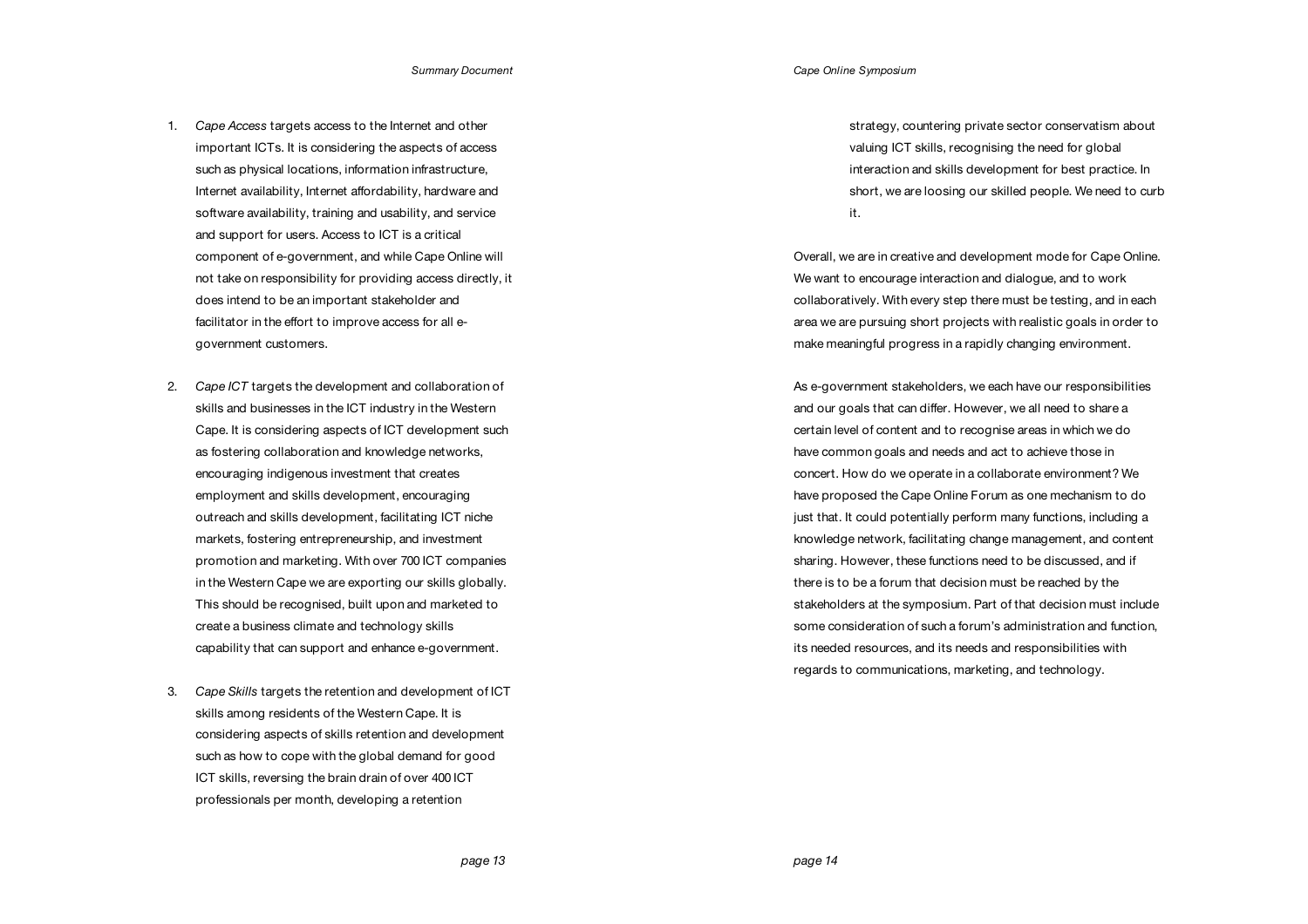# Cape Gateway **Alex van Breda**

Cape Online was created to provide, manage and maintain easy access to provincial government information, resources and services. It has four core business objectives:

- Ensure that quality products relating to government information are available for public consumption
- Ensure a seamless approach to service delivery and ease of access to information, resources and services
- Ensure comprehensive facilitation of economic development through interdepartmental synergy and co-operation
- Establish and manage the Cape Gateway business

As Cape Gateway seeks to provide services of a transverse nature, the Provincial Top Management Committee is providing strategic support. Through research processes, more than 10 products were identified to support the 10 Provincial Cabinet policy goals. These products are transversal in nature and do not duplicate line functions of Departments.

Cape Gateway Products:

- "Who Does What" Desk: to provide contact information of officials responsible for the provision of services by PAWC
- Development Facilitation Desk: to provide information and services that will facilitate growth in, inter-alia, the Manufacturing, Technology, Strategic services, Property Development, Sport and Tourism sectors in the Western Cape
- Educational Opportunities Desk: to provide the general public, especially the previously disadvantaged, with quality information on all educational opportunities in the Western Cape

*Cape Online Symposium*

- AIDS Desk: to provide information that will assist in containing the spread of Aids
- SMME Desk: to provide information that will assist entrepreneurs of the Western Cape to establish, manage and maintain profitable small, medium and micro enterprises (SMME's)
- Basic Services Desk: to provide information on basic services such as public transport, housing, water, electricity, sanitation, social security grants, telecommunications and health care, with special emphasis on poor people in the Western Cape
- Infrastructure Desk: to provide information on the location and extent of all transport, educational, health, manufacturing, research and services infrastructure in the Western Cape
- Gateway to Africa Desk: to market the Western Cape as the "Gateway to Africa" to potential investors both local and abroad
- Environmental Hazard Log Desk: to provide quality information on development proposals with an environmental impact, on environmental regulations and legislation, and to improve the reporting and management of environmental hazards confronting the public in the Western Cape
- Safety Desk: to make information available that will enable the general public to access community safety programmes, projects and resources
- Key Measurable Objective Information Desk: to provide information on current programmes and their associated Key Measurable Objectives (KMO's) to improve transparency in government programmes and outcomes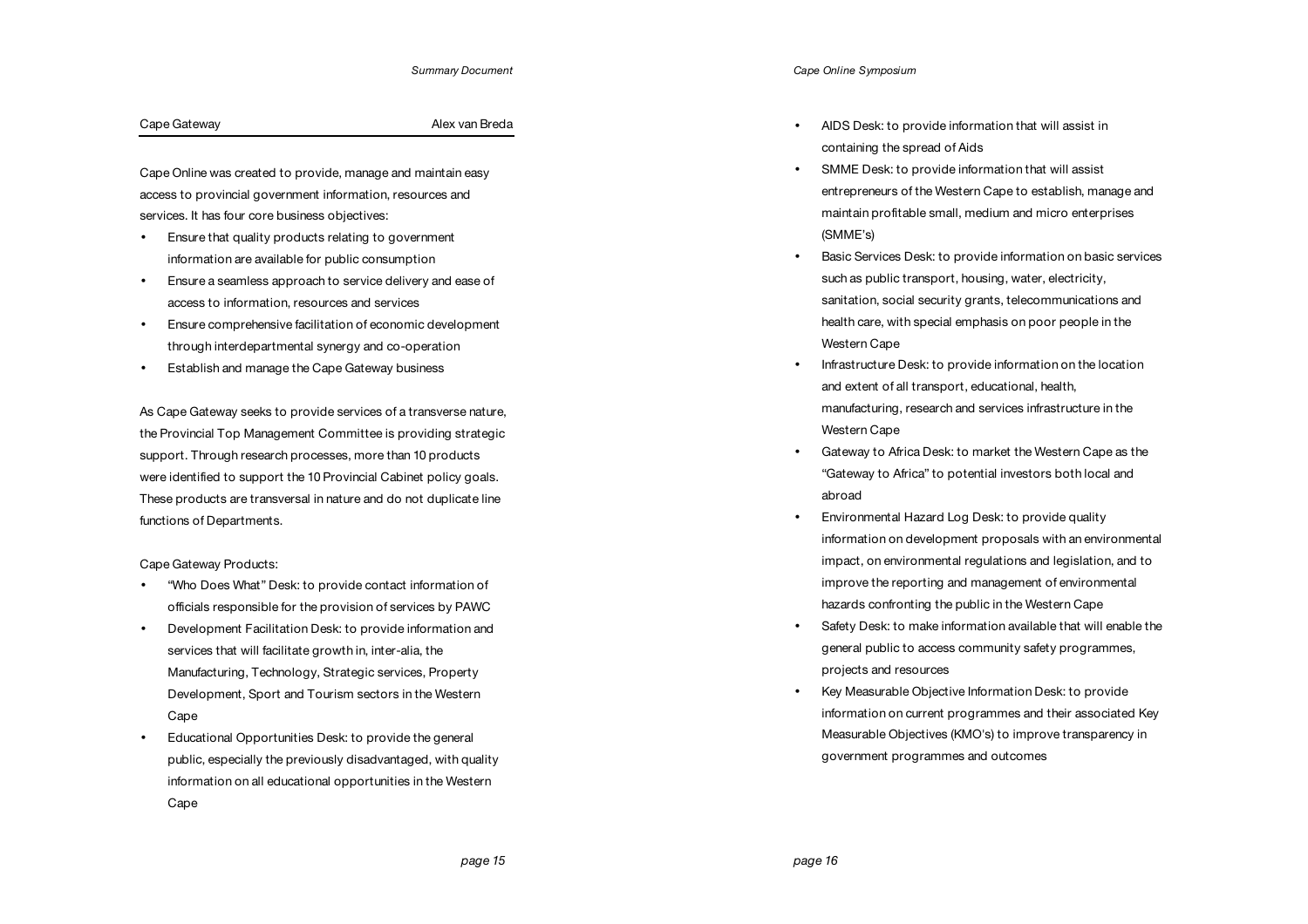All of these products are slated to be developed and available by the end of 2002. They will be accessible via a Web site, telephone contact centre, and the physical resource centre of the Cape Gateway. The progress of Cape Gateway on each of these products will be tracked and reported carefully to ensure quality control through the following means:

- Up front survey to determine baseline for future measurement
- Annual surveys to measure client satisfaction
- Quarterly reports to Economic Development Committee
- Annual Reports to the Provincial Top Management **Committee**



Phase 1 of the Cape Gateway has been completed, which was to renovate the building and to establish shop and exhibition space *Cape Online Symposium*

(ground floor). We are currently in Phase 2, which involves the following tasks:

- Establish resource centre
- Appoint staff
- Establish contact / Q & A centre
- Training
- Establish development facilitation facility
- Media campaign
- Videoconference facility

## PGWC IT Web Rob Engela/ Alan Williams

Within the province we have significant responsibility for two of the WCPA cabinet's nine objectives, while playing a secondary, supporting or enabling role for each objective. These two are the following:

- Prepare the people of the Western Cape for the knowledge economy of the 21st Century
- Maintain and improve the physical infrastructure required for the development of this province

One of the primary challenges we face in filling this role is to find, develop and retain the best IT staff. As a result, we have structured our department to include permanent staff at the top of the organisational chart, while negotiating contract arrangements with other staff, often on a project basis, and in all cases with a performance agreement as part of the contract. This contract staff totals 98% of the department personnel.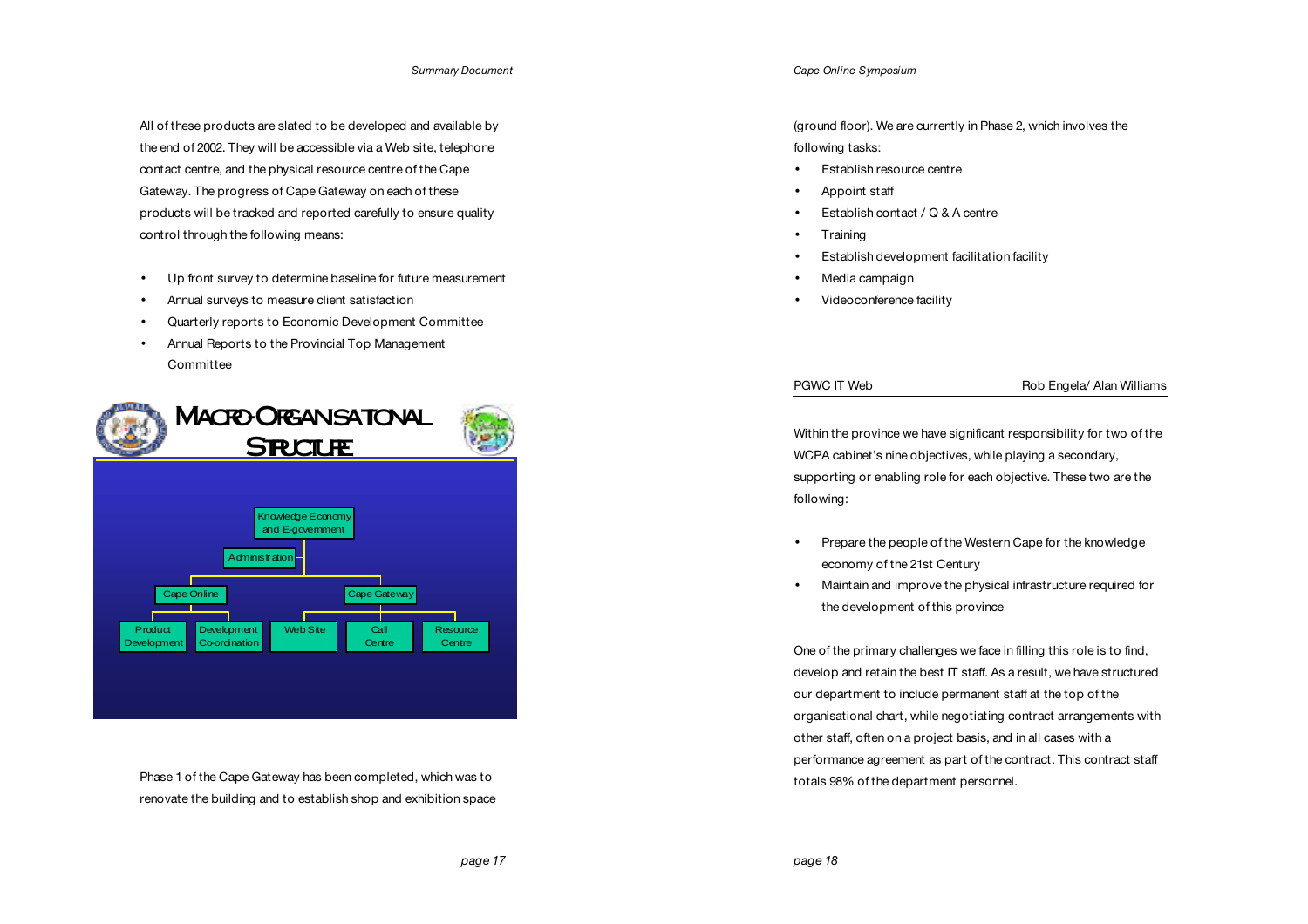In preparing the people of the Western Cape for the knowledge economy of the 21st Century, an example of a specific project we have undertaken is to create and maintain Internet Cafes in various locations in provincial facilities, for example in three of the academic hospitals. These are used in different ways by staff and administrators in the facilities to help develop skills and habits that encourage participation in the knowledge economy.

As part of our responsibility to maintain and improve the physical infrastructure required for the development of this province, we are constantly investigating new systems and processes that can improve service delivery. Our process for managing IT resources for the development and maintenance of systems has been developed so that ownership of a new system or project is resident with the specific business owner, while appropriate review and prioritisation takes place to insure strategic and fiscal alignment.



The following major IT projects or initiatives are underway:

- Internet Technology initiatives
- Management Information initiatives
- Infrastructure Upgrades
- Cape ConneXion
- Electronic Warehousing
- Archiving Systems
- Enterprise Management System
- Delivery of new applications
- Research into alternative IT solutions
- Reduction of costs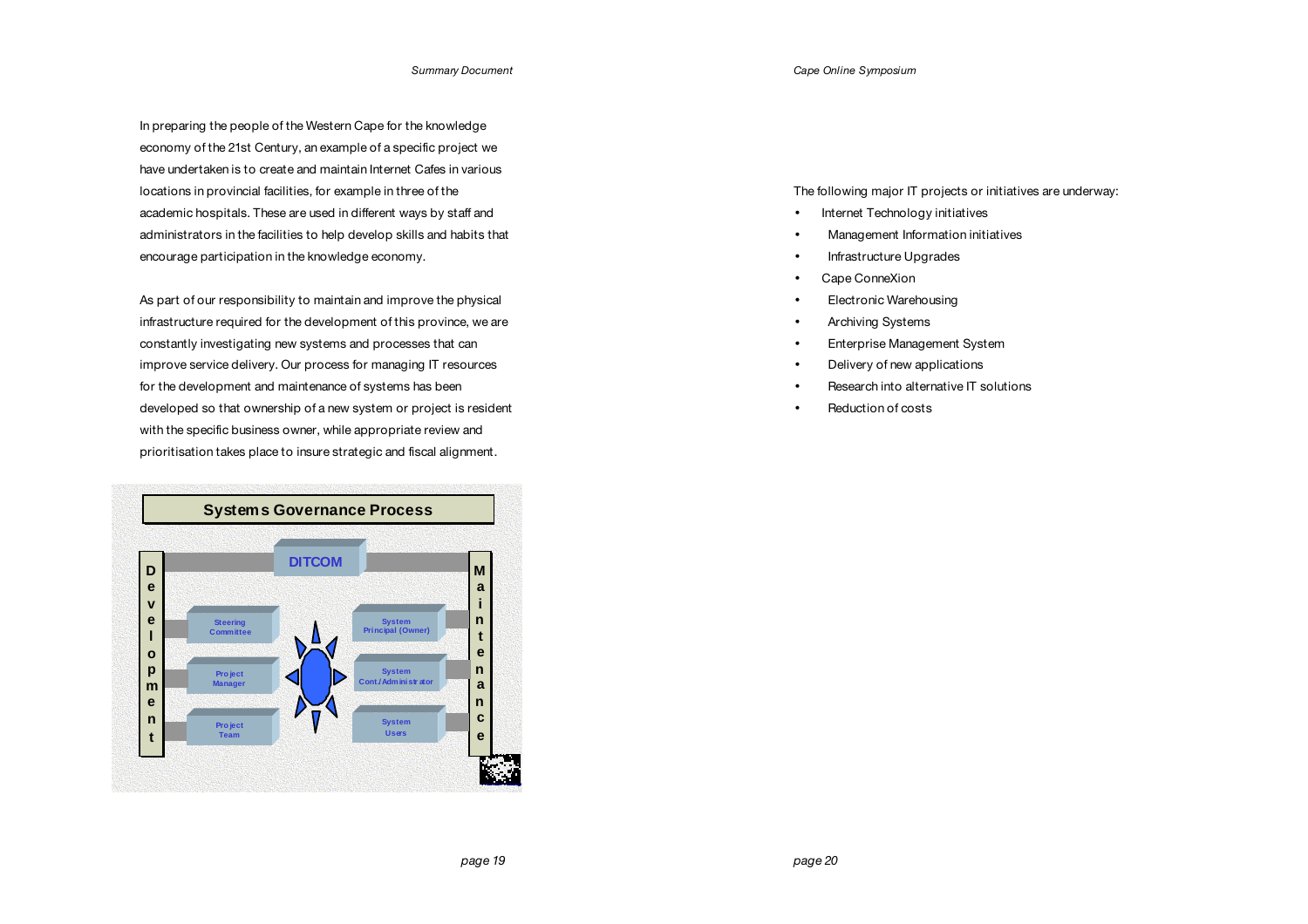

We have developed a strategic road map to help inform these decision-making processes. This will be an evolutionary development of systems, with increasing investment needed in later stages, with proportionally increasing value and savings delivered. We are currently at the stage in which e-publishing and collaborative applications are being delivered to users. Part of the strategy includes an assessment of the needs of each user, and putting only the applications they need on their desktop. This reduces costs in several ways, and speeds delivery of applications and upgrades to the province.

We have also developed a portal for the Western Cape, available at www.westerncape.gov.za, www.wes-kaap.gov.za, or

www.ntshonakoloni.gov.za. This has been developed with epublishing technology so that content can be developed, managed and published by the various departments while the maintenance, development and infrastructure remain the responsibility of IT.

# Collaboration in the Public Sector Dr Laurine Platzky

To achieve economic growth we need to work together. Different people will work differently. Some people like every detail sorted out and then will start working through them one by one in a linear fashion. For e-government in the Western Cape, we need an interactive approach. We cannot afford a linear approach to our work anymore. We need to promote this part of the world to the rest of the world while we continue to make changes and improvements in key areas simultaneously. To accomplish this, we are working with tourism, City of Cape Town, and other stakeholders. We need to prevent the absolute need for immigration. We need to do this in order to attract foreign investments.

# Discussion - Cape Online

*D. Martin:* Is there a portal for the Western Cape (government), will it evolve into Cape Gateway and does ownership rest with IT?

*L. Platzky:* We will undertake to market a portal gateway that you can enter from anywhere. The marketing will be as Cape Gateway. The portal, however, is primarily an access point, linking you to whatever is needed. It will develop over time, and we will add on other kinds of information and capability.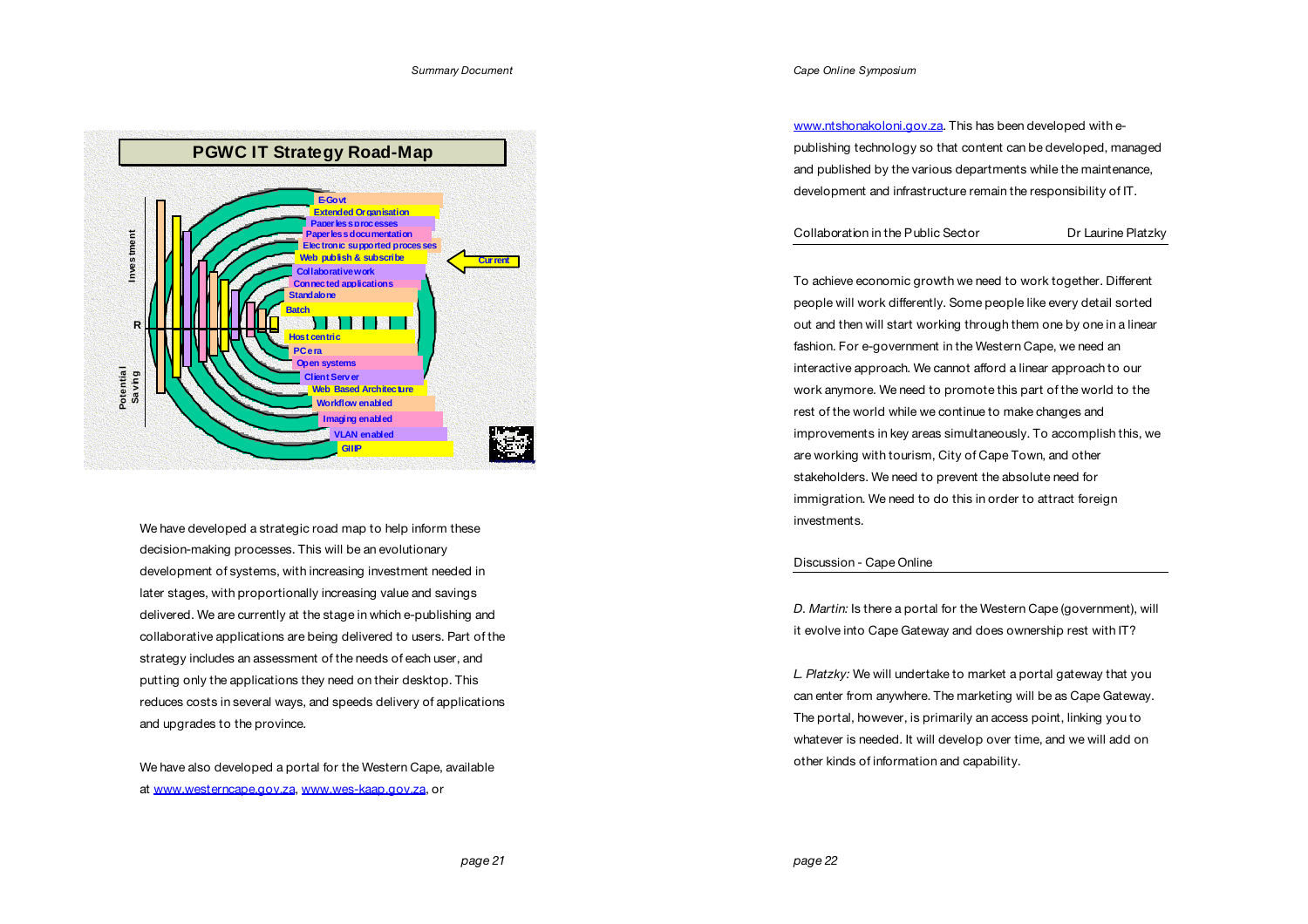*A. Levin:* We will maintain responsibility for Cape Gateway, but we are in the process of handing over some responsibilities. Ownership of the content will remain with Cape Gateway, while IT will provide services. Who will be performing what, precisely, is still being discussed.

*R. Engela:* Our biggest thing now is to get content. People creating and maintaining content should be owners of their appropriate sections.

*Q:* On the issue of infrastructure and access: what is the process for creating these things? What time frame are we looking at? How many of the staff will have Internet access? What are the strategies? What training is involved?

*L. Platzky:* If you read the white paper you will see that it has been written to fall within the nationally defined framework. We have duty and responsibility to improve our province and areas within it. We have to make the most of our advantages. We have to build on skills we have. We have to start somewhere. The somewhere is here, although we have a long way to go. We want to contribute to the continent of Africa, as well as Cape Province. On the issue of cost of access, it is a problem in monopoly environment. The steps need to be taken to overcome the digital divide. Bringing down cost is easiest way to provide access. Local actions that are globally competitive are what are needed now. Local action is necessary.

*S. Wendell:* What can various stakeholders add to this portal? Policy is also a very important aspect.

*Cape Online Symposium*

*A. Levin:* Yes, we do recognise the need for collaboration in order to exchange content and this is one of the reasons for holding this symposium. Since we believe that content as well as a standard for exchanging content is not the only aspects where we believe collaboration is needed, we are proposing a Cape Online Forum is created. The second day is dedicated to these types of questions, particularly the second panel where content is a main theme.

*Q:* How are links from the portal to various departments and from department to department or organisation to organisation going to work?

*A. Levin:* That is why we are here at the symposium, to find out how everybody is or should be involved, and to communicate these issues that need to be answered so everybody's needs are satisfied by the resulting organisation and process.

*D. Martin:* What do most people understand a portal to be? It should be thought of like a shopping centre, in which the portal owner is the property manager and the content providers are like the particular shops. The portal should be managed in a way that it attracts users and is firmly rooted in people, like a shopping centre attracts customers for all the stores. The portal Web site is just "shop front window" for the whole shopping centre.

# Tea

### Wesgro **Lynn Layman**

Wesgro have developed plans for an online strategy, but remain open to collaboration. How is Wesgro using the Internet? For online investment marketing. Wesgro are generally involved in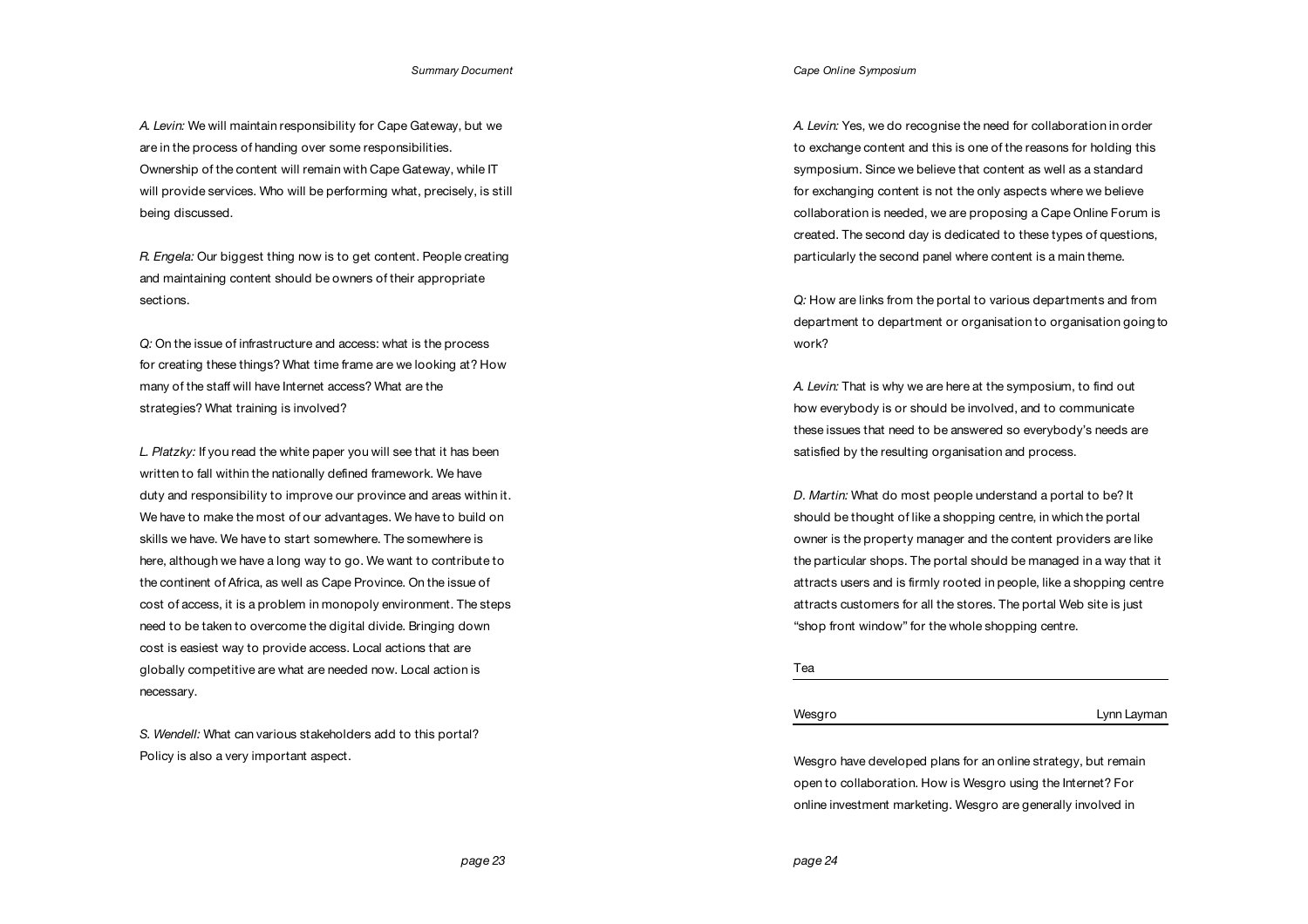trade promotion. What is Wesgro's current strategic thrust? Inward missions, facilitating delegations from other countries to South Africa, providing them with macro overviews of different sectors. Wesgro are also sending delegations overseas to participate in expos. More broadly, Wesgro support and facilitate investment in South Africa, are involved in expansion, and in strengthening the business environment. Wesgro also play a role in shifting of policies. Overall, Wesgro are moving into a more targeted approach to using the Internet, and have implemented the following methodology:

- 1. Targeting industries
- 2. Short list industries attractive to foreign investors.
- 3. Drop down into sub-industries
- 4. Profile investors. What are requirements of investors?
- 5. Match investment opportunities
- 6. Cold calls
- 7. Marketing pitch
- 8. Aftercare service

The role of the website is to get investors to invest in a sector in the Western Cape. We do this by using editorial policy, site structure and navigation to lead the surfer down the road we want them to go. A very helpful book for understanding how to develop a website that can do this is Hubert L Dreyfuss' book *On the Internet*. With cold calls you can lead investor down the road you want them to go because of the personal interaction. On the website they can make various decisions on their own that can make similarly successful outcomes more difficult to achieve. We have implemented the same policies as in cold sales to lead them down the correct road in an effort to manage this risk.

*Cape Online Symposium*

Wesgro are also digitising business process, improving operational efficiencies and business processes, and introducing customer relationship management (CRM) and knowledge management (KM). Several documents are also being adapted to the Web in order to increase distribution and reduce non-value-added enquiries via telephone. These include the following:

- Exporters' Directory
- Affirmable Business Enterprise Directory
- Directory of local firms interested in Joint Ventures
- Directory of foreign firms interested in Joint Ventures
- Sector Directory

It is important to retain proper monitoring and evaluation mechanisms of these kinds of directories online.

# Cape Nature Conservation **Engela Botes**

By way of introduction, it is important to recognise that Provincial Conservation is not National Parks. Our website was launched in 1998 to use as a marketing tool. We started the website to keep in touch with fellow organisations and share scientific knowledge. It provided an easy view for people of things that had not made it onto a brochure. The website gives information on the organisation, education (fynbos, birds, etc.), scientific services, bookings, permits, nature reserve information, links to other conservations, a site map and a contact facility. One example is information on export of proteas, available under the section on 'permits.' The site also provides reader-friendly information on hikes, kayaking, etc. Information is also maintained and available on Cape Nature Conservation's previous experiences dealing with various issues. This includes, for example, what worked and what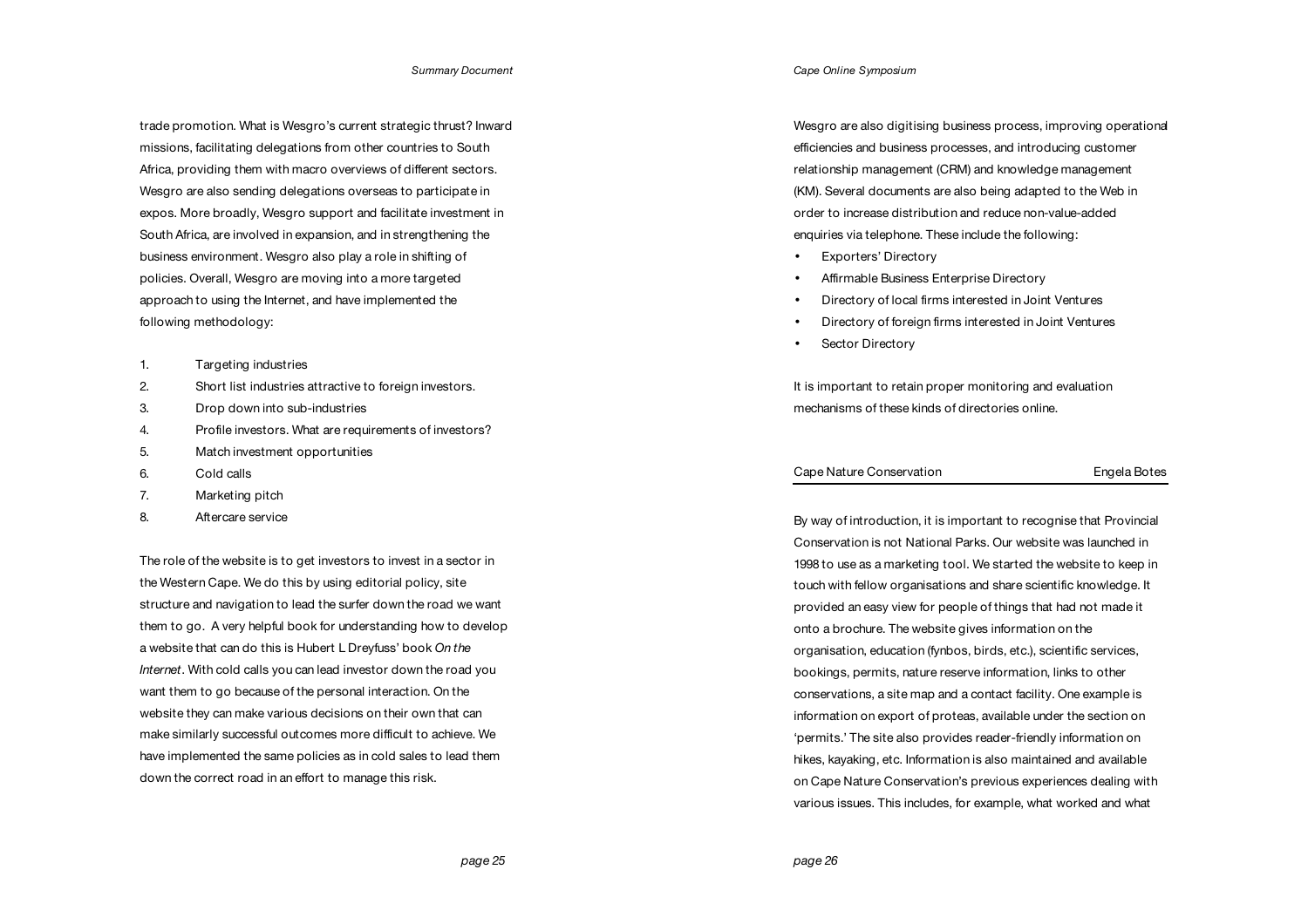didn't work for the cleaning of the penguins during the oil spill. This helps with knowledge management so that turnover in staff or long periods between certain kinds of activities don't rely solely on paper records that can be damaged, lost or destroyed. A hands-on approach was taken for timely and accurate updates, and to keep costs down. The site is interlinked with other conservation sites. One success story of this is a high number of bookings for the new Whale Trail before it had even opened or been marketed in other ways.

Khanya Kobus van Wyk, Mike Chiles

The first pillar of the strategic framework presented on page 61 of the White Paper is to create the Learning Cape. These are goals that I have long shared. Education is in a crisis nationally and internationally. Any Education Department has one goal: To deliver a curriculum. To bring people up to a certain level of understanding. And we are still using same methods as years ago. We have the teacher speak and the pupil repeats. The problem is that we have a diminishing capacity as far as educators are concerned. Our teacher body has been depleted. There are very few good teachers left and they are concentrated in what used to be called "model C" schools. School fees are a problem for students. These problems require interventions. As part of a solution, we can consider the use of different kinds of technology, which is where Khanya fits in, primarily dealing with the use of computers.



Khanya's focus is curriculum delivery. The target: By 2012 every teacher in the Western Cape will be empowered to use affordable technology, thereby strengthening his or her hands. Khanya forms partnerships to enable them to do this, with the emphasis staying on the needs of the poorest of the poor. Khanya facilitate the delivery of technology, since the benefits will come once computers are in schools. But teachers need more than just computers, they also have to get specialised training.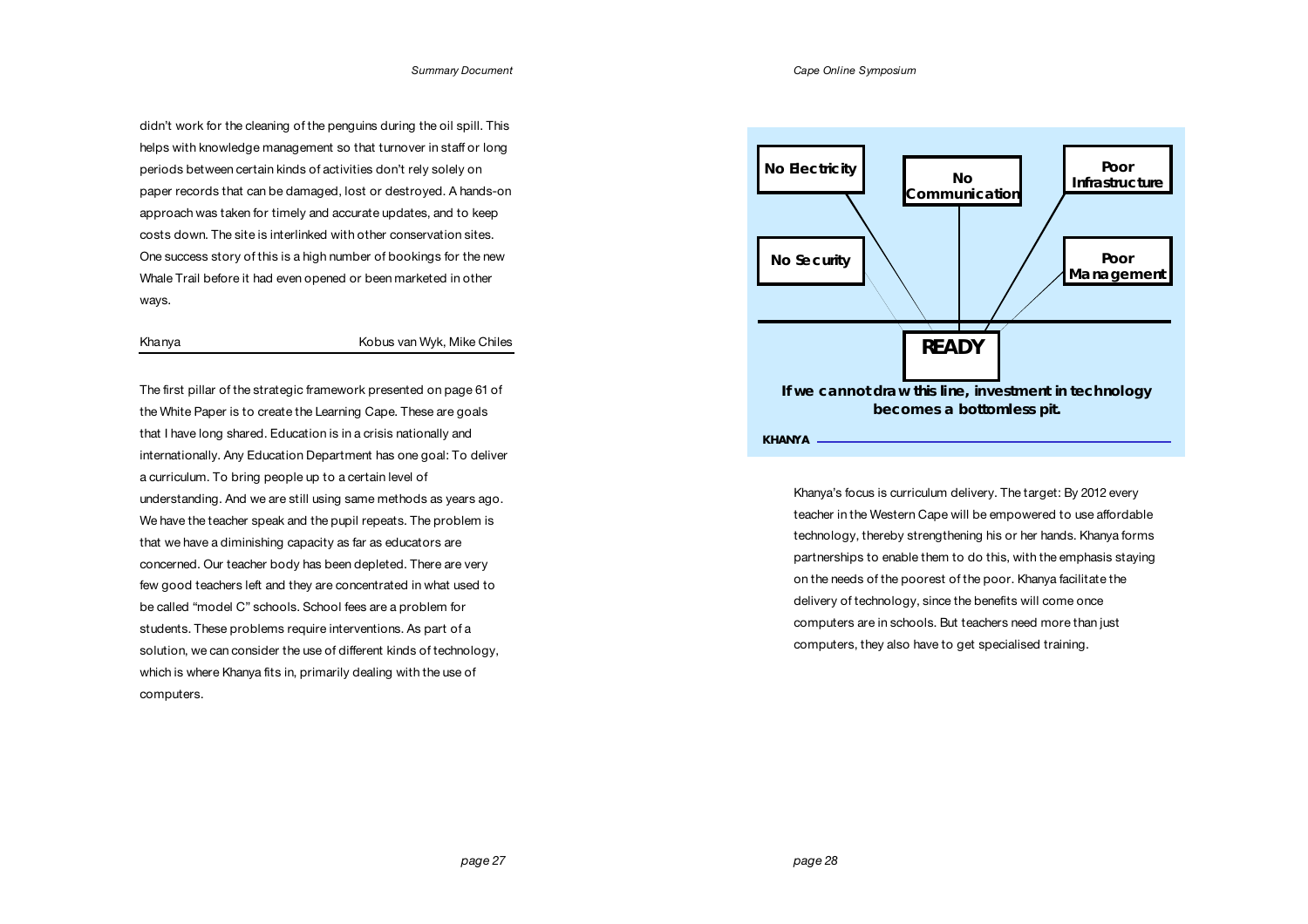

One necessary component is a Curriculum Management System. It must be accessible to all teachers. Our vision is to have curricula available from Grade 1 to 12 with all the subjects on a web page. That web page will have a window that will first teach the teachers, supported by pages that are for the students. We are involved in an initial pilot project that takes this approach with math teachers teaching calculus. We have taken time-tested year plans from experienced calculus teachers and are providing materials for teachers and pupils that follow the plans. The teachers get reports after each session through the software on how the students are making progress. We will follow this pilot project with analysis that will help us design a larger system, and prepare plans for implementation, content integration and quality assurance. This system must be very simple, stable and affordable. There can be no excuses for it not to work for the teacher or for the student. In

*Cape Online Symposium*

Cape Online, we have a common interest in delivery of services, particularly through technology to the disadvantaged.

# *Mike Chiles:*

The E-Communications Project started about a year ago, which is part of phase four of a comprehensive telecommunications project. 1539 Schools will be inter-linked via digital networks by the end of next year. A WCED web site will be launched at end of September. On that site will be information on what schools are available, what curriculum they have, after school activities and other information. In addition, with the network in place, teachers will be able to e-mail people in the Department about leave availability, salary queries and other common administrative questions. Printing costs, mailing costs etc will be reduced. All circulars, forms, school information, FAQ, surveys done on schools will be available on the web site.

# Western Cape Tourism **Faye Reagon**

The Joint Marketing Initiative (JMI) incorporates Provincial, Unicity and other Regional Tourism Organisations. There are currently 37 tourism Web sites, and this reflects the extensive fragmentation and overlap across many aspects of tourism. Hopefully with the JMI process the resulting confusion will be solved. One critical tool we are lacking to achieve this is an integrated IT system. Inspiration around this topic occurred while attending the World Tourism Organisation conference. Following this meeting, an action plan was formulated, the vision of which is to use ebusiness to link all tourist sites and organisations. The target audiences include many key tourism stakeholders, such as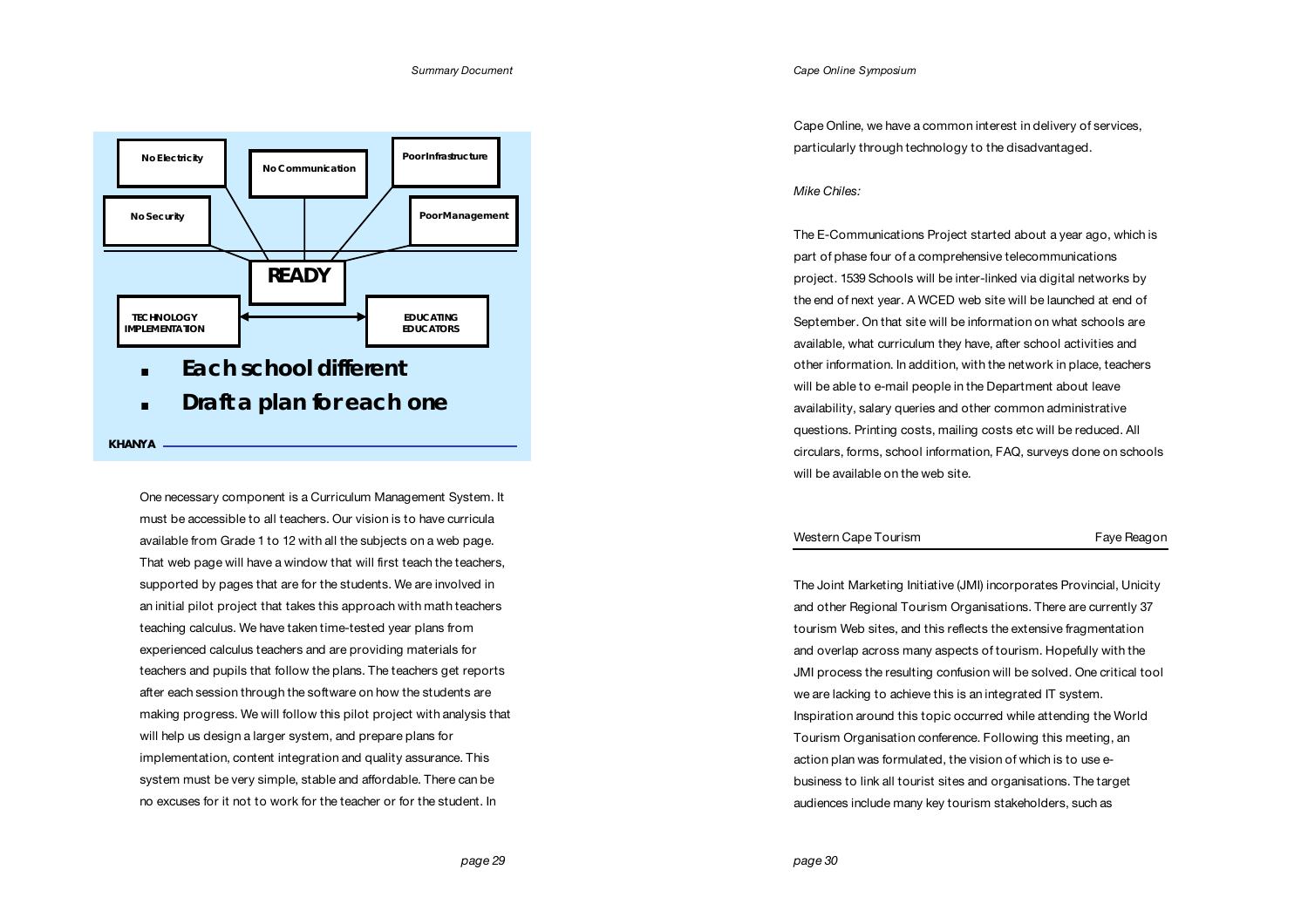consumers, travel trade, meeting incentives conferences and events, media and PR, industry (restaurants, hotels, etc), local authorities, agencies, and the community.

The functions of this system would include the following:

- Manage relationships, members, consumers, intermediaries
- Manage product, editorial, consumer data
- Produce products and manage campaigns, both traditional and digital
- Manage and publish knowledge
- Service customers and make reservations
- Track and evaluate

We have a conceptual model of how this system would work, which outlines ambitious plans that may take as much as five years to fully implement.



*Cape Online Symposium*

The process we are following is in four stages:

- 1. Publish an E-business Strategy and Implementation Plan.
- 2. Research user requirements and publish scoping report.
- 3. Tender
- 4. Implementation

We have three different options for building the system:

- 1. Build on existing technical infrastructure, slow but low risk.
- 2. Procure off the shelf DMS, and implement in phases over 3 years
- 3. Procure off the shelf DMS and implement over 3 8 months.

Our Phase 1 priorities include the following:

- Develop consumer facing web site
- Create visitor servicing and reservations interface
- Develop web sites dedicated to the needs of the MICE sector, travel intermediaries and the media
- Develop a web site to act as an industry network
- Ensure all monitoring information is captured

As many of these plans were in development as the JMI was being proposed and defined, there are some implications that we are also working with. These include changes to the time scale from new stakeholder involvement, additional system and organisational requirements (including coordinating with SA Tourism activities), resources, corporate ICT support, and project management. We also need to understand the format and timing of the ITT process, additional finance needs to be secured, and timing is important for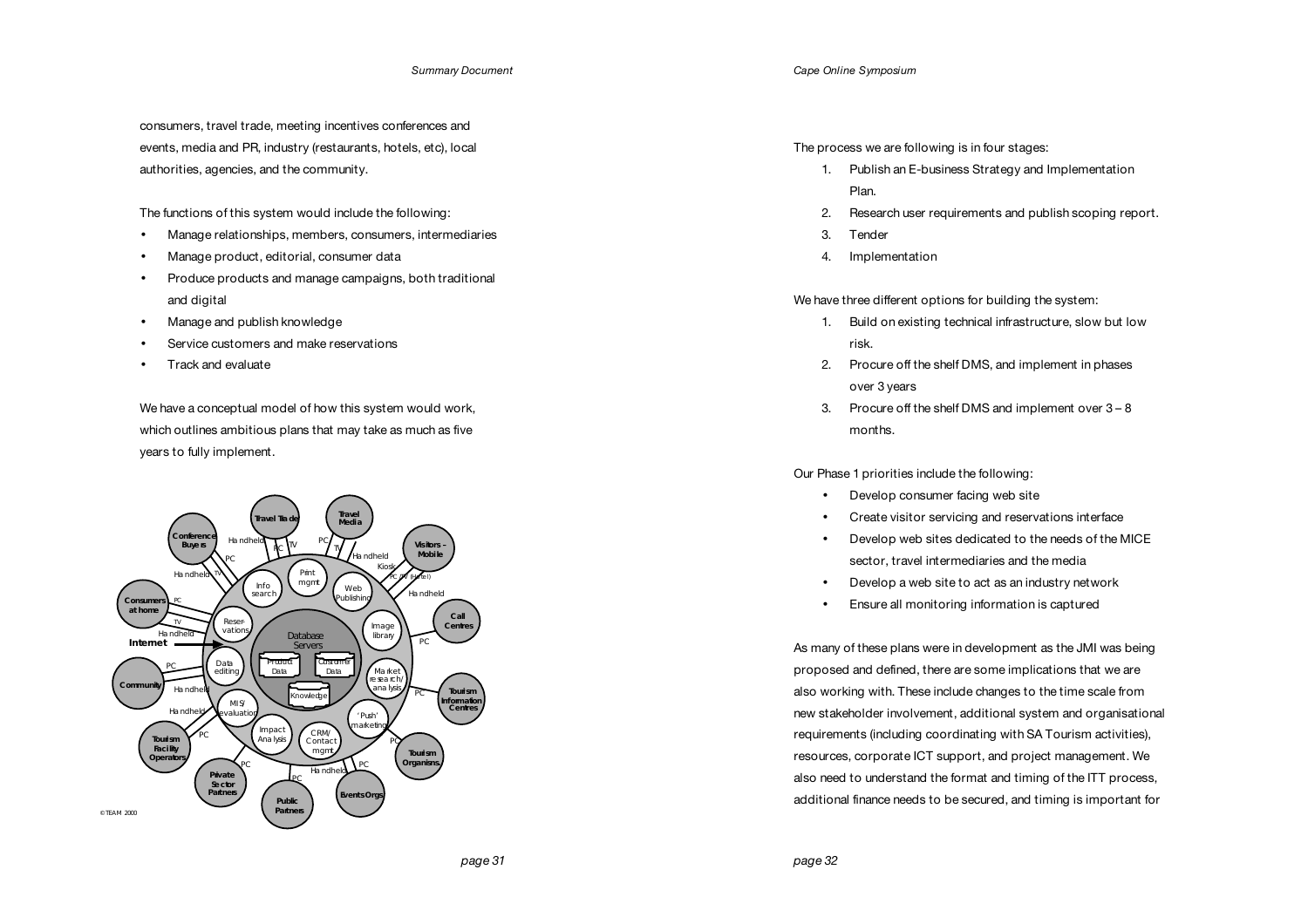keeping the momentum on the project. Finally, The relationship between the registration process and the LTBs will need to be determined, we must create and validate appropriate e-business models for data maintenance and e-commerce, and we will need to develop an appropriate approach to commercial suppliers to insure buy-in, to help demonstrate and measure the value, and to maintain open lines of communication for tourism in the province.

Provincial Development Council Adrian Sayers, Derek Karelse, Eben Van Heerden

*Derek Karelse:* 

The new PDC Web site, still in development, was designed to be kept up to date with information, and its navigation organizationally efficient. It has the ability to allow administrators with proper authorisation to update information from anywhere.

## *Eben Van Heerden:*

We have been developing the new PDC Web site to facilitate committee communications and distribution of committee meetings, calendars and documents. The aims of introducing the new design and technology are to:

- Improve information management
- Simplify process of accessing information
- Enable information dissemination
- Facilitate sharing
- Provide links to all organisations

### *Adrian Sayers:*

Through the new Web site the PDC will be using ICT to link policy documents and processes and improve access and transparency. For example, shop stewards will be able to monitor discussions on issues pertinent to them and their constituencies. Our intention is to implement a more effective way of facilitating and encouraging social dialogue. National and global experiences reflect the same problems and show that ICT can help. By providing public access, these kinds of sites are giving more people more experience with the content and the process of engaging civil society as part of governmental activities.

Discussion Online Communities projects

*Q:* Innovation and enthusiasm have been created. It is a phase we will go through. The down side is that we risk ignoring the views of the public. As this project develops we want to tell the world about e-government services. We must agree on some sort of standards for collaborating between government bodies without trampling on initiative to serve the interest of the public.

*A. Levin:* From a Cape Gateway perspective we intend on embarking on projects to share the content that we can to the public. Content management is generally necessary. The sheer volume of content is going to decentralize the whole process, and technologies and standards must be used to ensure accuracy, reliability and value.

*A. Levin:* I would like Kurt Ackerman to give a few comments on what he has seen so far.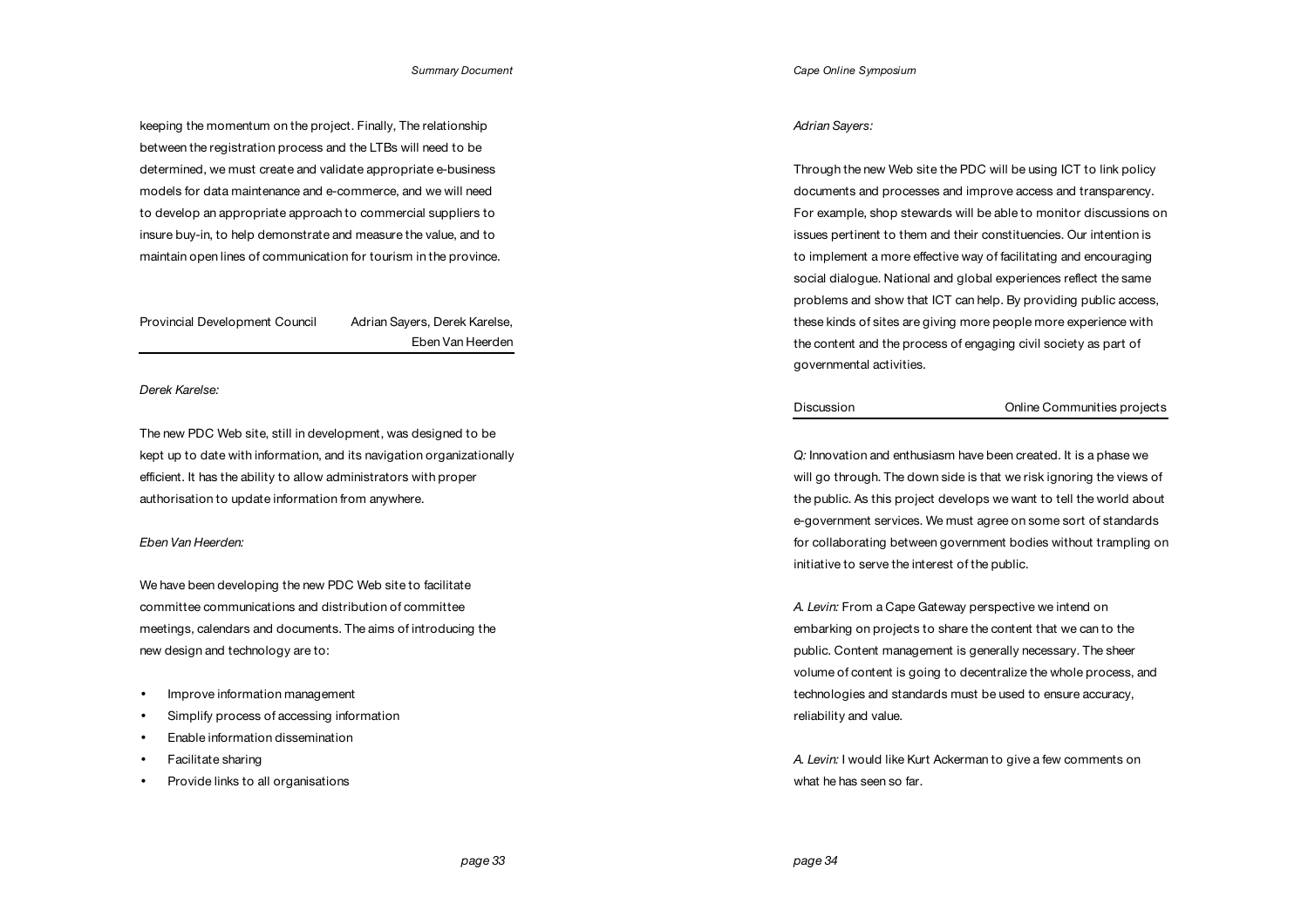*K. Ackermann:* I have seen very healthy indicators thus far. Through the presentations and discussion, it is becoming clear that people in government in the Western Cape are seriously taking steps to build e-government services. It is encouraging that discussion in the symposium has also considered what the major risks are, particularly access. An important advantage in implementing e-government is that change is encouraged in Western Cape in the current social and political climate in South Africa. In the US, many state and local governments are implementing e-government by simply implementing established bureaucracies without sufficiently re-inventing what they deliver or how. Here in the Western Cape there is so far little split between the administrative and elected sides of government, which can also create problems when implementing e-government plans. There is also less institutional inertia to be counteracted, thanks to the newness of the constitution, policy, regulations, etc. The use of the web as a tool for marketing to stakeholders is a crucial component and has been frequently discussed today. Even for egovernment services where stakeholder access to ICT makes service delivery to the end user impractical, technology can make a significant improvement. Internal facilitation of information exchange among government bodies is important today as well as tomorrow, since access is not as big an obstacle within government bodies but can still improve quality, responsiveness and efficiency.

Lunch

CITI Peter Frampton

CITI is a non-profit organisation created to help facilitate the emergence of the Cape as a hub of vibrant ICT activity. The aim is to tap the power of clustering, which is often among companies so small that one does not notice it at first glance. Our most significant task is providing support to entrepreneurs, putting them in touch with one another. This includes not only companies but also individual entrepreneurs. CITI also places work seekers, although this is frequently informally accomplished. CITI works with black IT start-ups who may lack business experience. CITI matches people and companies up to help them become more attractive to banks, etc. We also have an internship program that places previously disadvantaged people in work places, which is funded by the provincial administration.

Our biggest program is the "Bandwidth Barn". This is a physical facility that functions as a network incubator, and is financed largely with support from the Dept. of Trade and Industry. It is a hardware and ICT-sharing facility, but has huge personal, business and creative synergy effects. We have a waiting list to get in, and there is demand for a second "Barn."

CITI sees itself as the champion and the facilitator of the ICT cluster in the province. Yes, CITI is providing infrastructure, but one of the keys is selling the vision so that everybody knows what CITI is. Networking is an important part of selling that vision. It is an active process of establishing linkages, electronically and personally. We have learned, though, that the facilities have to be in place to move opinions. We learned to communicate effectively with our ICT community and that is when CITI kicked into gear.

CITI wants to "give the recipe" to other provinces. There is no competition, because the more one succeeds, the more CITI in Western Cape succeeds. We want to ramp up the entrepreneurial support system. Promoting the region in international markets is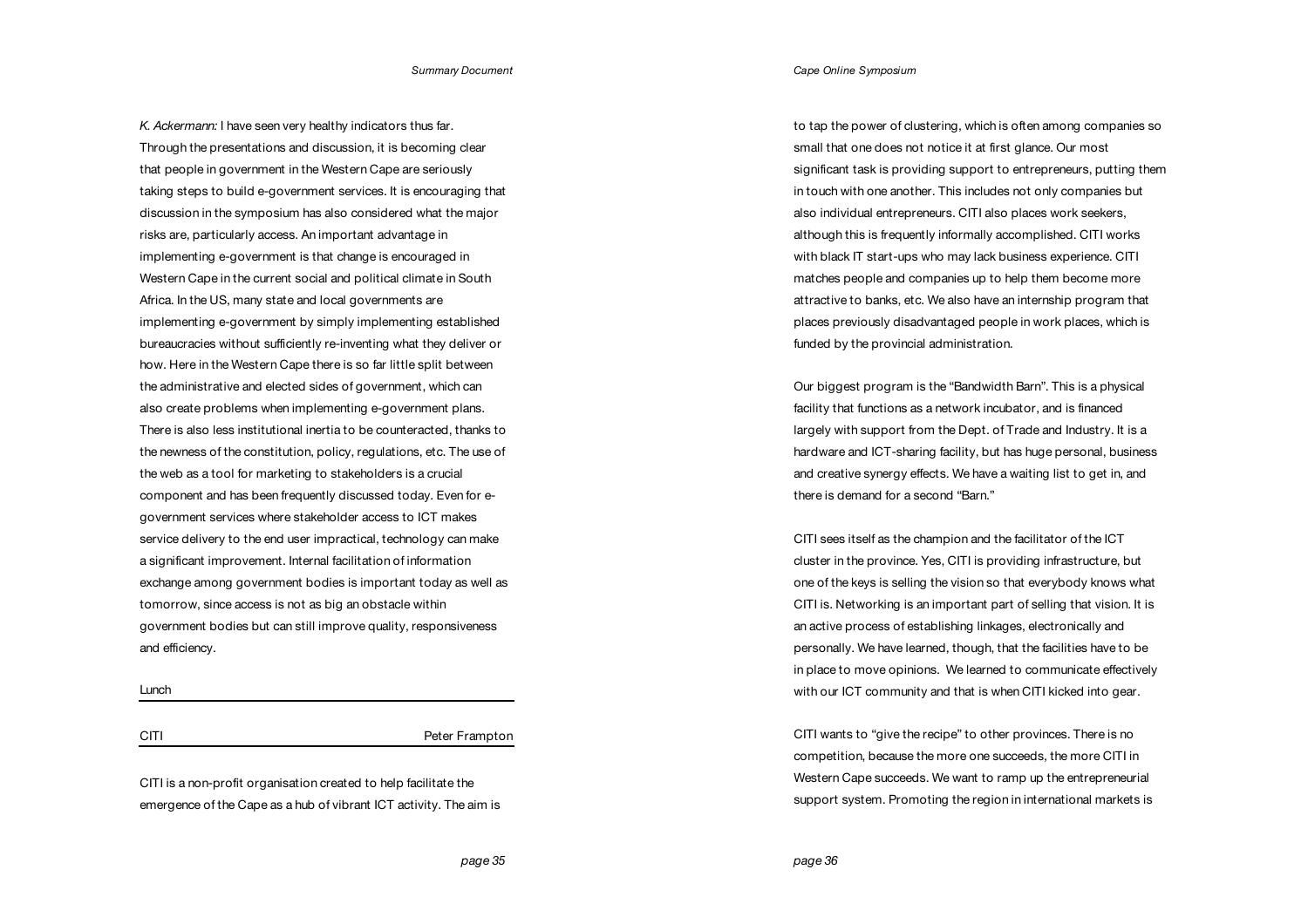one of the future plans. We are also working on the demand for call centres from US and European markets.

CITI has its origins in setting out a BHAG: A Big Hairy Audacious Goal. What is the audacious goal of Cape Online going to be?

### Black IT Forum (BITF) Sunil Tricam

Membership in the BITF is open to individual previously disadvantaged professionals in the IT industry. Companies cannot be members, but will soon be able to become accredited by the BITF, carrying the BITF seal. This seal signifies that they are a true empowerment company, as opposed to a shell or front organisation. BITF also offers support in financial management to companies that are weak in this area. Some form of membership for non-PDI's is still being discussed, but the ultimate vision is to eventually drop the PDI aspect of our organisation. Benefits of card-carrying membership include discounts on training, hardware, and software. However, the main benefit is to have a unified voice in the ICT sector. We look to become more active internationally in the future.

### Bridges.org Steve Wendell

We are an NGO based in the US and in South Africa, with the mission to empower people to use technology for themselves by helping to find long-term solutions. Examples of projects include helping to advise policy makers on the digital divide. We combine this high-level policy work with grass roots projects, for example, discovering exactly what it takes to make a certain tele-centre work. We help develop material that they can work with. Then, by sharing that information and working with the information, Bridges *Cape Online Symposium*

can get back to the policy level with solid data that will help direct future efforts, often in other areas of the country or in other countries. Bridges are a facilitator, filling in the gaps between organizations through partnerships.

Why are Bridges here at the symposium? As part of our work on policy briefs. This can encompass all the issues that are going to affect e-government, such as challenges of access to egovernment, and also identification of case studies from other areas around the world. If we can bring their stories to the partners here, and see what feedback is received, we can discover whether others can benefit from these studies. By compiling projects, we can then look for a partner that already has appropriate experience in a needed area and facilitate the projects that will empower ordinary people to use Cape Online. It is about bridging the digital divide.

The Unicity e-government projects originated from 7 different councils, 5 of which had Internet presence, 4 of the 5 being static Web sites, with 1 updated regularly. This dynamic site was updated by its respective business units. Today the Unicity has an interim presence on the Web, with some of the legacy elements still retained, as the various new Unicity business units still being formed. We are starting to provide some online publishing mechanisms. We have arranged the new interim site to target the audiences that we know are visiting sites, i.e. residents, visitors, businesses, councillors, etc. Most of content remains static for the time being.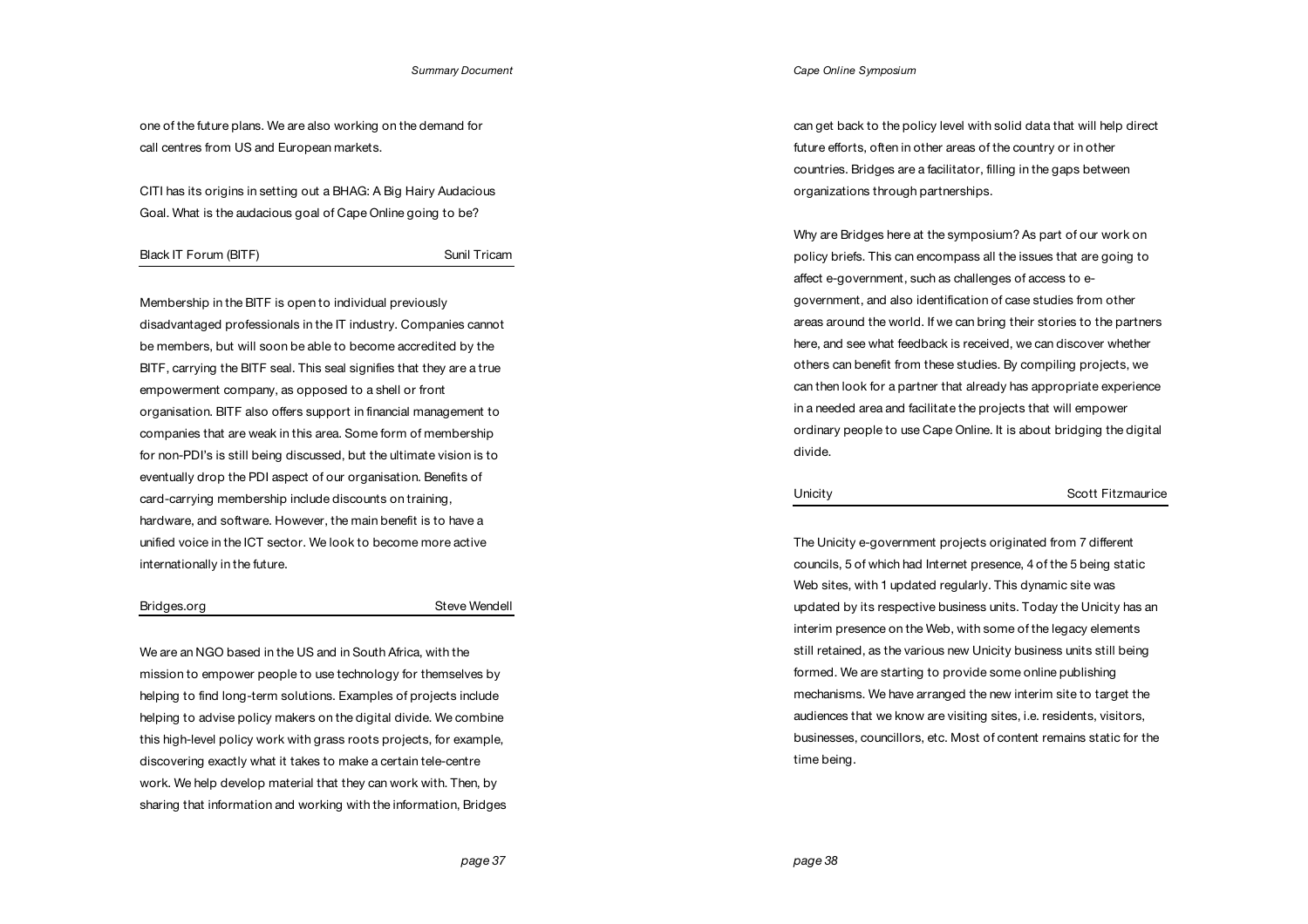*Cape Online Symposium*

One highly practical example of dynamically produced content that reduced publication and distribution costs significantly was to put the agendas for city council and committees on the website. These are typically +/- 1000 pages, but for any councillor they normally only need a small fraction of these, even though they would receive the entire document in print. It was web enabled and not only saved printing costs, but also "forced" councils to work with Internet, building ICT skills and e-government habits. Documents can now be downloaded and distribution was made easier. (Council now tends to print specific reports and pages from the agenda that pertain to them only). In addition, the website contains calendar entries to see what meetings are being held, along with the minutes from each meeting. Providing all the content on one screen makes it quick and user friendly. The site also offers council structure, general information (general meetings, weather, etc.), employment adverts (centralized), tender releases and more. Some units are providing innovative content, including quantitative data for Epping Market, pollution measurements (including a Web cam), and planning content, among others.

One more targeted e-government project includes a site for potential investors, who can look online for projects in IT, clothing and other sectors at www.investcapetown.co.za. In the future the Unicity site will be portalised, and our overall goal is to use IT to make the administration of the city more customer friendly. We see more efficient administrative functions and more accessible councillors as two primary parts of our e-government strategy. We understand that among the benefits are that online communications costs are lower than physical cost (according to US experience), and that stakeholders are more satisfied when councillors are more accessible. We also plan to introduce aspects of e-procurement in the future, including online levy payment.

We have learned to use a combination of creation-centric and delivery-centric web content management models. In a creationcentric model, content supply and publishing are decentralised to the appropriate business units, eliminating the Webmaster bottleneck. In a delivery-centric model, publishing mechanisms are developed such that content is stored in a database, and delivered into web templates on the fly. Both models are important to use. Generally speaking, we work closely with the content providers and try our best to keep it simple.

*G. Irvin:* Who develops the Unicity online presence?

*S. Fitsmaurice:* In-house skills, and when they are not available, we will use outside contractors.

*G. Irvin:* How do you justify which projects to do?

*S. Fitzmaurice:* The sponsoring business unit first checks it out to their satisfaction, then we become involved with the project.

*P. Frampton:* How are the relations between all the people involved in the business units?

*S. Fitzmaurice:* Some are proactive, i.e., they need the service and come to us. Sometimes the IT department will spot the gaps, as was the case with putting tenders online, and approach the business unit.

*A. de Freitas:* Does the Unicity do all the development work? Is the development work being done in components?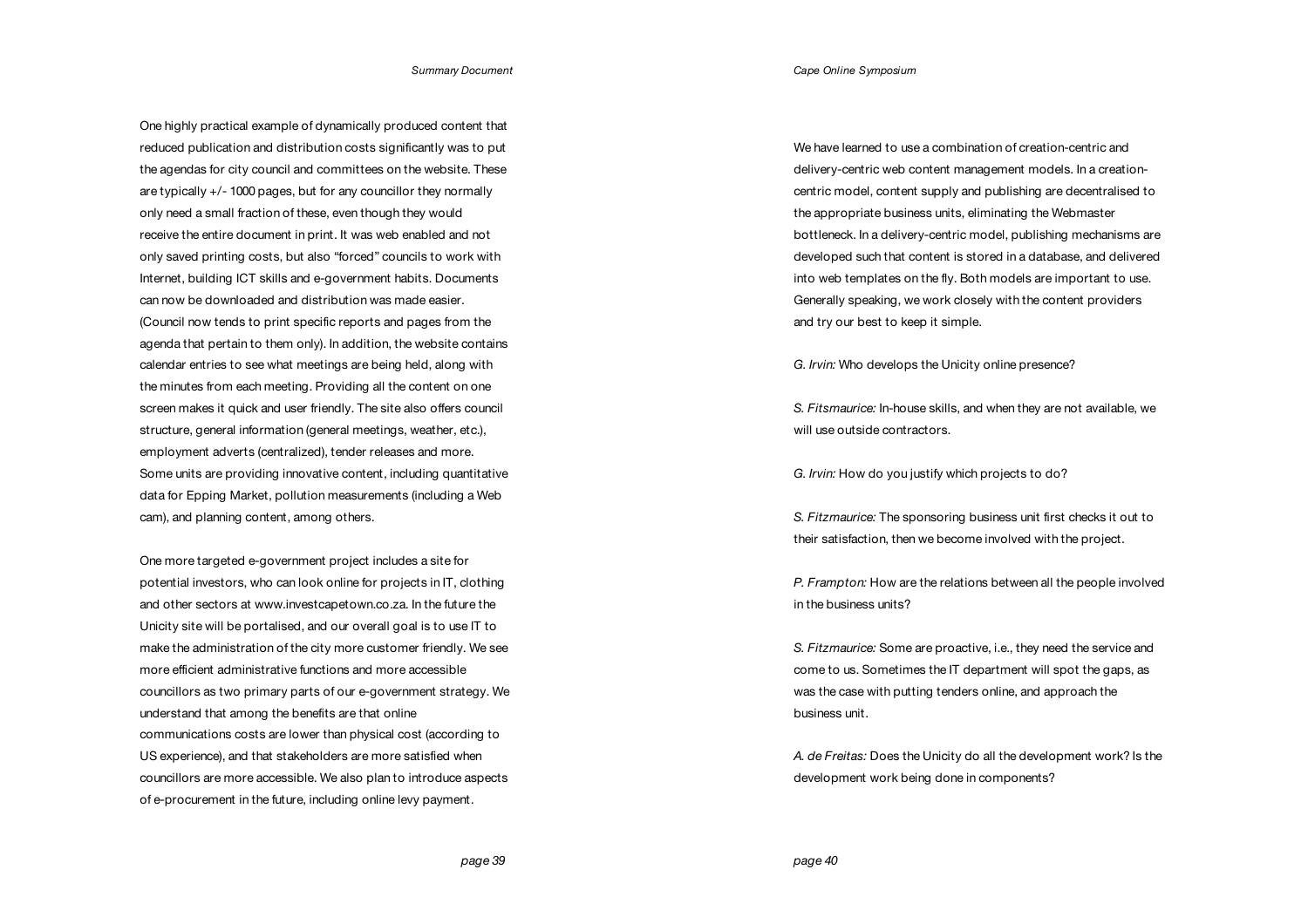*S. Fitzmaurice:* In the old Council we decentralized, using Microsoft FrontPage to allow business units to manage their own content. But FrontPage can be unstable and now we have built global web content management, using Oracle on the database side.

*A. Levin:* What kind of training is provided to the business units?

*S. Fitzmaurice:* They are rolling out PC's to them and the training department is involved. I am not sure about the details, though.

## Tertiary Education Network (TENET - HEIST) Duncan Martin

TENET serves as an agent to universities and technikons in SA in order to secure Internet access. This is a role taken over from Uninet. Because of inadequate Internet access for higher education, some Uninet sites were defecting to commercial ISPs. Tenet worked with a group of donors to negotiate an arrangement with Telkom that was more cost effective and provided a much higher guaranteed level of service – particularly around transatlantic communications. While it was a difficult negotiation, once Telkom got the idea, they never lost the vision and have been solid partners. We fortunately had donors with the kind of money and leverage that got Telkom to focus on our needs. The available bandwidth went from 8mbps to 40mbps, and many sites have under-ordered capacity. The lesson is that whenever increased bandwidth is available to an institution, it will be fully utilised.

In this arrangement, known as HEIST (Higher Education Inter-Networking Solution with Telkom), Telkom provides the complete Internet access service. TENET isn't a network operator or an ISP,

*Cape Online Symposium*

but rather functions as the agent of each institution. Part of the agreement stipulates that unit prices depend only on bandwidth not on location or bandwidth, no installation charges. This serves to eliminate hidden costs and penalties for institutions located in remote areas or currently lacking basic infrastructure. The arrangement is open to all public higher education institutions and all existing UNINET member institutions. The implementation went through without disruption of service to the institutions. Telkom is the preferred supplier for five years, but as more competition enters the market, TENET will have more options to bring to the higher education institutions. TENET charges a management fee (proportional to Telkom charges) to cover costs.

Future activities by Tenet include the following:

- TENET is domain administrator for the ac.za domain, and this will be opened up to private higher education institutions.
- Capacity development projects within higher education
	- o Infrastructure projects
	- o Domain Names server
	- o Network address translation
	- o Firewall management
	- o General campus network design and management
- Try ingto clean up the "swamp" in IP address space in S. Africa, together with ISPA members
- Internet Access Development Program
	- o Aims at historically disadvantaged institutions with meagre Internet access budgets
	- o Donor funded
	- o Makes grants of additional bandwidth now in return for commitments to grow expenditure over 3 or 4 years.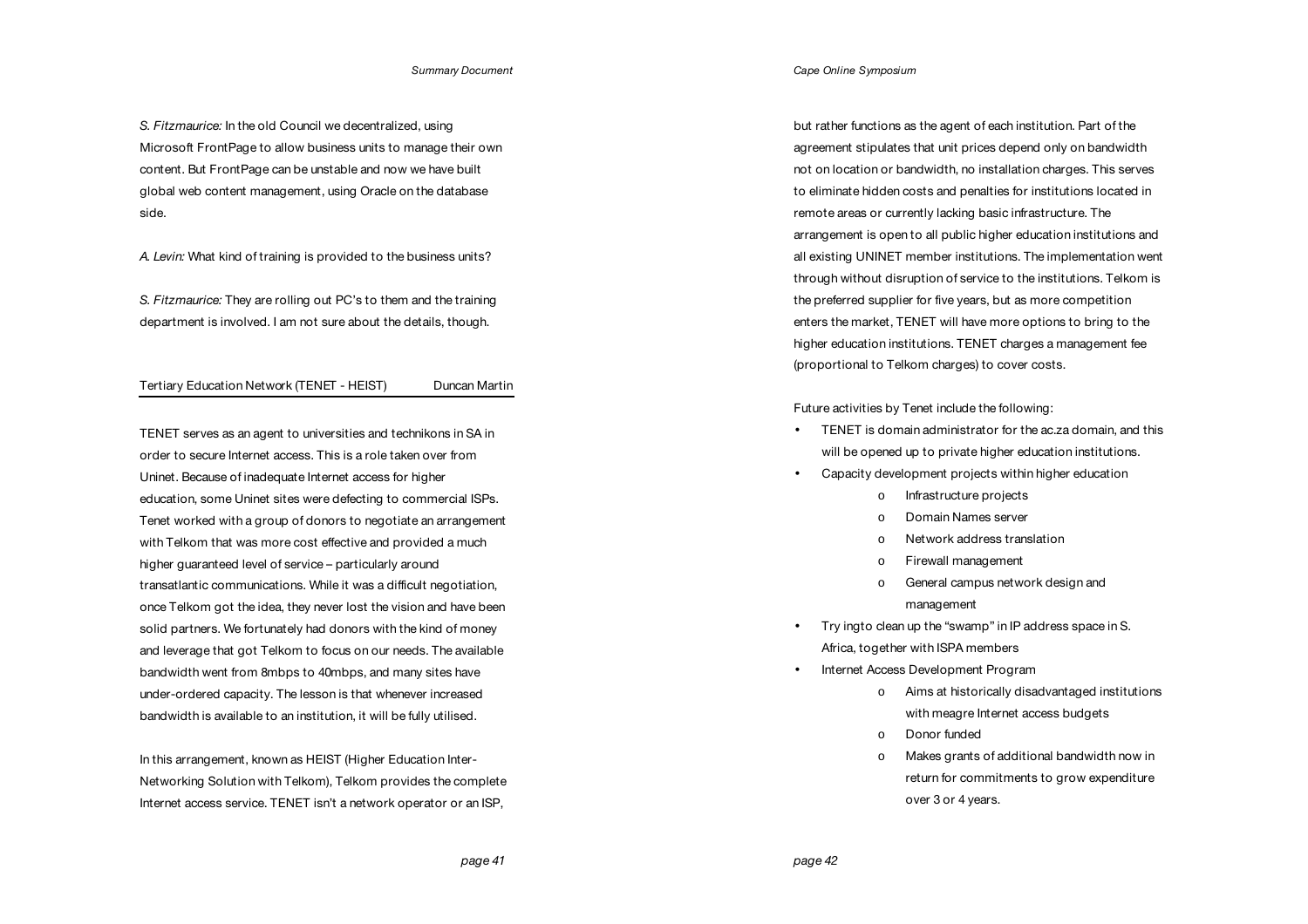### *Cape Online Symposium*

### Cape Town Tourism **Mandi Hodgson** Mandi Hodgson

The primary responsibility of Cape Town Tourism (CTT) is to handle guests once they have arrived in the city. We help find them accommodation and whatever else they may need (e.g., to change money, use the Internet, book tours, etc.). Our stated mission is to contribute effectively in the promotion and marketing of Cape Town, and to exceed the expectation of the stakeholder as we do so.

The CTT website started out of necessity. We got it built by working in partnership with a Web development company in which they develop and manage the site for us, and in return they get advertisement revenue from tourism companies that advertise on the site. Having more direct control for the updates of our own website would mean we could publish as much information as is necessary. At the moment we are limited because CTT does not have the capacity to update the Web site as we choose and working with our Web development partner company can be challenging or slow. Our over 800 members check regularly for updates on the website, and current, extensive content is important and remains an issue to be addressed.

In developing the overall site, we wanted to target the tourist market that was looking for holiday information. Through the site, we can provide them not only with information and bookings for accommodation, but also for events, tours, etc. This has enabled CTT to communicate cheaply, cutting postage costs by sending requested information electronically. It has also made it possible to earn revenue through the site by earning commission on the bookings we make directly. Developing the Web site was big

learning curve for us and for our members, and required a lot of member outreach and education. We publish an e-newsletter related to the website for educational and marketing purposes, in which we direct people to the website. This is also distributed internationally to a list of travel agents and other influentials who help guide the destination decision making of foreign tourists.

Among the most important aspects of the Cape Online Forum for us will be the networking opportunities. We know that people use our website as a portal for investigation investment opportunities and ideas, and we would like to contribute to those areas of development of the province as well as to the overall coordination and development of tourism.

### **Discussion**

*A. Levin:* How is e-democracy distinct from e-government?

*S. Wendell:* They are different but rely on the issues raised in the symposium. The challenge is to use technology to build improvements in communications and interactions whether they be external to political structure (e-democracy) or directly involved (e-government).

*A. Levin:* Sunil, must an organisation wishing to become accredited come to you and give you information according to detailed specifications, or do you come to organisations in a proactive manner? What is process to become a member of BITF?

*S. Tricam:* The BITF have worked with an independent team of auditors that have decided on the criteria for accreditation. It is expensive if you pay normal cost.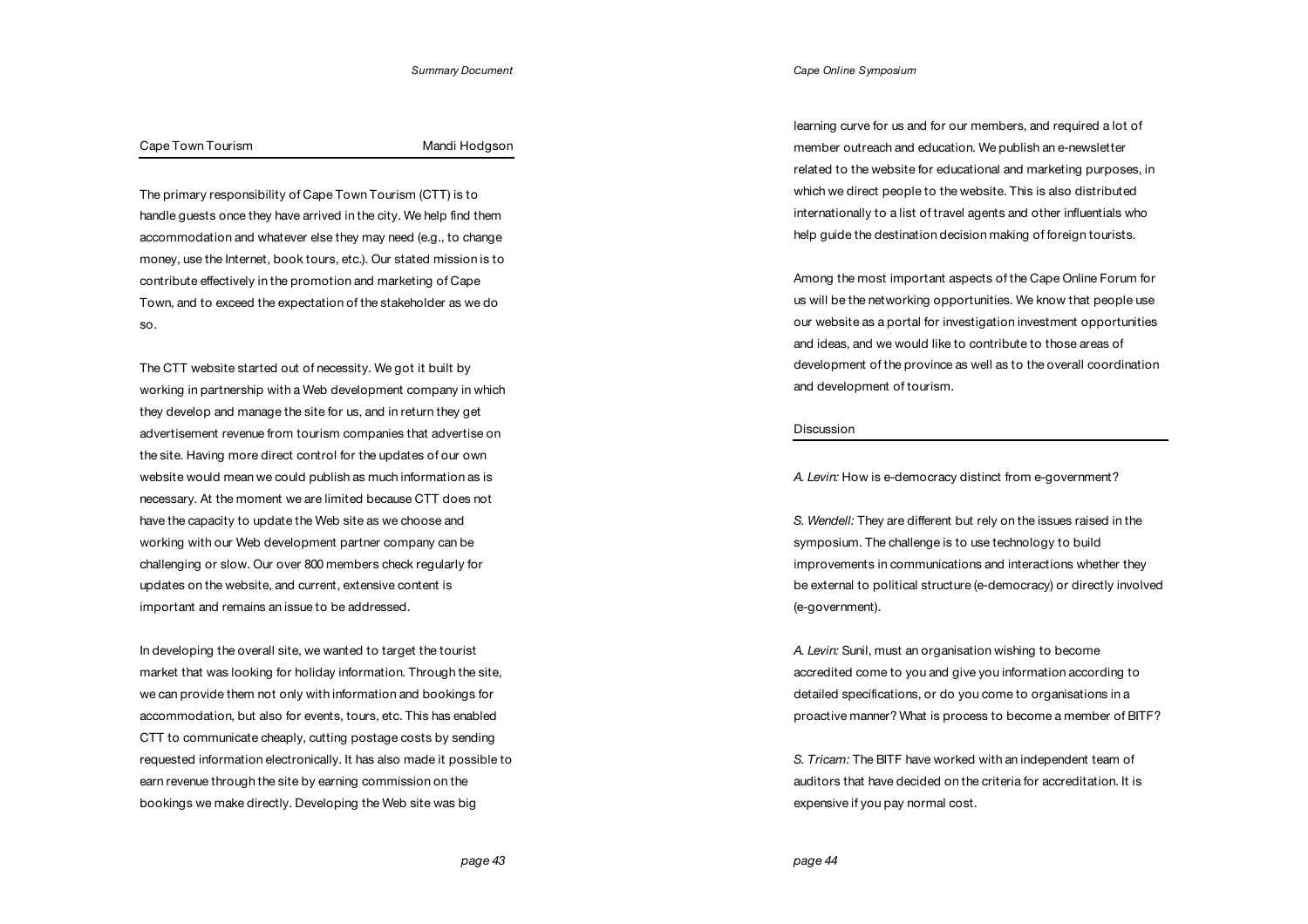*P. Frampton:* Tomorrow's agenda is a framework and will be kept open. Cape Online should be about the network and the spaces between the nodes – the organisations at the symposium are like the nodes. If Cape Online defines its own framework well people will know where they fit in.

*S. Wendell:* This kind of networking will make finding an organisation so much easier.

*D. Martin:* Within the context of the Joint Marketing Initiative, what we plan seems governed too much by insider opinion. We need to get grounded in outside reality.

*A. Levin:* Is a forum for Cape Online appropriate?

*D. Martin:* Yes

Tea/ Coffee

First day closing remarks Dr. Harold Wesso

E-governance does not only hold economic potential. We can use it to help build a stronger society.

What is very important for achieving these goals is to look at the interaction and collaboration among e-government stakeholders, which a forum will facilitate. At the end of the day, we will need to come up with some sort of structure that will help all of us to achieve these goals.

# Benefits of E-Government



The key issues that have been raised to day are the following:

- Access for all stakeholders
- Broadly communicating the invitation and the message to participate in the forum
- What is an e-government portal for the Western Cape and how do we manage it?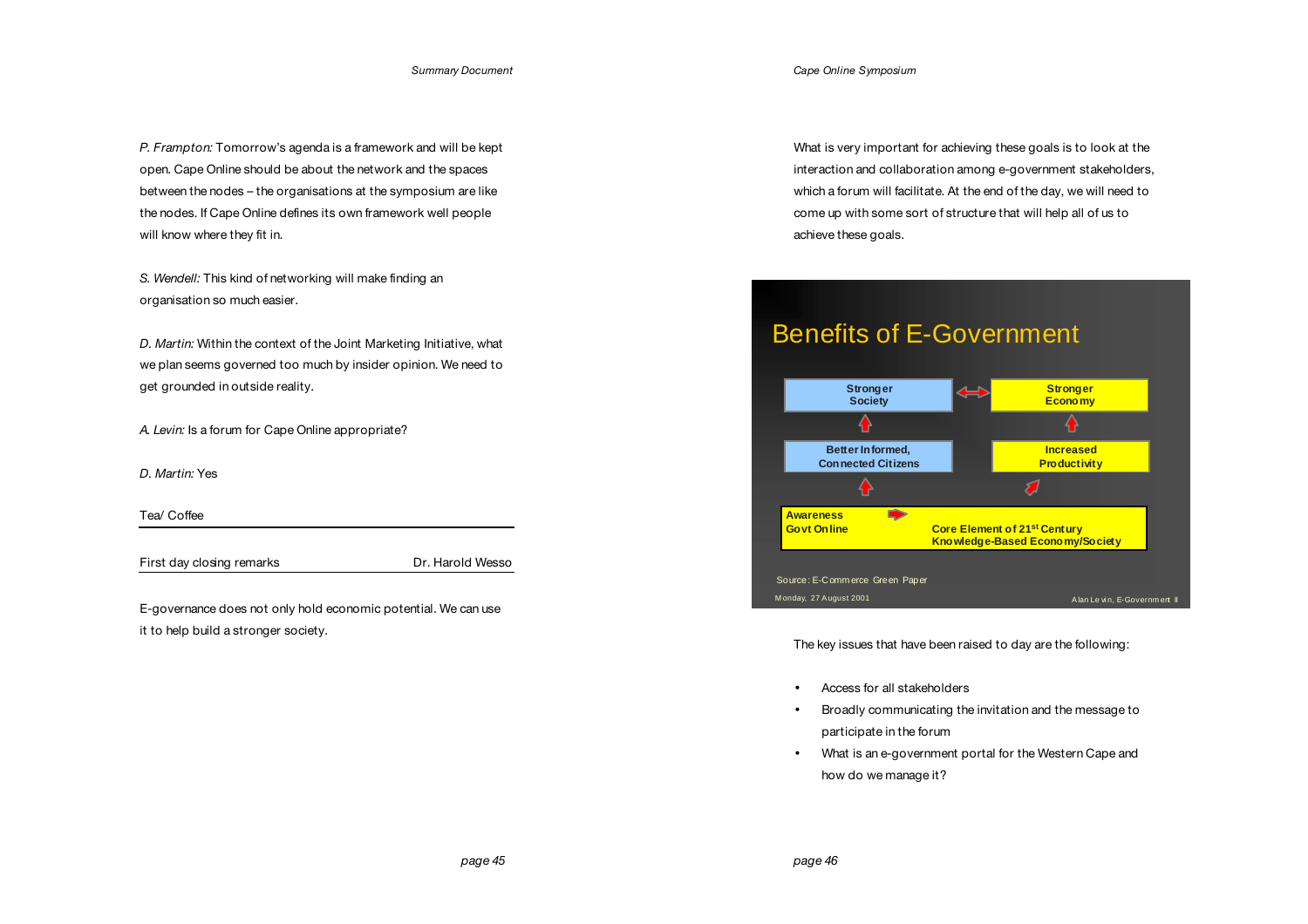- What are appropriate standards for collaboration, and how do we interact?
- How do we include civil society in e-government planning and processes?
- What specifically are we trying to achieve, and how are these goals defined?

Today's successful presentations and discussions are proof that we have a lot of expertise in the Western Cape to build a good online government.

# **Day Two**

|  | Welcome |
|--|---------|
|--|---------|

Welcome to all. An observation I would like to make is that success vs. survival in the new economy requires more than creating an appealing web site. It requires continuously examining your business model. This mode of critical business-style thinking must shape our e-government initiatives.

Cape Online Forum – Introduction and Alan Levin

Yesterday we discussed the current situation and online strategies currently in place among e-government stakeholders. Today we will explore opportunities and potential collaboration among these stakeholders. The Cape Online Symposium is an experiment. There are clusters of interest among stakeholders, and part of the experiment is to determine whether it is worth working together in a single forum or separately in these different clusters. The structure of today's symposium is split into three different panels that reflect this clustering. Roughly generalised, they will address Marketing, Technology and Change Management respectively. How can we put some of these ideas into effect? I want to share some questions and areas of focus based on yesterday's presentations and discussions, organised in each of these three areas to get the day rolling with some thoughts for all of us to consider.

### *Marketing*

• There is room for growth in online marketing. Robben Island, for example, gets double the amount of Web site visitors than Cape Conservation because they aim for the education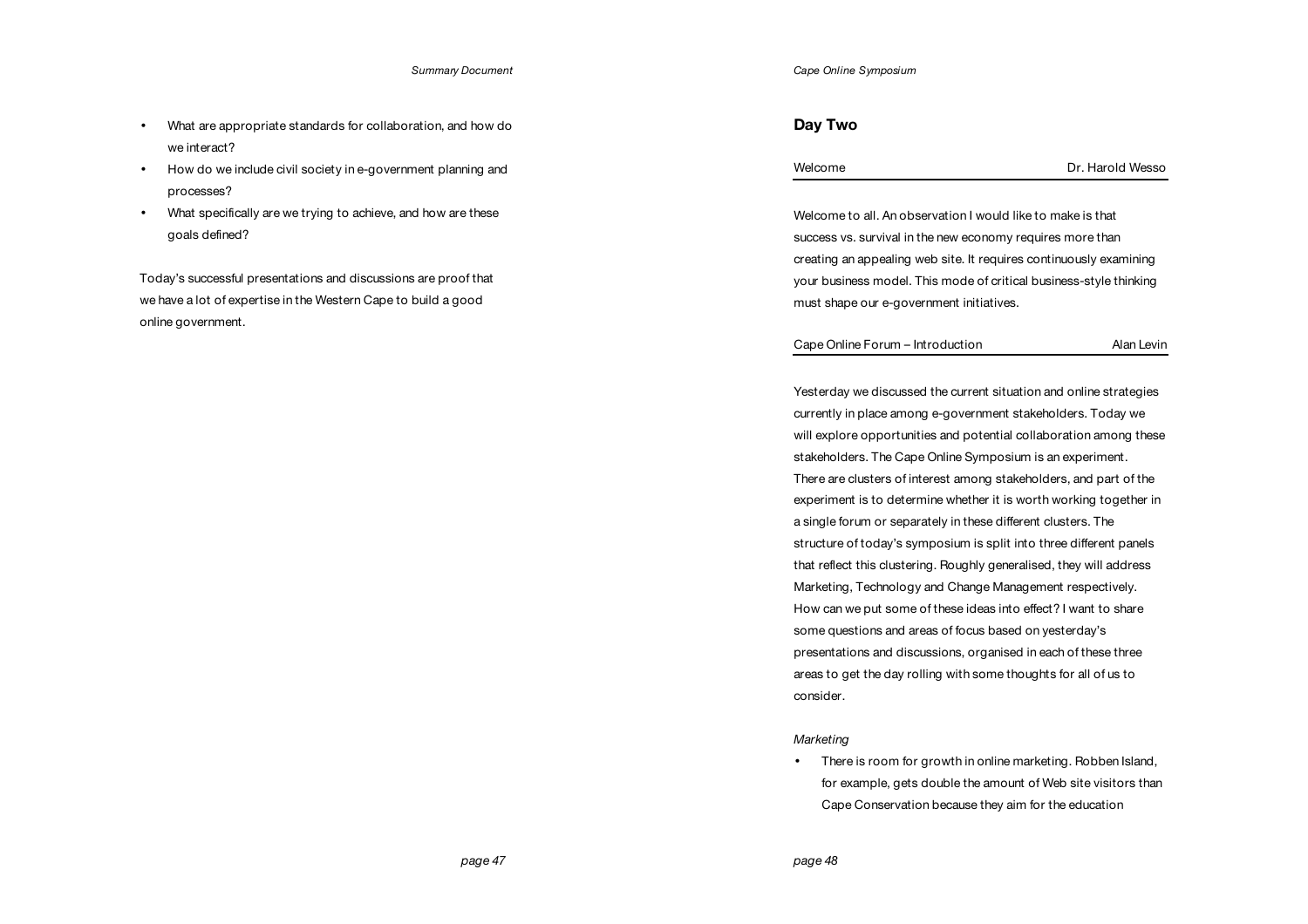market, which is a specific and interested target market. A lot of avenues for targeting niches have not been explored. We need to unlock the value of these sites.

- Continuity and planning of communications vs. the competitiveness and unique retention strategy of each brand – to provide input into branding symposium. Each locality, organisation and stakeholder has or represents one or more brands. These must be integrated within some framework.
- Communications or outreach program regarding egovernment information and services, both locally and internationally.
- Research projects covering areas of common interest and addressing a general lack of information or data

# *Change Management*

- What job roles and functions change in moving toward egovernment and how should they change?
- What materials must be developed to facilitate change?
- What training must be implemented and how is this best done?
- How will workflow processes work in an e-government environment?

# *Technology policy*

- Content sharing will require sharing cookies and other technology questions
- Cape Net could help speed and streamline intragovernmental communications and reduce costs
- Universal authentication mechanism to permit users one login that enables them to access many websites managed by disparate governmental bodies. Personalised portals that can "hand off" personalisation information. Adding of transactions

and how to share transactional infrastructure, accounting, etc.

• Potential for server collocation, web hosting, domain hosting etc. to reduce costs and improve quality of service



Looking back at the Cape Online Strategy, the forum could play an important role in the online community. There are various opportunities for the forum to fit in between online core initiatives and the online communities. The function can change over time depending on what is needed and what is possible to achieve.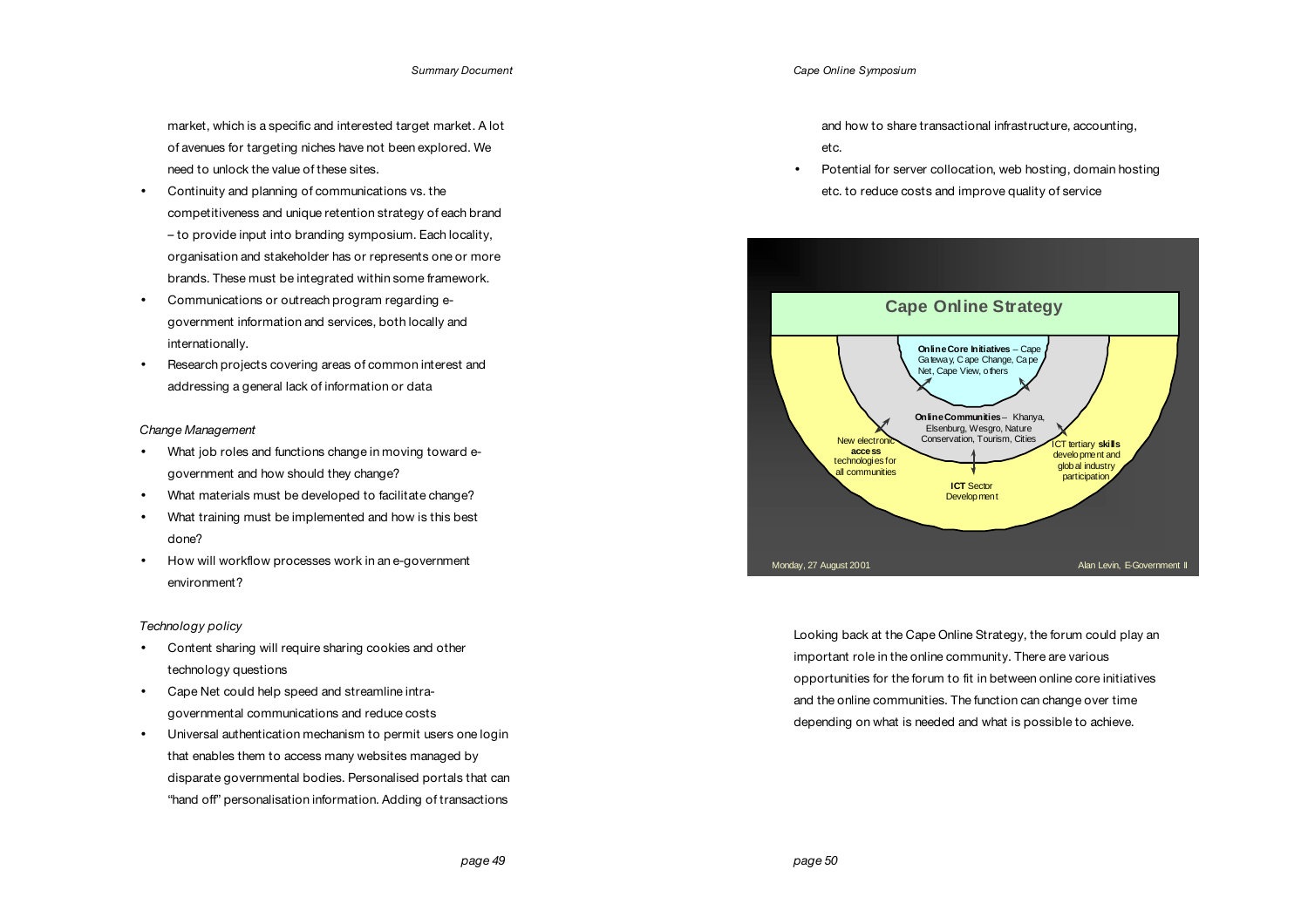The forum may start as a list of email discussions with other ad hoc consultation, or it might undertake multidisciplinary projects and sponsor ongoing programs, which calls for more participation from forum members. These are some possibilities to consider as we go through the day.



Kurt Ackermann –Innovation specialist for the new economy to speak on aspects of E-Government marketing.

I would like to begin with some comments on yesterday's proceedings, provided as a somewhat objective outsider. The atmosphere of innovation in South Africa generally is an amazing benefit for South Africa. That South Africa can exploit the "second mover advantage" by learning from other earlier pioneers in egovernment cannot be overlooked either. We have a number of nations that are working hard on e-government and we can learn from these case studies. These countries are looking to share their experience. Brazil Bahia Service Center, for example, brought 29 agencies together. They have physical and mobile centers and is a huge success story to follow and possibly get some early momentum around e-government going. South Africans' adoption of mobile communications and the related mobile computing infrastructure is an advantage, and may have great benefits for addressing the current problem of access. Different types of technologies in development, for example the Simputer in India, should help. There is also not a fear of technology adoption among most South Africans that could stand in the way. The widespread prevalence of English is a huge asset. One aspect of the symposium that lays just below the surface but that has remained unvoiced thus far is that, in this environment of creativity here at the symposium, it is advisable to speak up and express an opinion. Because, whether it is through this symposium or at some later point, there will be e-government at some stage and sooner or later each stakeholder in e-government will have to implement e-government. The choice to speak up now and have a say in what that e-government process and structure will be may give way to simple orders from the top if this collaborative and inclusive process is not taken seriously by the stakeholders.

Moving on to my primary presentation. Marketing is thought of by most people as working through various media and communicating to people. I think of it, rather, as establishing and developing a relationship. Viewed this way, marketing has a dimension of time, and marketing as a discipline becomes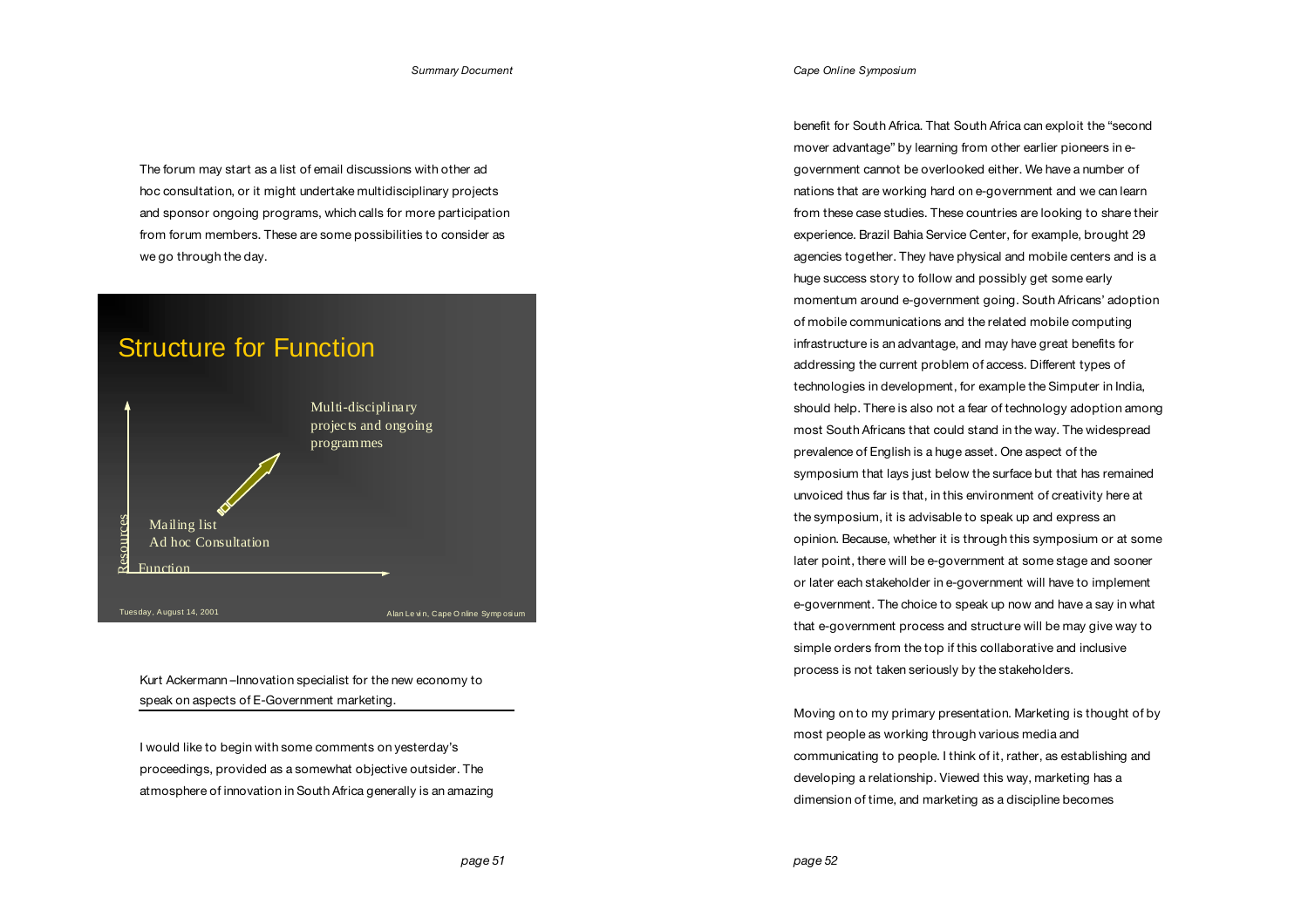accountable for enhancing relationships over time. Marketing is also not just about customers, it is about all of an organisations' stakeholders. In e-government, we are not developing relationships with only citizens but with many other stakeholders also. If you don't market to all of these stakeholders, you risk conflicting messages. Cross talk will create inconsistent messages. Online media makes sharing information easier, but can also make misinformation possible. In an e-government environment citizens don't care where these messages or where these services come from. Coordination across governmental organisations will be crucial for effective e-government. Viewing the government from the stakeholders' perspective is a crucial first step toward accomplishing this. Be stakeholder-centric.



The important thing is to use media in an integrated manner to help develop the relationship with the stakeholder over time. This means helping the stakeholder move from potentially complete unawareness to becoming an advocate. These stages in a relationship can be broken up into a sequence that develops over time: *learn*, *explore*, *change*, *invest*, *champion*. This reflects the development of the relationship from lack of awareness to some sort of engagement and then to loyalty and advocacy. This, in any case, should be the goal, and to use media – online, e-mail, print publications, kiosks, call centres – in an integrated fashion to move stakeholders along through these stages in the relationship.

An important role for technology is to help identify the stakeholder "on sight." This has been mentioned earlier in Alan's point about a universal authentication mechanism that can be shared among egovernment stakeholders. But this must be possible both online and offline if it is to be truly effective. When a stakeholder is interacting with government in the Western Cape, we need to know whom this person is in order to communicate with them appropriately. If we don't know whether they are a citizen or potential investor, or how frequently they have contacted us previously and for what purpose, then we are being inefficient in our use of technology and ineffective in our marketing. We must be able to identify what stage in the relationship they are in and what they are trying to achieve. We can then target messages and functionality and so have a more effective way to deliver services to stakeholders.

How can we accomplish this?

- Organizations must adopt stakeholder-centric culture
- Leverage technology to identify stakeholders "on sight"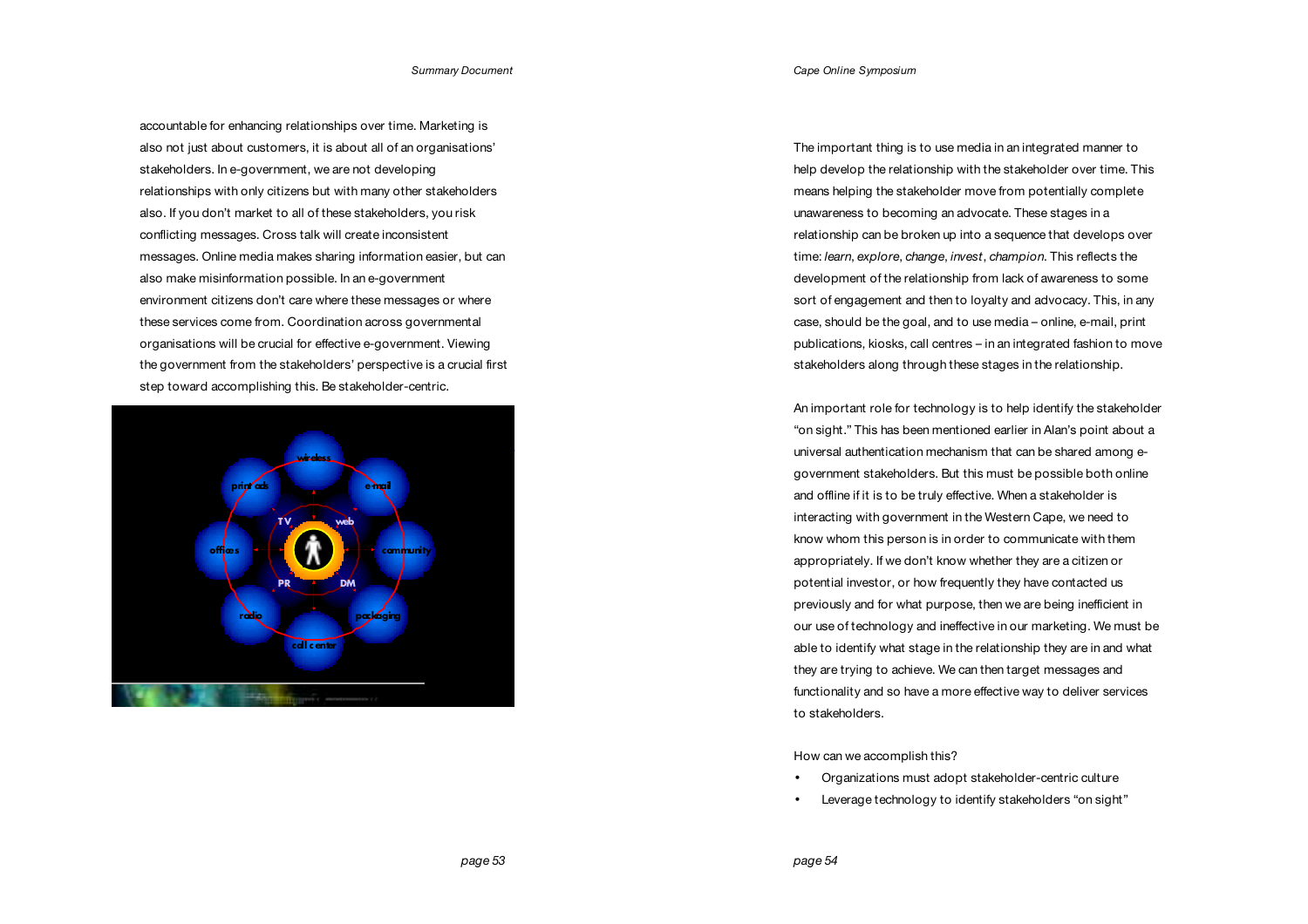- Clear marketing strategy
- Discipline planning and tracking in implementation
- Integrated information flow and transactions in and out of new and existing delivery channels
- Knowledge must be extracted from stakeholder data gather throughout the enterprise to model future actions (It is not about technology in the end, it is about the people using this service)
- Workforce training and incentives based on stakeholder relationship and satisfaction
- Change management to transform organisation from "make and sell" to "sense and respond"

# First Panel – Online marketing and communications

| Chair:            | Peter Frampton  |
|-------------------|-----------------|
| Panel:            |                 |
| Wesgro            | Wolfgang Thomas |
| Wesgro            | Roland Hein     |
| <b>WC Tourism</b> | Faye Reagon     |
| Cape Town Tourism | Sheryl Ozinsky  |

*P. Frampton:* Yesterday we took stock of the status quo. We took a survey. Today is about how we should collaborate among the different groups. And further, what the forum can do to facilitate this collaboration—what form the forum will take in playing the role of the facilitator.

*A. Levin:* To push these ideas further, what is function of the forum? Are there collaborative functions? Are there aspects of *Cape Online Symposium*

implementing e-government that are more realistic to undertake as a group rather than as an individual organisation?

*P. Frampton:* It is about the substantive and challenging aspects of reengineering organisations and working out how the business model should function.

*W. Thomas:* Every one of our institutions is challenged go get involved in this major event of instituting e-government. We must not give into grand schemes – we need incremental change. We must be relatively modest at each step. There are quite a few institutions that will only cooperate up to a certain level. We have to all have the same hymnbook and be singing the same verse. We all have to cooperate together while respecting each other's institutions.

# *D. Martin:* What is the JMI?

*I. Douglas:* Nobody is entirely sure at this point. There are a number of different organizations that are part of the JMI who are promoting the Western Cape region. The JMI is considering the following issues:

- Image and brand
- Getting the best value
- You have organizations funded by the city and the province.

How do you get all these people to work together to deliver the same vision that we are trying to bring to this province? The JMI was created to make all this happen. It is attempting to answer questions such as, what are we spending money on, where are we going and what is the way we are going to brand this part of the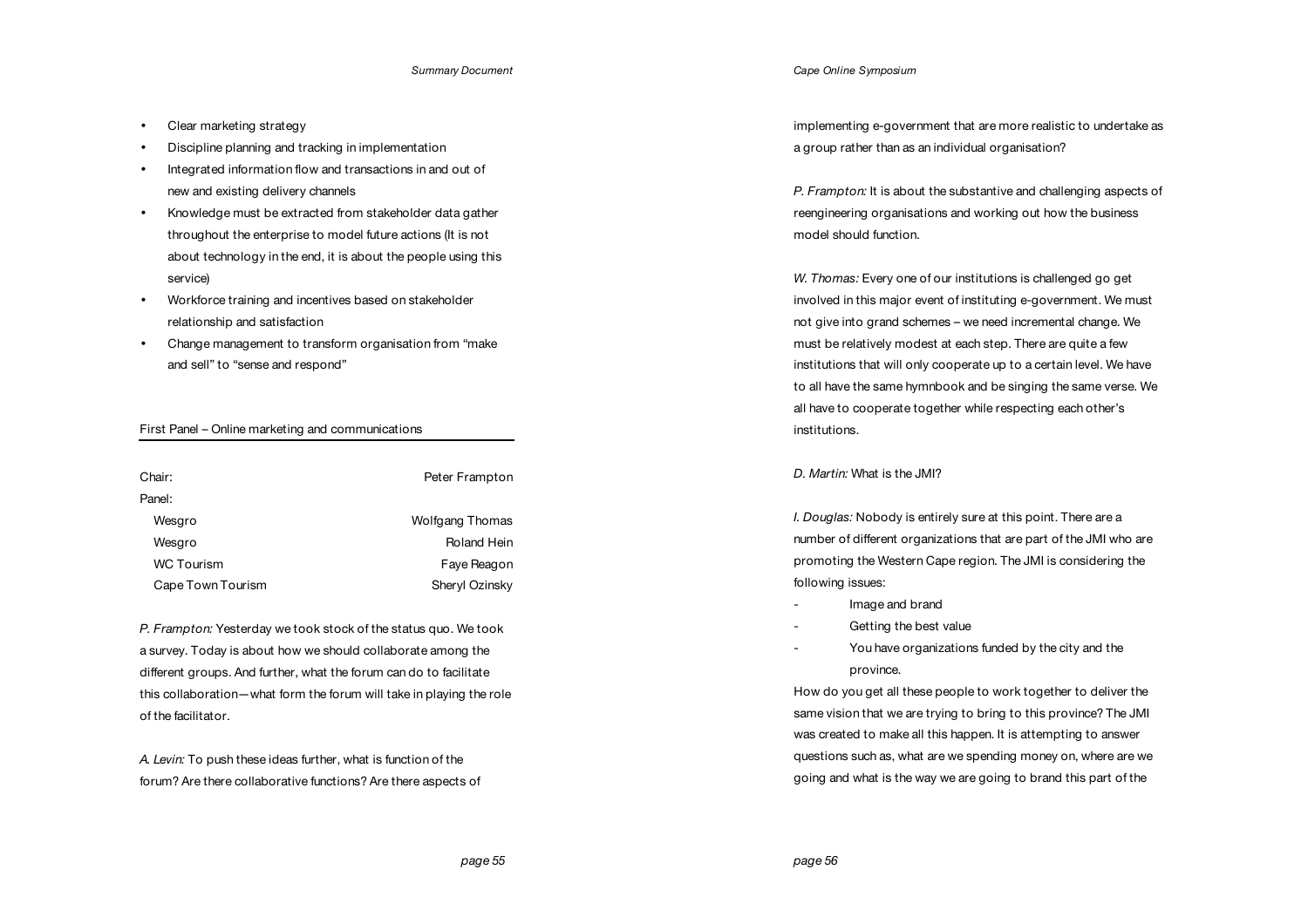world. There seem to be conflicts between the province and the city that must be addressed as well.

*D. Martin:* Do we have to wait for JMI to make decisions?

*I. Douglas:* People have to be aware of the JMI and what it is striving for but they have to carry on. You can't put things on hold for the JMI, you have to move forward.

*A. Levin:* I see the symposium participants as a group offering various types of online content and functionality. We are certainly not overlapping and competing. This panel in particular is a group using an online environment for marketing. The needs are different from other stakeholder groups. Comparing the number of different users of different web sites we heard yesterday, there is potential for growth. How can ordinary citizens take part in this, what does it mean as a tour guide or tourist opposed to the people on-line? Does it make a difference?

*P. Frampton:* We are discussion targeting here, identifying the people who count for marketing purposes.

*R. Hein:* There must be consensus around a strategy. All the people on this panel have different strategies. We must not forget that Western Cape is a distant location. We need a sober approach to handling the reality of this "distant location" when it comes to marketing. At best Wesgro can deal with about 2,000 people using phone, fax and post, but on a web site we can deal with 20,000. The web site needs to reflect the strategic approach. We need to have not just more people visit our site, but the right people must visit our site. Targeting is crucial for providing appropriate online content. For example, investors are not

necessarily moved by images, but tourists are. Importance of web site:

1. Target audience. We are looking at researchers, immigration consultants, students, and business people. How can we get our web site to be visited by all of them? We need to do research in this.

2. E-business aspects. Dealing with enquiries, tourism etc. There is ample scope for interaction with other agencies. Focusing on our core competencies means that we have links to organizations that are not directly related to us.

3. Web links and infrastructure offers tremendous scope. For example, people with questions about the tax implications of investing in the Western Cape can visit other web sites we have linked to where they can get this information. The overall level of efficiency is equivalent to that of your service provider.

*F. Reagon:* The basics are in place here, and it would be difficult to build on nothing. But we don't have a uniform and consistent approach to marketing. The existence of 37 web sites for Cape Town tourism alone demonstrates that we are not doing the right thing. Online marketing is very new for us. For South Africa, we have not achieved much in e-marketing. The online environment is competitive. The JMI and Cape Town Tourism are well aligned in that there is a common understanding that we will be able to communicate much better in the cyberworld. Branding and marketing is important to encourage the broader online community to use a joint, integrated future Web site. We are going to be using a destination management system to enhance our services online and encourage others to use this. Access in South Africa is a problem. We must encourage usage and as an online community we can do this. There is scope to do research and draw from collective knowledge of this forum.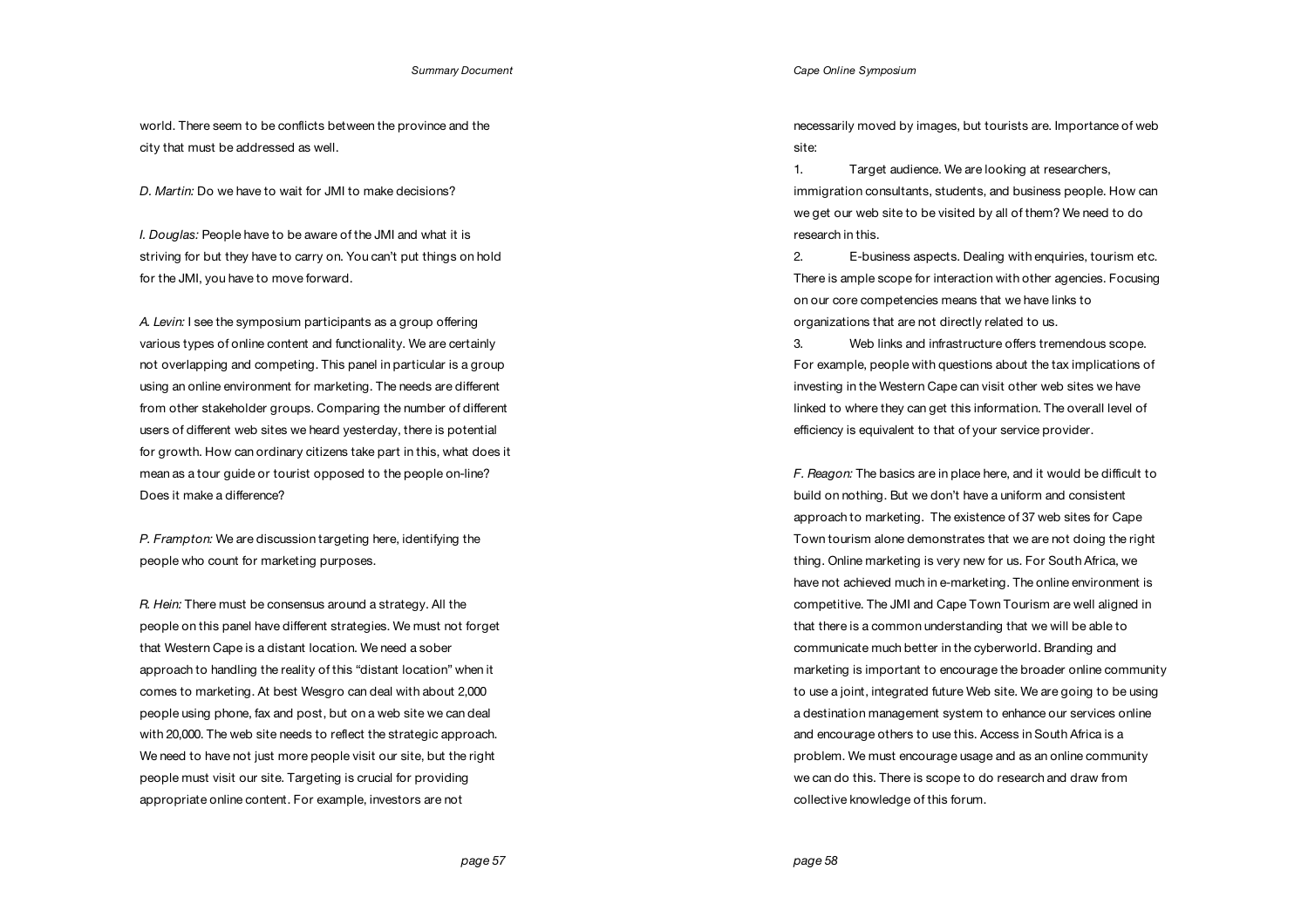*S. Ozinsky:* I want to quote Noel Toolen: "The success of the Irish economy is due to the growth of the tourist industry." What does this mean? People came to visit Ireland on holiday and then they invested. This happened to a significant degree through their online strategy. Let me paint a scenario of the future: Using WAP technology, travellers will dial into an airline system to book travel, link smart cards to cell phones to pay, all through remote online methods. Tourists will use 3rd generation cell phone technology and GPS to view information and to learn about their destinations. Before, brochures and audio-visuals were used to attract tourists. We have now reached a level where distance from the destination is no longer is an issue. Sharing resources online in this kind of emerging environment is vital to promote the Western Cape province. This is true in terms of trade investment, tourism, advertising, media, and film industry. We need to create awareness of the incredible assets in the Cape by using our database. We have a member base of 1500 industry role players. We can get their buy-in in terms of content and use that momentum to get marketing Web sites to be revenue generating. Relationship marketing is important for the tourism industry. We need to keep information of queries online to develop relationships with clients. Joint online banner campaigns are a sensible option. We can use our marketing reach to earn commissions on travel booked through our site. We have the infrastructure in SA Tourism offices around the world that already exist and through this we can promote Cape Online. We should encourage collaborative competition. We could bring airlines to the site, having them sponsor competitions to bring traffic to our sites. We need to budget sufficiently so as to get our site on as many search engines as possible. We need to look at training, accessibility, Internet cafes for our communities. The provincial Cape Gateway does very

### *Cape Online Symposium*

different things from us and regardless of this maybe we can pool our resources and save by doing so.

*H. Metz:* We should face the fact that the technology is truly the heart of what we are doing. To work with these ideas we are discussing and to understand where the culture is going to develop we need to pay more attention to the technology involved.

*K. Ackermann:* Technology is not really the centre of discussion here. We need to find out from stakeholders how they feel about egovernment, and technology is just a tool to do this. Human interaction is the most powerful interaction, and technology must support and enable that whenever appropriate. There are ways of gaining efficiency to enable people to work more effectively, and we need to build a strategy along this people-centred model. The priority is to understand the wants and needs of the stakeholders. Technology is going to be a tool to help us then do what is necessary to meet those wants and needs.

*S. Ozinsky:* It is a leap from where we are.

*P. Frampton:* We need to explore technology that enhances the community.

*D. Martin:* It has got to be about the stakeholders, but technology is important. We need to inform stakeholders of change because of technology.

*K. Ackermann:* I have learned through experience that any project intending to change people's habits when people are not ready is expensive and ultimately is likely to fail. We have to walk before we run and move incrementally. No matter how good the ultimate

 *page 59*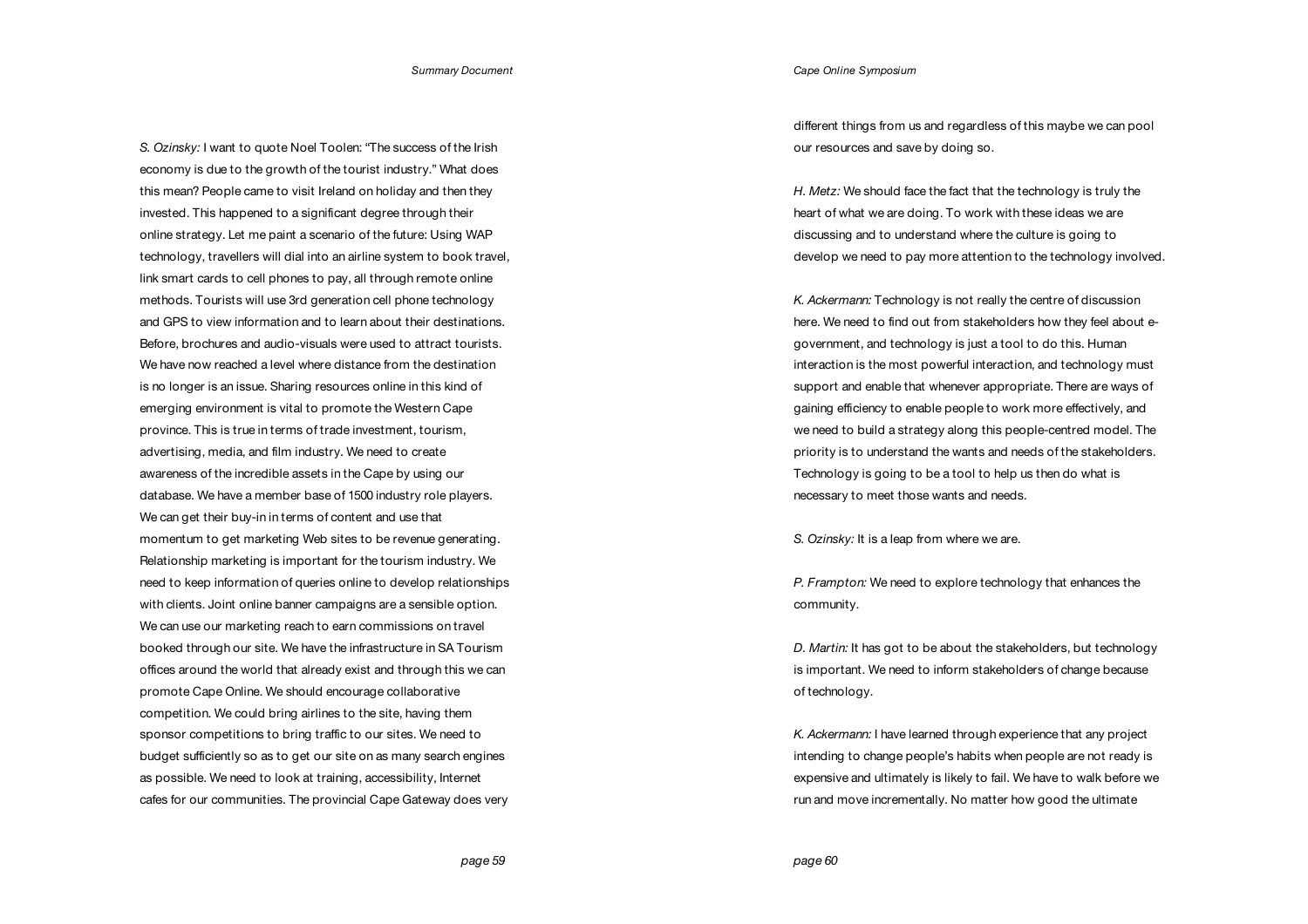model is, if the people are not prepared it is not going to work. Technology will change faster than people can accommodate it and we must balance these things keeping people in mind first.

*W. Thomas:* At the moment we are busy with a quantum leap and we need to keep our feet on the ground.

*G. Irvin:* We are not discussing a new phenomenon. This is 'technology seduction' and there is a substantial body of academic literature that describes and explains it.

*R. Hein:* We can consider where we are as human beings and what we are trying to achieve. The biggest challenge today is information retrieval. The use of search engines in retrieving information is becoming increasing difficult. That is where Wesgro comes in with databases to help with information retrieval.

*K. Ackermann:* Is there some sort of common database, or a plan for one?

*F. Reagon:* Our vision is that, at the end of five years, the database we have will be used for generation of content and we want to make it available to everyone. We may, for example, choose to share some of the info with Wesgro only but not with anybody else. There will be a framework for using the content that protects privacy and confidentiality.

*S. Ozinsky:* There will also be a template into which users can put info. It will enable us to deliver common services from a central point. Centralization has effectiveness from a staff viewpoint and also from a branding viewpoint.

*Cape Online Symposium*

*W. Thomas:* Wesgro is a marketing agency but also an information supplier. In terms of databases we participate with the city in MIDO (Major Investments Development Opportunities) and have been quite successful with it. We also have an exporter directory. In a year or two some private enterprise may take it over, but the research has been done. We need things done, so we do them.

*F. Reagon:* A very likely task for the forum is to discuss and plan the kind of databases that are going to be needed and used.

# Summary from the Chair

We need to pay attention to words frequently used in today's panel: Inclusiveness, Individuality, same hymn book, consensus, fragmented, not uniform, linking, relationship, sharing, reconcile, common scheme. These point to many of the needs and problems both that our organisations are faced with.

### Issues raised this morning:

- Manner in which we should approach the matter in hand
- Incremental change or paradigm change
- Need for targeting our audiences
- Sharing of infrastructure
- Communication of the branding and marketing
- Use of databases
- Building capacity
- Access issues
- Research role
- Portal
- Role of Cape Online to bring together industry
- Relationship marketing
- Budget sharing
- Training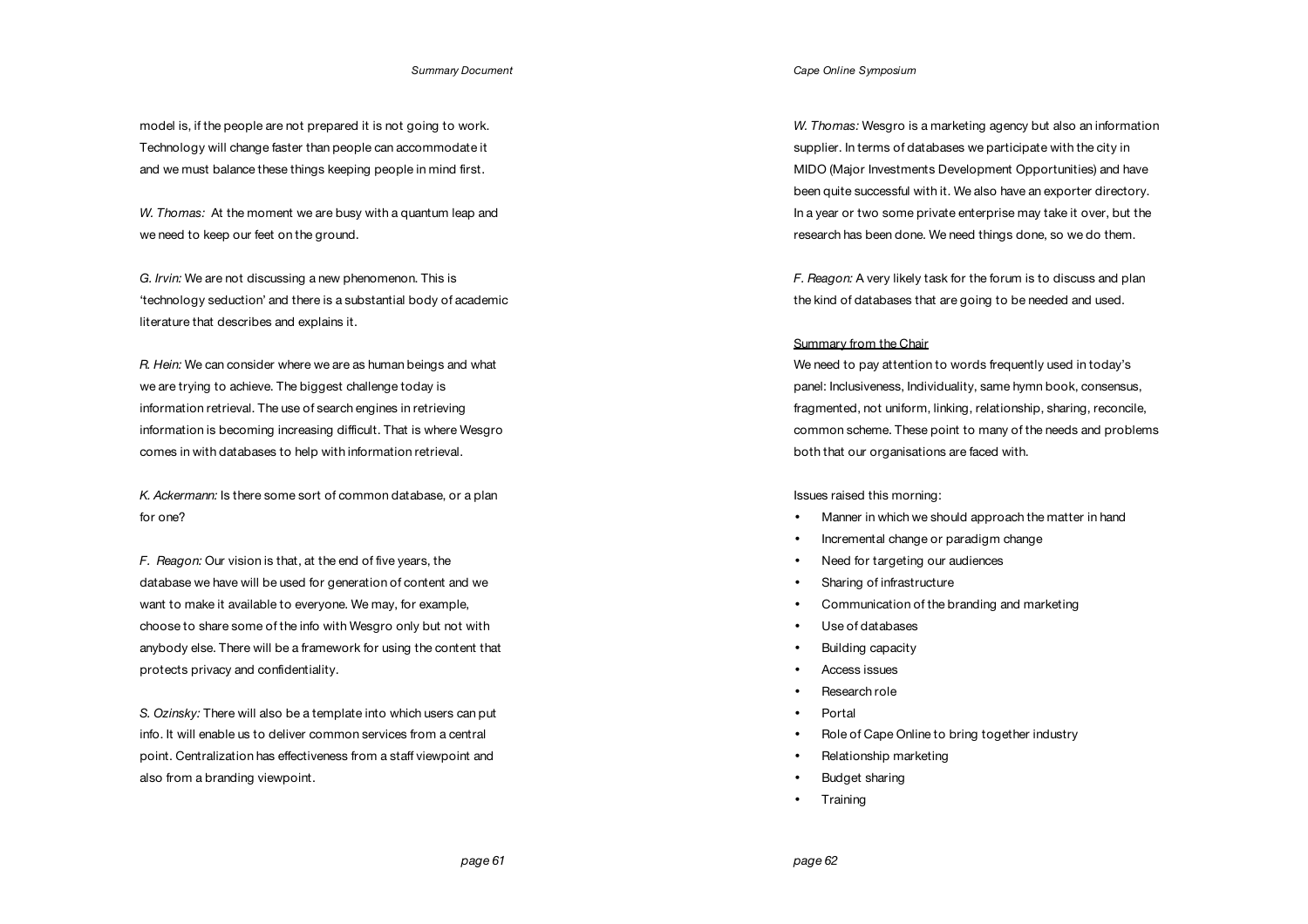- Internet access
- Technology vs. human centricity

# Tea/ Coffee

Second Panel - Change management, content and technologies in the workplace

| Raven Naidoo      |
|-------------------|
|                   |
| Scott Fitzmaurice |
| Augie De Freitas  |
| Alex van Breda    |
| Steve Wendell     |
| Duncan Martin     |
|                   |

*S. Fitzmaurice:* On the municipal level, changes have been rampant. We have gone from numerous small councils, consolidated into seven and then merged into the Unicity. Many of the staff are suffering from transformation fatigue. Innovation is obvious, however. City of Cape Town still fell under their own administration which made consistent service difficult. For example, online rate payment is challenging, as the systems behind the seven different councils are different. However, an Enterprise Resource Package (ERP) is being worked on and once again many changes are expected. After the ERP implementation, information will be centralized and made accessible to all and then it will be easier. Despite these kinds of challenges, now is an opportunity for Cape Town to rationalise business units and gain efficiency and cost savings. Cape Town needs to become more competitive by providing these kinds of online services. The current distribution of online services proves the common opinion *Cape Online Symposium*

in the world that places like Africa and Russia are lagging behind. We can, however, take a lead in Africa as the City of Cape Town. At a micro level within the City we keep change management as a part of the development process of every project.

*A. De Freitas:* Business is changing and so is IT. Technology use in the workplace is standard practice, but it is useless unless it gets used properly. The most critical system today is email. We have learned this because, if and when email goes down all hell breaks loose – and that is a fact of life. Beyond the heavy reliance on email, the second biggest change is the whole introduction of a web environment. The world is changing and if we don't change with it we are going to be left behind. Technologies we introduce must be appropriate, relevant and affordable. The incentive to make the necessary changes needs to be business driven. It will have dynamic impact on the way we operate, on our costs, structures, processes, and people. Right access at the appropriate level at the right time is necessary. Some of our initiatives have been successful but we need more if we are to keep up with the necessary pace of change.

*A. van Breda:* The gathering of information is one of the first functions Cape Gateway will undertake. This will comprise huge databases. Some of the organizations involved include agriculture, labor, local government authorities, agencies like Wesgro, and banks, among others. One of the major issues is to find commonality in definitions, particularly of data and data structures. The reliability of information is important and data capturing is an ongoing process. There has to be a safe and reliable data capturing system to encourage people to use the site again.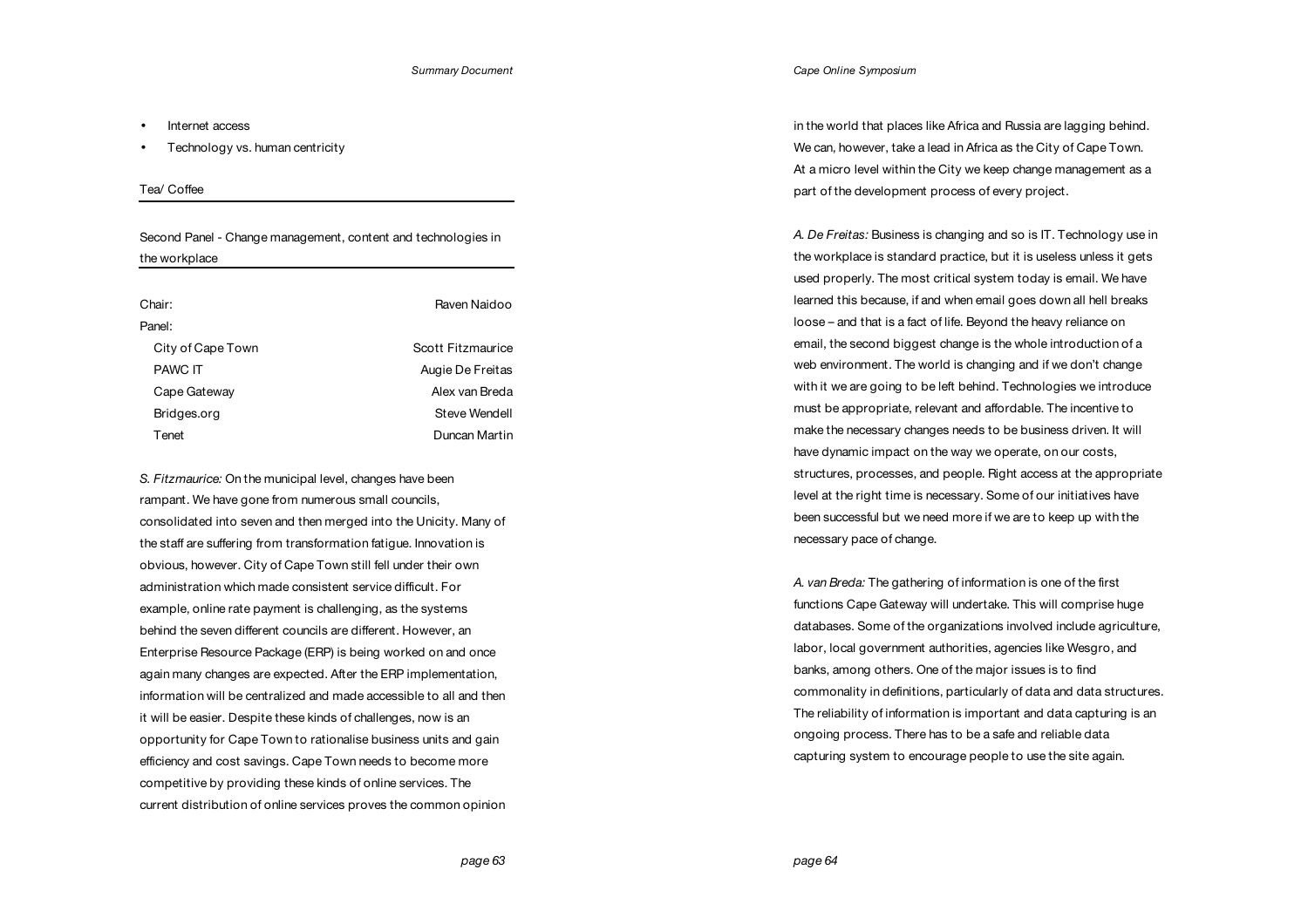*S. Wendell:* There is communications between government and citizens. Bridges.org are somewhere in between. Change management processes when integrating hi tech into government is a good thing. Local government can be a leader. E-commerce is great for changing how things happen around you, from waste management to politics and much more between. Deciding on the type of training is important. Should it be task-level training or conceptual, life-skills education? Do you teach people to use specific software packages or what viruses are? In developing training, the question of whether this technology is actually helping the user in their everyday life must be addressed. Practical skills help people to see the benefit in using the tools available to them. However, not teaching people about technology at more conceptual level can actually turn against you. In the area of content management, the Cape Online project wants to be the interface for information on local government. A simple interface is a wonderful thing. However, when considering access and the issue of the digital divide, do these new services now replace existing services? Is there a shift in priorities toward the technologically-enabled? Do the physical world interactions with citizens continue? You are not going to get computers everywhere. The access is not there today. Will there be extra weight given to feedback that comes through online, simply because it is easier to gather? One must remain cognizant of the difference between supporting the local democracy or creating an electronic one. These are not the same goals.

*D. Martin:* Education Minister Asmal has made interventions to facilitate change management, for example, in the Vista and UNISA merger. At UCT 10 faculties have been reduced to 6. Collaboration has been a major effort in trying to change higher education. There are numerous examples of collaborations in this sector. Among the lessons learned are that projects must collaborate to create an entity and then one must be willing to pass the creation on to the next part of the collaboration to do their work. On the topic of content, a major issue is the distribution of applications to universities. If only some institutions have certain technologies, their value is much more limited. For example, the exchange of transcripts of students can be done online between institutions, but only if it is done system-wide. On the topic of online education, the traditional Afrikaans universities embarked on some online distance education initiatives. They provided some R150m last year from these initiatives. Government felt UNISA should do distance learning among South African higher education institutions, and stopped the process. However, given the new recognition of private higher education institutions, these companies are the most likely ones to implement and profit from online education. One of the roles of Cape Online can be to promote the Western Cape as a centre of great education.

*A. Levin:* I have been experiencing that in large organisations there is a greater tendency to use email for document management. There is very little idea of how to use the proper document management systems, and it seems that less than 2 or 3% of the functionality of these systems are being used. For example, it is not uncommon for people to send out huge attachments on e-mail and the receiver in some cases cannot receive these attachments, while in others it generates many hundreds of megabytes of unnecessary network traffic, with the associated expense. How do we handle this?

*A. de Freitas:* The functionality is there to avoid the problem, but training is needed. It can be a problem when IT does not have the responsibility for training and there is not good planning between

 *page 65*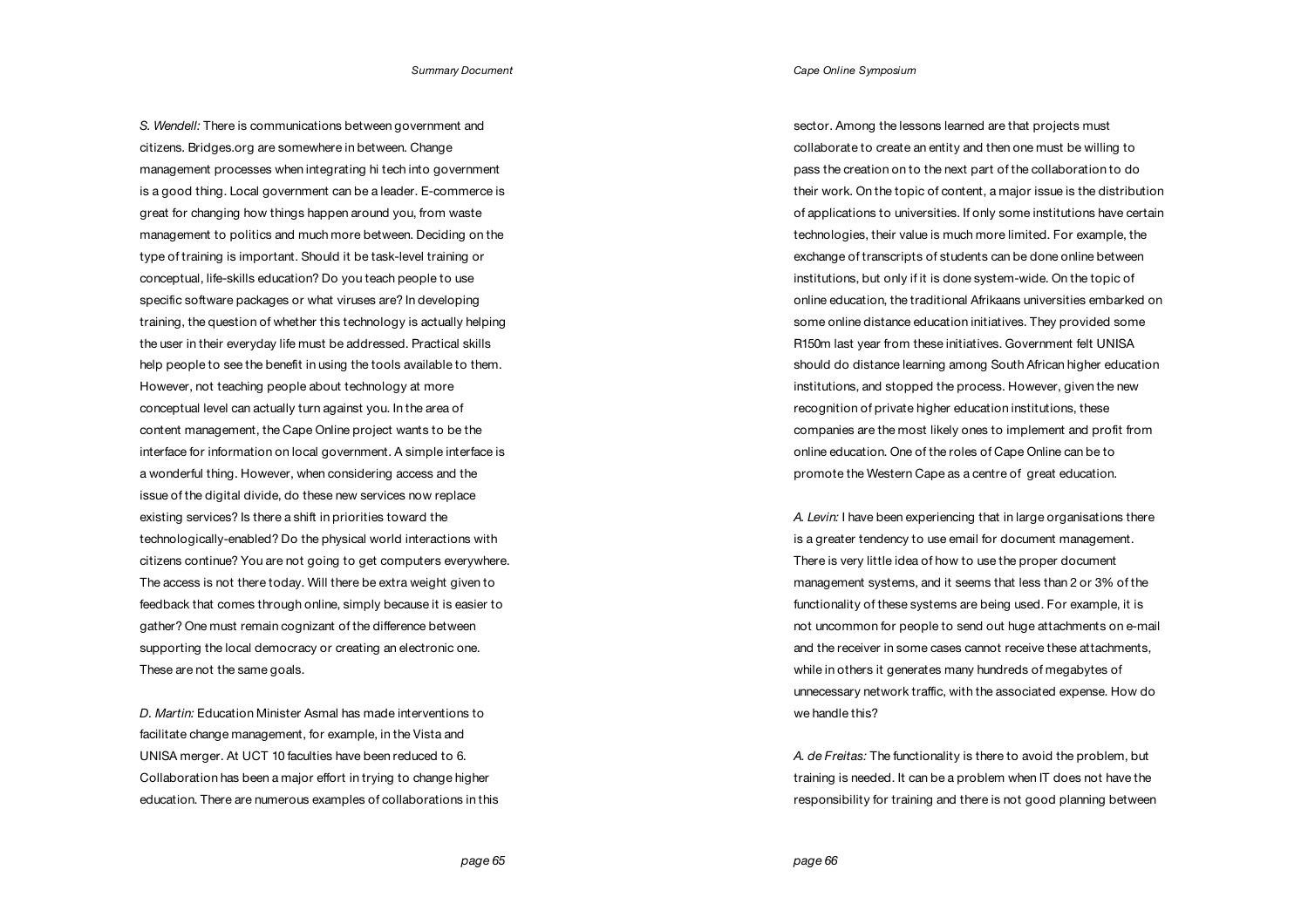training and IT. There must be a strategy to exploit the technology we already have. It is important to look at the way technology is actually being used and to begin there.

*S. Fitzmaurice:* The truth is that IT departments roll out complicated technology solutions to handle complex tasks. This is not necessarily the problem; for example, you tend to only use certain features on your microwave. One kind of person uses certain features another uses different features.

*A. van Breda:* You can also give a certain amount of training information as people need it from a call centre. But that may not be viable.

*D. Martin:* There is a cheap answer in that disk storage is not really that expensive. Is this really a problem? The email is there, it's better that people use it.

*S. Wendell:* People will learn quickly. They will learn not to send huge email attachments.

*H. Metz:* The challenge is to claim your cyberspace, to take a simple home page and convert it into your office. The question for education is how to turn content into virtual college. This is an explicit challenge to curriculum planners. We need to learn how to use the Internet as a managed resource.

*C. Wright:* It is important to create an inward focus on training, to help staff to use an intranet properly. How are we going to do that? Customer relationship management skills need more attention, to take people advantage of the potential of technology to manage relationships.

*A. Levin:* Public sector networks are all using commercial providers to interconnect, paying potentially duplicative costs. We also hear from TENET that there is not much internal bandwidth use that indicates an internal exchange of information. Is it by providing greater bandwidth that we would be creating greater opportunities? Or must we wait for opportunities to come first? Cape Online projects can be done small scale at low budget or do we need to be more active and create broader change?

*D. Martin:* If the question is whether, if you create bandwidth will people use it, the answer is yes. You may be stunned at the use. Now, as far as the question of whether we should do it ourselves or use the help of private firms, the answer is that the Internet is chock full of private agreements. It is a network of networks managed in the private sector through private agreements that are essentially invisible to us. The answer to improving value for rand is that you have to be a demanding customer. The smaller the effort is the less chance there is of success.

*A. de Freitas:* We don't have a choice but to use the Wide Area Network of SITA to provide network connectivity. The National Treasury decides and approves what rates and tariffs will be paid to SITA. SITA in turn is dependant on TELKOM who are the only telecom provider. Therefore we as a provincial administration have no alternatives to the SITA/Telkom combination and thus the perception is there that perhaps we as users are being "taken for a ride" to some extent. PAWC is currently developing SLA's to address these issues.

*A. Levin:* Turning away from the question of networks, existing bottlenecks may be on the servers but not in the bandwidth. My

*page 68*

*Cape Online Symposium*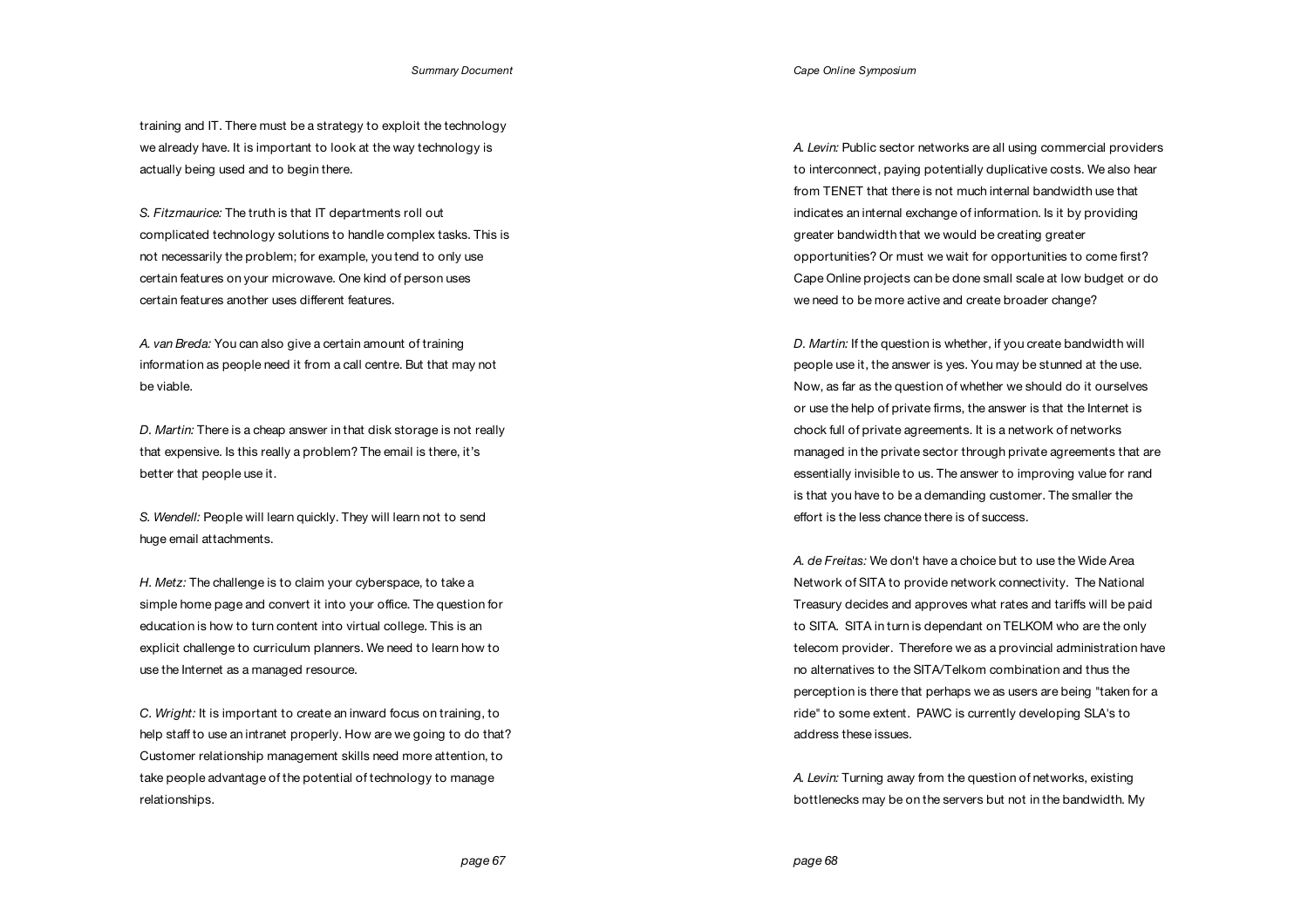experience is that very few people are using the bandwidth in the province. There is huge capacity in our infrastructure. We need better utilization.

*D. Martin:* Maybe SITA should give people a better understanding of the whole system.

*A. de Freitas:* The amount of money we are paying SITA for Internet access and use is astounding. We must use it. We are busy with negotiations with SITA and Telkom but these have typically not been very successful.

*K. Ackermann:* Are existing technology implementations designed to deliver data in XML format?

*A. de Freitas:* For all new systems this is a consideration. At the moment we are using Oracle technology that can deliver XML.

*K. Ackermann:* In the design of systems that deliver content, are you doing so in a way that separates the information layer from the presentation layer?

*A. de Freitas:* We can provide most information in whatever format people want.

*K. Ackermann:* I think it is important for e-government initiatives to take into account the fact that, increasingly, access to the Internet has nothing to do with PCs. Information will be received by cell phones and other mobile devices, particularly with the new generation cell phones. In Asia over 173 million new Internet users are experiencing the Internet for the first time, and it is all through cell phones. As a result of these trends, it is important to think

*Cape Online Symposium*

about how you can display information. You do not want to develop data structure specifically for cell phone recipients or for PC users. It must be flexible enough to accommodate any access device, and to do so there are different approaches to design and different technologies involved. With this proliferation of mobile technology it will create a phenomenal problem and put us back to square one if we build e-government systems to be accessed by web browsers on PCs and the world shifts to voice interfaces via cell phones, or wireless PDAs with little black-and-white screens.

*A. de Freitas:* This kind of technology plays a crucial role in what we are doing. From a strategic viewpoint it is crucial. In the Khanya project, for example, we had to look at delivery of curriculum not only through PC but perhaps through PDA depending on circumstances. We have to be open to all these different types of technologies. WAP may play a tremendous role. You have doctors walking around with a clipboard today because he has not gotten a tool to replace that clipboard. We need to expose new tools to him that are actually better and easier to use than a clipboard, and show him how to use it.

*A. Sayers:* Another issue to consider is that, with the advent of new technologies, we may have classroomless schools. School going population is decreasing.

*N. Daniels:* We should not have cramped little screens.

*K. Ackermann:* If the underlying system separates the information from how it is displayed on a particular device, then at least at some level useful information can be delivered on a cell phone up to the limits of the interface itself.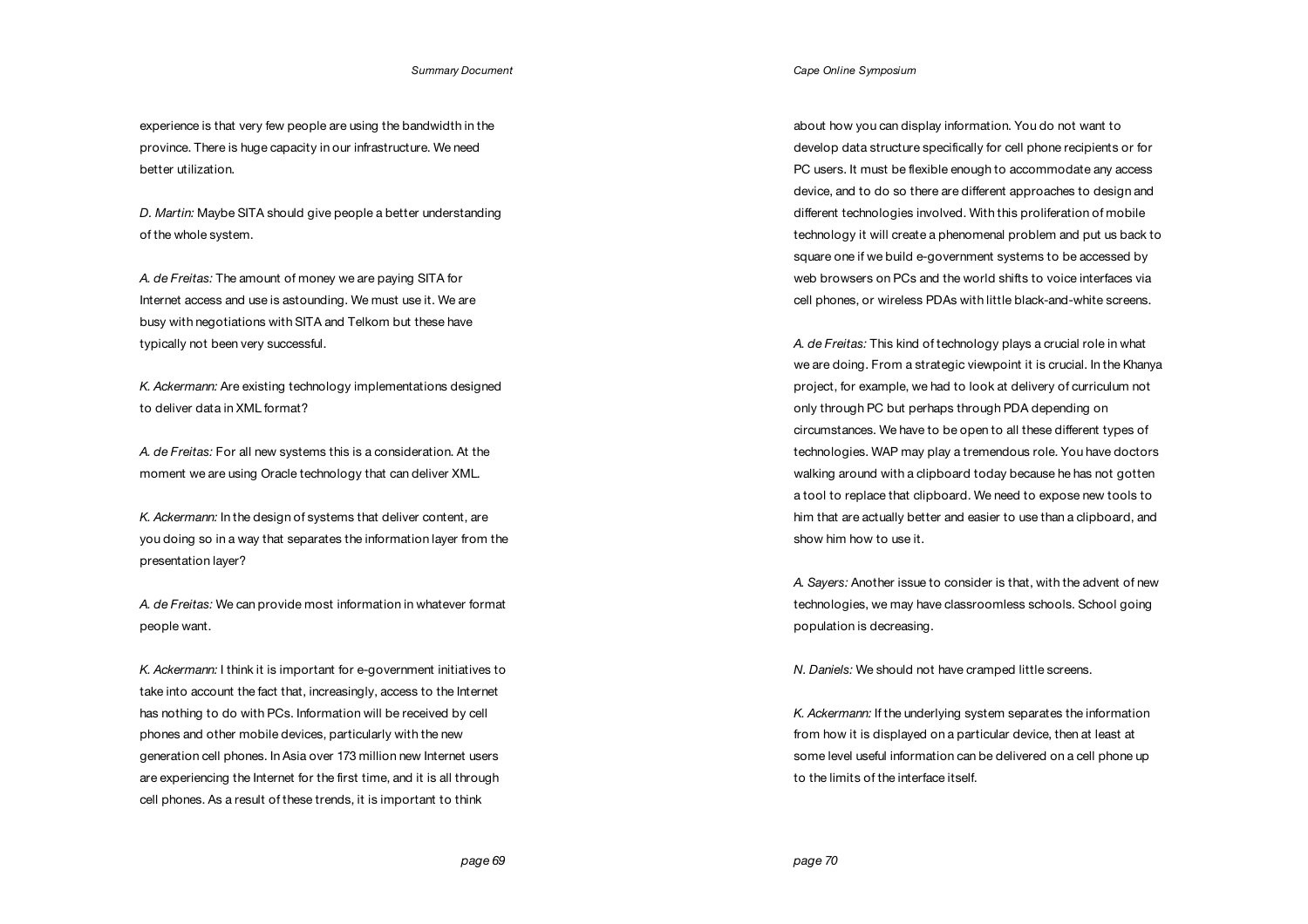*Cape Online Symposium*

*A. Levin:* Yes, separating the presentation layer from the database layer. The standard recognised now is called XML. It is fairly new.

*K. Ackermann:* How you structure the XML data schema and what fields you use to describe products is usually the hard part in planning e-government services and products. We will find it valuable to consider the cell phone/PC screen issue because it is an example that forces us to work through many of these issue today in order to avoid reworking the technology tomorrow.

*A. de Freitas:* The time is coming soon when it won't really matter what WAN's or ISP's one uses. Multiple WAN service provider and ISP's could be used by an organisation depending on its needs. A virtual private network could well exist over Multiple WAN service provider. This is being driven and made possible by Internetbased technologies. It is possible to house applications with one service provider and the WAN with others. With more applications being web-enabled and XML being used, the access mechanism (PC with a Browser, PDA's, etc) becomes irrelevant as long its connected via the internet in one way or the other. Thus the physical network (WAN) becomes irrelevant and users will not be bound to a physical WAN provider by a single provider. WAPbased networks, for example, could also be provided by a host or service provider. As the proliferation and penetration of these kinds of technologies increase the physical boundaries of SITA's networks could well become "blurred". Thus SITA will have to change its strategy and approach to its WAN services and this appears to be the case with its proposed VPN approach.

*N. Daniels:* It is easier to provide B&B information to people online, whereas if you put an entire educational curriculum online it is a bit more complex.

*A. Levin:* Data modelling is a big challenge to do well, and to structure information in a usable way. The health care environment is even more difficult than a curriculum. Brendan had a very good question

*B. Valkenburg:* We do not know what everybody else have available in databases. Wolfgang Thomas has mentioned they have a handle on several databases. We have to launch these databases and see what the perception is of them. We must try and get information on these databases and their use. Maybe Cape Online can even provide a service on this. We must get people more involved in the mainstream.

*L. Layman:* We can't just integrate databases. We need to choose technology that provides flexibility. Application service providers are important.

*N. Daniels:* We will need to have a framework to put this whole thing in place or we are going to have to spend a lot of money.

*D. Martin:* You will have paralysis while you wait for everything to get sorted out.

*P. Frampton:* We need to work on collaboration to avoid this.

*A. Levin:* This data modelling we've talked about and the need for a standard authentication system – the Cape Online Forum could set the standards for this.

*N. Daniels:* We should also investigate whether Groupwise 6 is in line with standards that are likely to be set by the JMI.

 *page 71*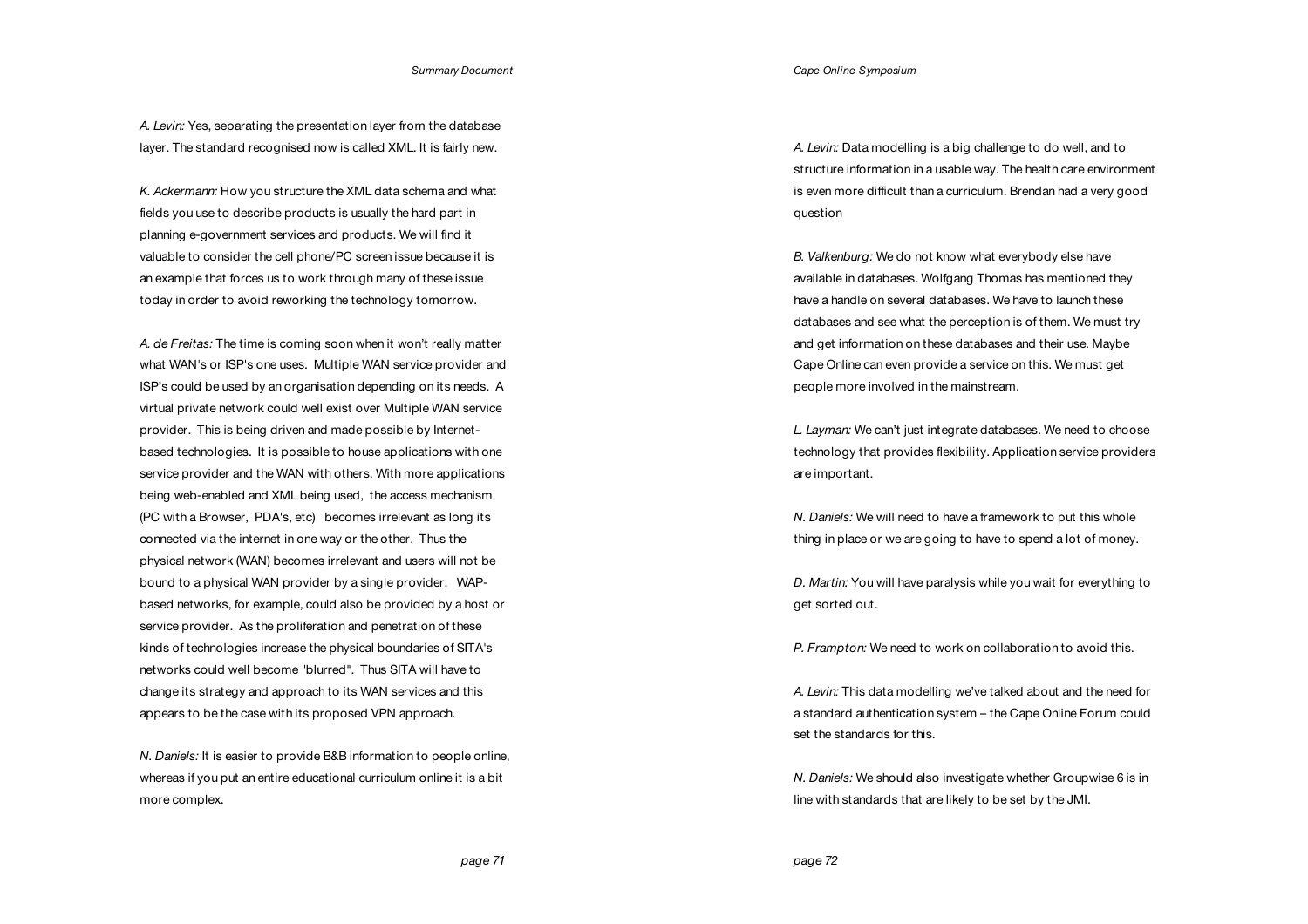# Summary from the Chair:

The primary points made during our panel include the following in no particular order:

- Get our individual back offices and procedures in order
- The e-mail systems are critical and it was emphasized how important this is in getting things done
- We should not underestimate the amount of work done already
- Integrity of information is crucial
- How do we maintain standards?
- An important criterion for assessing any technology: does it help in our everyday life?
- Anything developed in collaboration must have a simple interface
- Any initiative undertaken jointly through the Forum is not a substitute for current projects or those that are entirely internal. Parallelism is vital.
- E-government initiatives must be stakeholder-centric and have a market orientation
- Collaboration is valuable
- Centralized applications will add value to each organisation's efforts
- Online education and training are valuable
- Promoting online education will be necessary
- Acceptable use policies should be discussed in the Forum
- Content must be managed in a way that is flexible with flexible technologies and platforms
- The Forum can help organisations establish and be aware of certain standards.

Lunch

Third Panel - organisation development, finance and administration

| Chair:                 | Kurt Ackermann       |
|------------------------|----------------------|
| Panel:                 |                      |
| DTI Chief Economist    | Dave Kaplan          |
| PDC.                   | <b>Adrian Sayers</b> |
| Dept of Communications | Envir Fraser         |

*D. Kaplan:* On a general level, when I look at what is being proposed I think the Cape Online Forum is a very worthy initiative. Making knowledge available widely is what we at DTI want to see happening. What could DTI gain from this at a national level? In terms of collaborating in e-government initiatives, we are moving rapidly and comprehensively to make all our offers more widely known and are using the Internet as part of this effort. For example, companies can now register with us online and print out their registration. We are currently in the process of setting up a marketing arm of the DTI to further these goals, which is making us weigh establishing regional offices versus using electronic distribution. The big issue for us in going purely electronic is how to reach the smaller firms. That is the general drift of where we are, and where we are going with respect to e-government initiatives. Our interest is in using technology to reach and interact with businesses.

Beyond our own initiatives, people always want to know what support the DTI can give. The DTI have a number of support mechanisms aimed at firms, and not the public sector. Firms need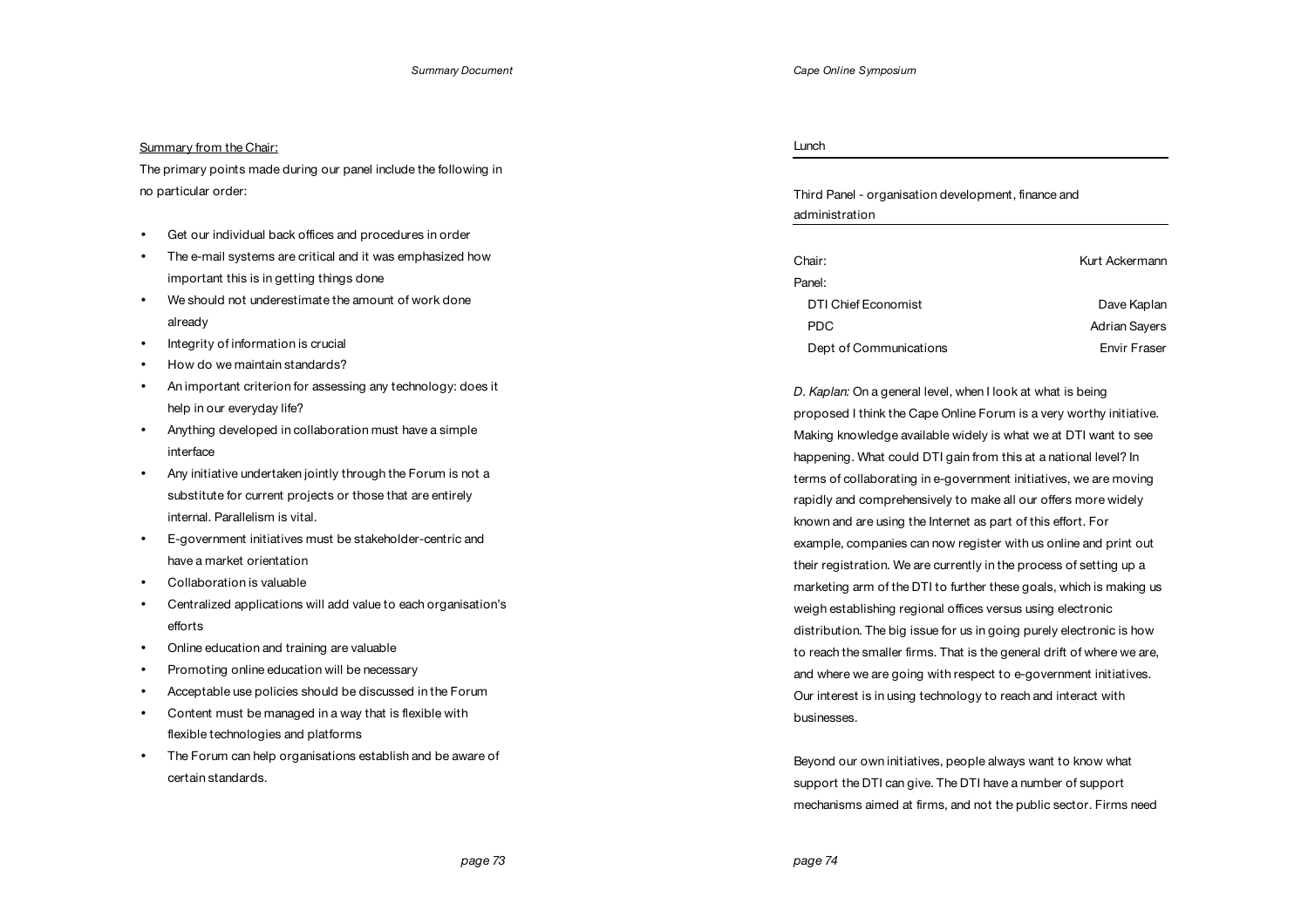to be engaged in a constructive manner to make an impact on their ability to compete. We are particularly interested in projects that can increase the involvement of smaller firms.

*A. Sayers:* The usage of ICT to improve business is very important. However, the need for policy coordination is of utmost importance. The coherence of a policy framework is critical to all stakeholders. Once you have sorted out technical issues and have started marketing e-government products and services that can help accomplish these goals, people seem to relax. However, we could end up in a situation where we pat ourselves on the back while in each local situation we still need to address the issue of accessibility.

Another issue is that of language. Afrikaans and Xhosa are widely used in the Western Cape. Also, the composition of the Cape Online Forum in terms of language, rural versus urban, and the mesh between the City of Cape Town and the provincial municipalities will need to be considered. Getting the perspective from all sides is highly relevant. Non-governmental organizations have shared some of their initiatives. This helps us to recognise that there is a broad community of service providers out there. In terms of e-government, particularly when one considers these NGOs, the services provided in the province are very wide. When dealing with composition or function of the Forum, we must not forget the value that can be added by these and other non-public stakeholders. We have to become focused on the service intended and reach out to the stakeholders involved.

There is currently not a lot of transparency around local government. We should look at use of web applications in order to affect the ability of the public to make performance appraisals and

*Cape Online Symposium*

to see accountability in their local representatives. The question will be how local government uses web applications to meet the expectations of the local community. The Cape Online Forum should work according to a widely disseminated work plan. This should lay out what the expectations should be and how these can be translated into a terms of reference. To be effective in achieving this, the Forum will need a body of dedicated resources.

*E. Fraser:* The primary role of the Department of Communications in terms of policy has been the development of the green paper and white paper. By November we should have policy on etransactions and online communications. Our goal is the provision of a framework for e-government. Stakeholders will need assurance that when documents are sent over the Internet that they are legal binding documents, as if they were paper. That is the key aspect of this policy. In terms of infrastructure, we are active in licensing telecom services, to enhance the availability of applications, not only in cities but also rural areas. The challenge is how we can accelerate the delivery of these services. We can see benefits from this kind of infrastructure exemplified by the public access terminals linked to post offices around the country. These public access points give a link to communities and will help address the issue of access. Access in local communities is crucial for the success of initiatives such as the DTI is undertaking with SMMEs. Along with the development of policy and the facilitation of infrastructure creation, we also are working to further the development of human resources. We need new kinds of people involved and highly skilled people to help a develop culture of knowledge management. Practical steps to help in this area include encouraging the development of the software engineering sector and counteracting the brain drain. We have to create more skills in our people. India is a good example to study. They train so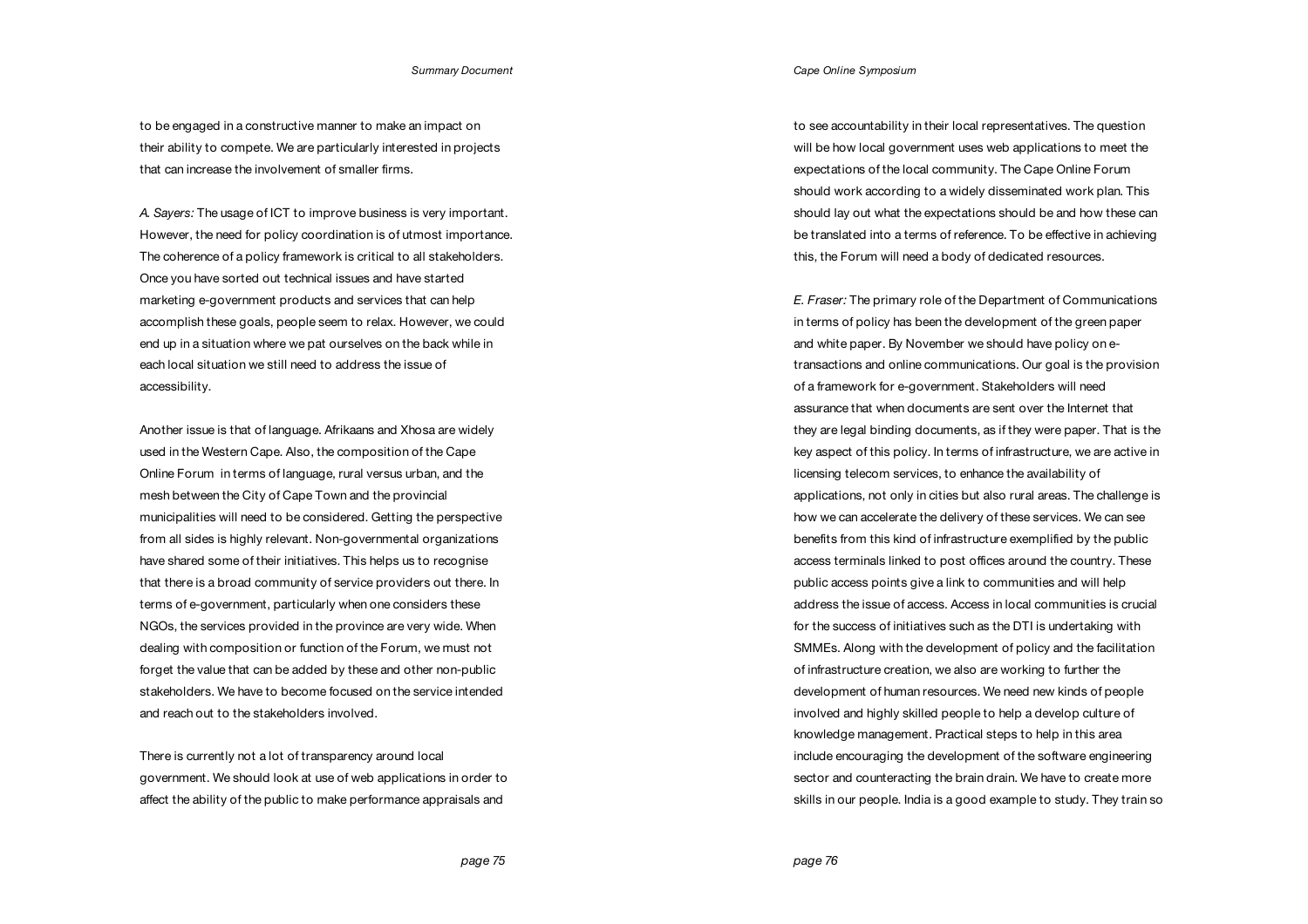many people in order to retain enough to make a difference. In terms of our own e-government initiatives, we have a pilot project in e-procurement underway that will offer tenders online. We have recognised that we also need to encourage the development of South African online content. Most of the content being used by South Africans is produced out of the country. We need basic content produced by and for South Africans.

## *Open Discussion*

*A. Levin:* In terms of the DTI supporting the Cape Online Forum financially, if the Forum were to create a separate private entity that would be given authority in coordinating operational aspects of the Forum, could that entity be supported by DTI funding? Would the DTI be interested in supporting the Forum from a financial viewpoint if Cape Online is pursuing goals that are supporting businesses? What is current situation with universal service fund?

*D. Kaplan:* The DTI can be flexible in support of projects. DTI need to see whatever the project it is, and we can potentially fund a particular part as long as significant number of firms are involved. Enhancing competitiveness is an important goal. DTI could potentially put up share of money, but the firms involved also need to put money in. DTI has money to contribute but look for projects with good potential, and at least some of the risk must be shared.

*A. Levin:* SMMEs do not always have money to contribute. Do public sector collaborations count or only private companies?

*D. Kaplan:* Other government agencies do not count. We support local government when they support a key piece of infrastructure. *Cape Online Symposium*

Typically this has been infrastructure such as roads, but need not necessarily exclude ICT in the future. DTI will typically provide up to 30% support to local government if the infrastructure commitment is there.

*E. Frazer:* The Universal Service Fund is being increased now.

*A. Levin:* You don't see the post office terminals as a single type of access for local communities?

# *E. Frazer:* No

*C. Wright:* Cape Online Forum seems to be trying to do a huge number of things. We have covered taking on key marketing functions, managing collaboration and working on the problem of access. The danger is that Cape Online risks trying to be all things to all people. Maybe we need to look at a few more of the pillars that were mentioned in the white paper. For example Cape Online would likely have to work across these pillars, broadening the scope even further, which can be dangerous. Boundaries have to be set.

*A. Levin:* Cape Online is a provincial government project. Obviously this group of stakeholders need to be expanded. We are trying to determine the function of the forum this afternoon. If we feel there are other stakeholder to bring to the table, then that should be part of the Forum's initial set of responsibilities.

*A. Sayers:* The usage of ICT in the government can play a strategic role in the way the government functions. We need to tag the terms of reference so that we don't loose sight of what we are trying to accomplish here.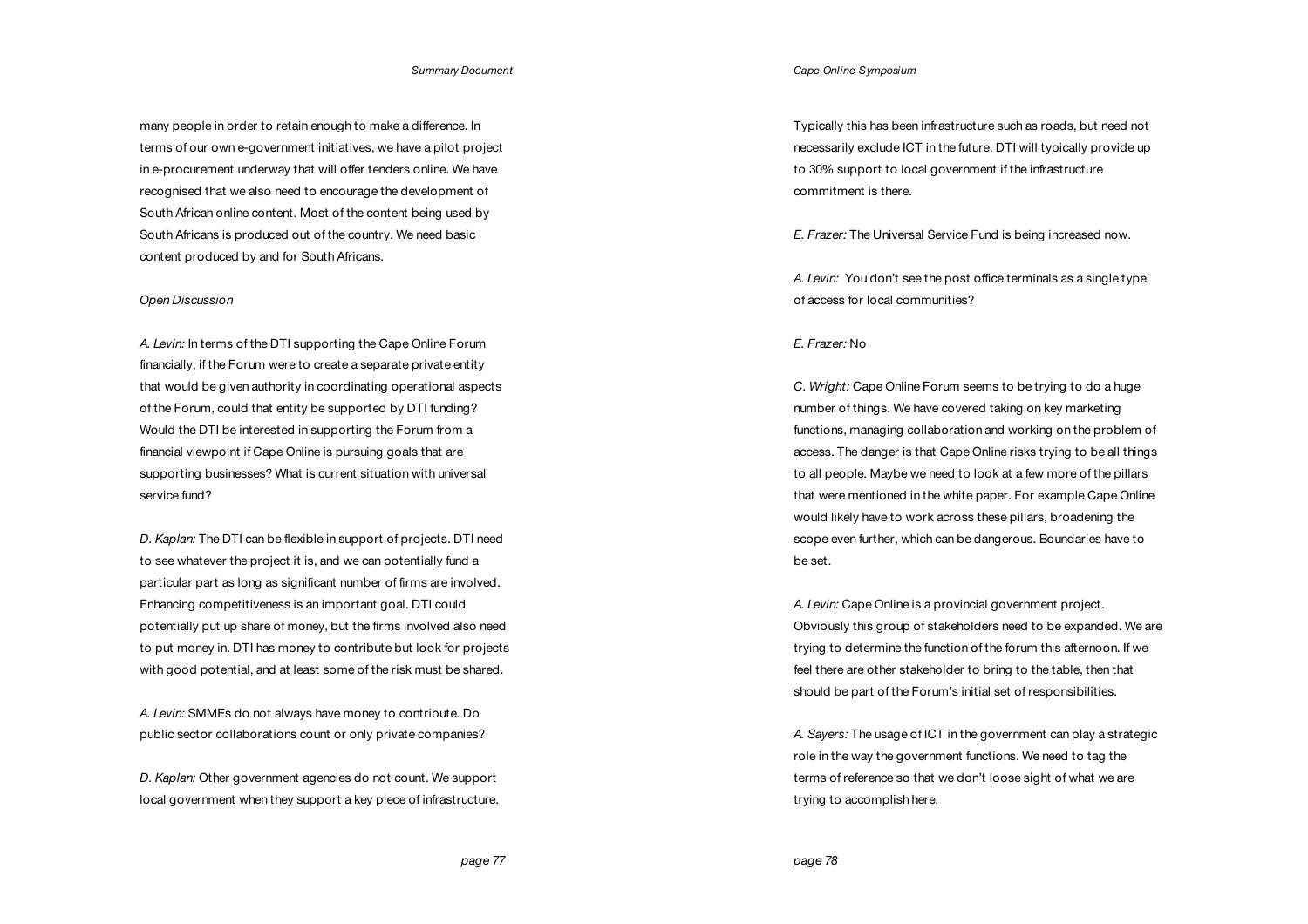*Kurt Ackermann:* Please let me steer our conversation back to the question of the scope of the Forum. Are there areas we should be particularly careful to exclude? Can this group tackle edemocracy? What about access? We should be careful to avoid taking on all the needs related to but not specifically part of egovernment.

### Discussion on the formation of the Cape Online

*A. Levin:* Do the participants here at the symposium agree that there needs to be a Cape Online? This is the starting point of what must be discussed.

*H. Metz:* Perhaps we could start by having the Forum create a Knowledge Map. What we know and what we don't, and what is required to achieve successes in e-government. Yesterday we talked a lot about the needs of the stakeholders, not so much what we want to give. What are those needs? What do we have to give? Where are the gaps?

*D. Martin:* The Forum can help the members plan and deliver a layer of services with free content that are linked in a single point of view, from the view of the customer. We can deliver a good search engine across all that content. These are some of the essential services of a portal. The Forum can assist the province, and operate away from the political level.

*A. Levin:* We don't want to go broad to start with. We need a realistic "Shopping list" of things that participants might want from the Forum. We should start basic. Perhaps just a simple catalogue of the public sector web sites in the province?

*Cape Online Symposium*

*D. Martin:* Search engine capabilities across those sites.

*C. Wright:* We need self-definition through the Forum. On the data and content side we need standards and protocols. We also need to facilitate information sharing to avoid duplication of applications, content or projects.

*A. Levin:* Should we have another symposium? Or should we communicate through e-mail? Should we have regular meetings of a smaller committee? How do we communicate?

*P. Frampton:* Definitely. Meetings are important for communication.

*C. Wright:* We need to map points of access in province

*A. van Breda:* We need to discuss the language issue.

*A. Levin:* If language is such a big thing, do we need translators for these meetings?

*A. Sayers:* Here in Cape Town it is not a problem, but working with the whole province it becomes a problem when one moves out of the city.

*K. Ackermann:* Let's capture that as a need for clarification of expectation with regards to language among Forum members and for e-government in the province.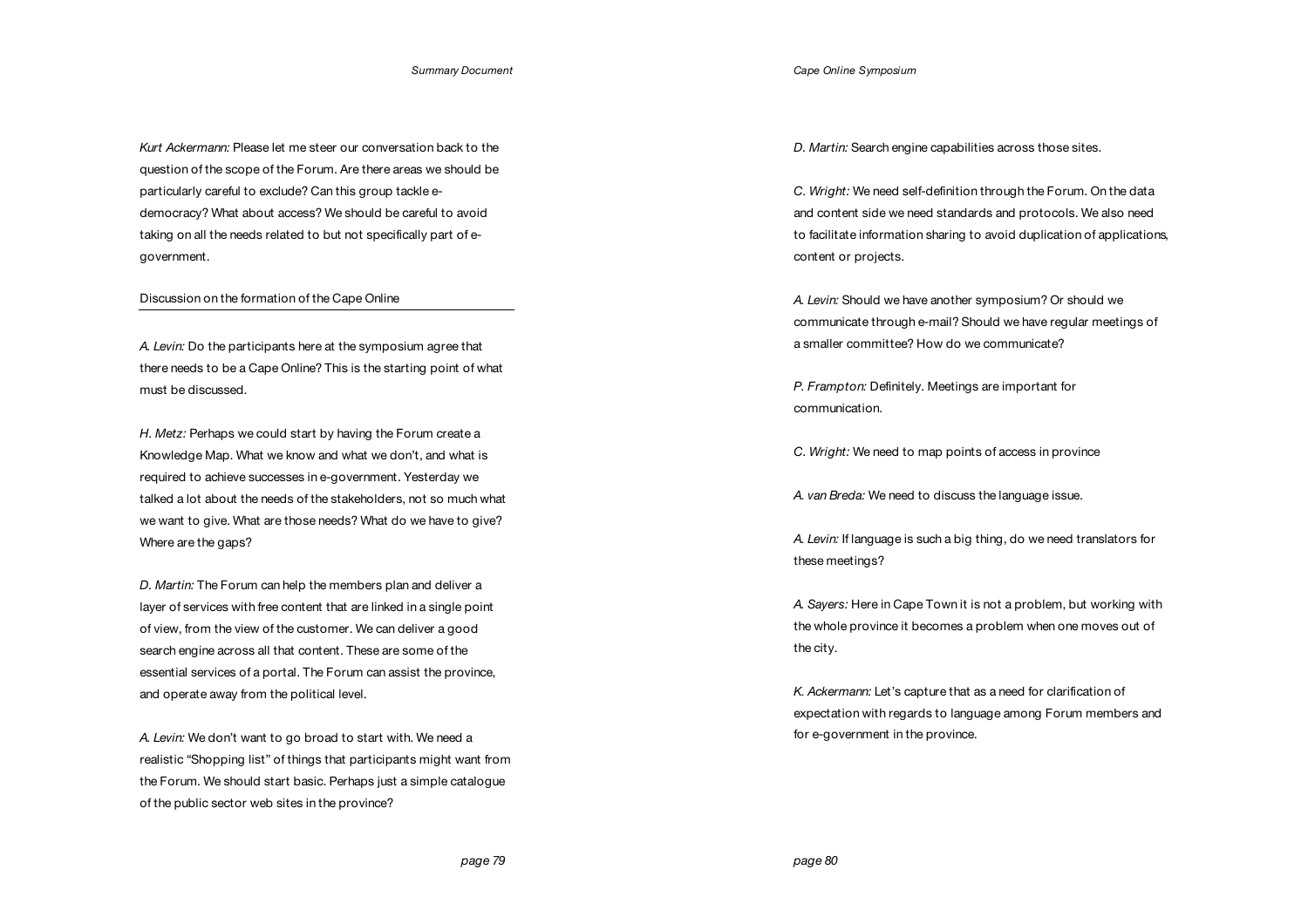*H. Metz:* You need someone to do this as a full time job with a dedicated budget because most people here have busy lives already

*A. Levin:* The PAWC will facilitate this and act as coordinating body. We have a budget and will bring in people to support this to put people in place to do this.

*A. Sayers:* The forum has to be functioning effectively. The worry is the process of decision making. Hard and fast decisions are going to have to be made. If we are weak on decision making we could loose the benefits of collaboration. Commitment coming out of this meeting is necessary. From here we need to start action now or we are going to disperse without an effective method for starting.

*C. Wright:* How are we going to change the cultures in our organizations so that we are collaborating effectively? We need to filter this initiative through to our organizations. This cannot be an isolated initiative carried simply by the individuals who attended the symposium. How do we put the Forum into place among the departments and organisations, and what projects do we work on first that can help accomplish this?

*K. Ackermann:* The Forum needs to help facilitate change management among its members?

*C. Wright:* Every organisation has their own way of doing that. How are decisions made when collaboration is crucial? How shall the use of budgets change? These things will need to change in different ways from organization to organization. Change management is necessary on some level.

*Cape Online Symposium*

*K. Ackermann:* As far as the Forum itself, is there some level of independent work that it should undertake?

*H. Wesso:* We need to decide how we are going to have impact on these institutions. We need to be clear who is going to participate.

*K. Ackermann:* We need more work on Forum structure. Is it the primary e-government body for the participating departments? Or is it one of several, given that many are part of the JMI? For example, how is JMI going to get input from the Forum members? As a collective body, or as individual institutions?

*A. De Freitas:* Forum has got to have some form of governance and structure. A steering committee perhaps.

*M. Fabricius:* Representation of different types of organizations is necessary.

*D. Martin:* Also a budgetary contribution

*A. Levin:* The Forum can explore whether we can offer discounts that some members already receive, to other organizations that are members of the forum.

*M. Fabricius:* We can significantly reduce our costs in this way by collaborating with each other. We can leverage our collective buying power.

*A. Sayers:* To be effective the Forum should have clusters of departments with common interests taking part. Local governments are a critical player and there are many of them. The stakeholders in business and in civil society as well as citizens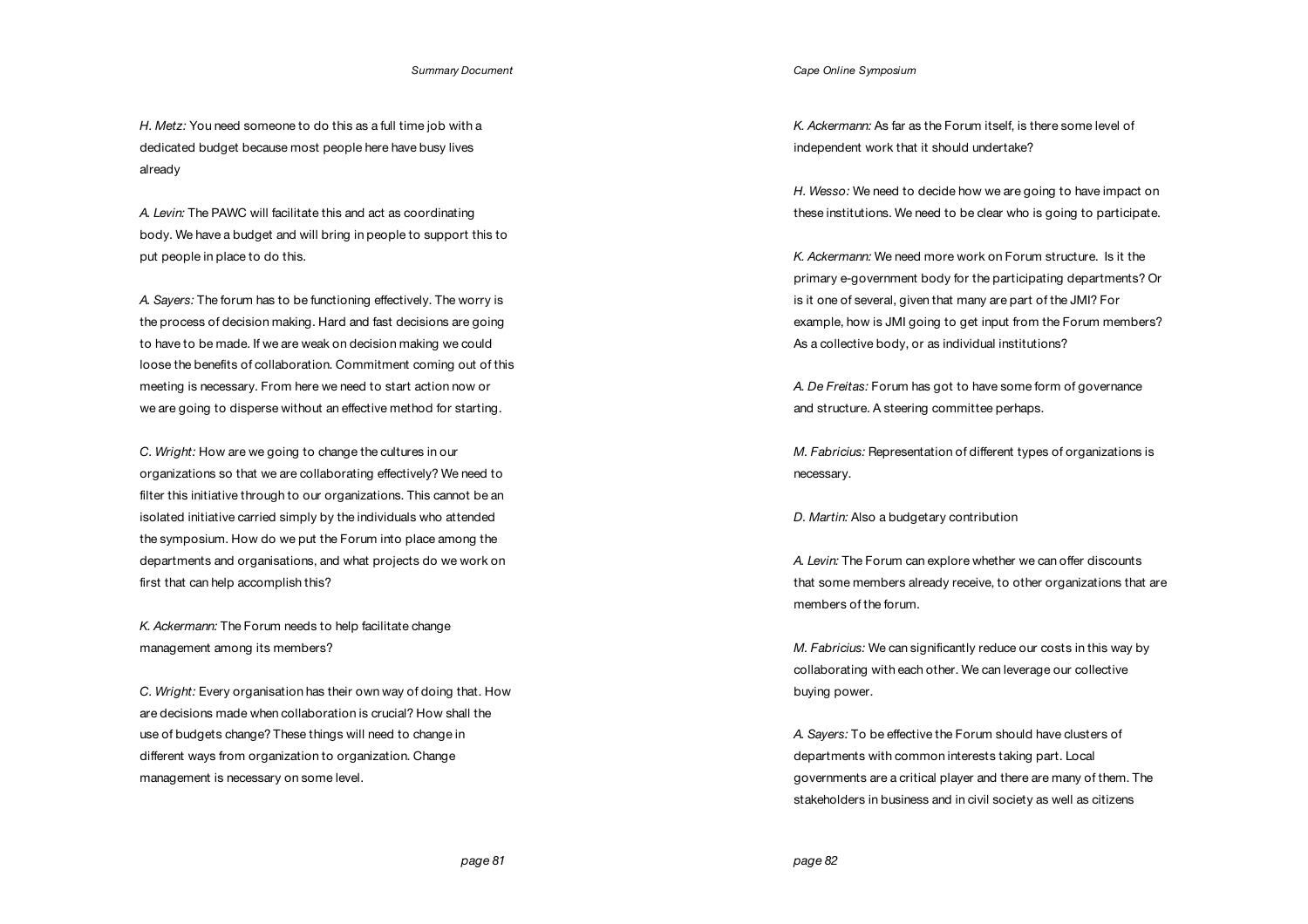need to be included in some capacity. Involve people in a more structured way.

*A. Levin:* Are we going to administer this Cape Online? We need to take a poll and, if there is enough support, we should have another meeting to discuss our "shopping list" after spending some more time on it. Are we the right body?

## *[Consensus: Yes]*

*H. Wesso:* Are we going to set a deadline?

*P. Frampton:* We need to take about six people to start this off and they should report back to the forum. These must be people prepared to give up some of their time.

*D. Martin:* That is a good idea. One needs to describe in greater detail the deliverables.

*A. Levin:* At the moment the job of the Cape Online Forum is to perform coordinating and administrative functions. This is a Forum comprised of these stakeholders at the Symposium we are all agreeing to be involved in a new collaborating project. We are agreeing that it is necessary to drive e-government initiatives by this forum. Every one of us are committing to participate in some way, whether it is money or time. If you don't want to, don't agree.

*[Consensus: No disagreement]* 

*P. Frampton:* My experience is that a mandate can cause those involved to champion the cause. The executive must then bring

### *Cape Online Symposium*

people in to make this thing live. That is where we are now. We have a mandate and now we need a team to make this work.

*A. de Freitas:* I agree. If we leave here like this it is going to stay like this.

*P. Frampton:* We should see this Cape Online Forum as fitting into a broader Cape Online Initiative. The Forum becomes one of the devices of such an initiative.

*A. Levin:* The value provincial administartion adds is strategic direction as a governmental department. We foster and develop strategic direction for the Cape Online Forum.

*L. Layman:* What would be the driving factors? The first obstacle is to get departments to buy into this. What pressure is there for them to do this? We need instruments to get people to act. I recommend that we start with broader initiatives, whatever is appropriate to put online. We can set the expectation of ratepayers with regards to online services. Perhaps we start by enabling them to pay their telephone bills, rates, etc. online. Telkom started most of their "services" because people demanded them first. Perhaps people saw some telephone feature or service in New Zealand or Australia and demanded it when they got back to South Africa. We should work to influence behaviour now. With the JMI we have initiative and drive because they know what they are going to do. Wesgro know what they are going to do. The only problem is the government departments that are not sure in the area of egovernment. You need to set the goal and go for it now.

*H. Wesso:* From the provinces side there is a lot of money put into the Cape Gateway and the knowledge economy white paper. Now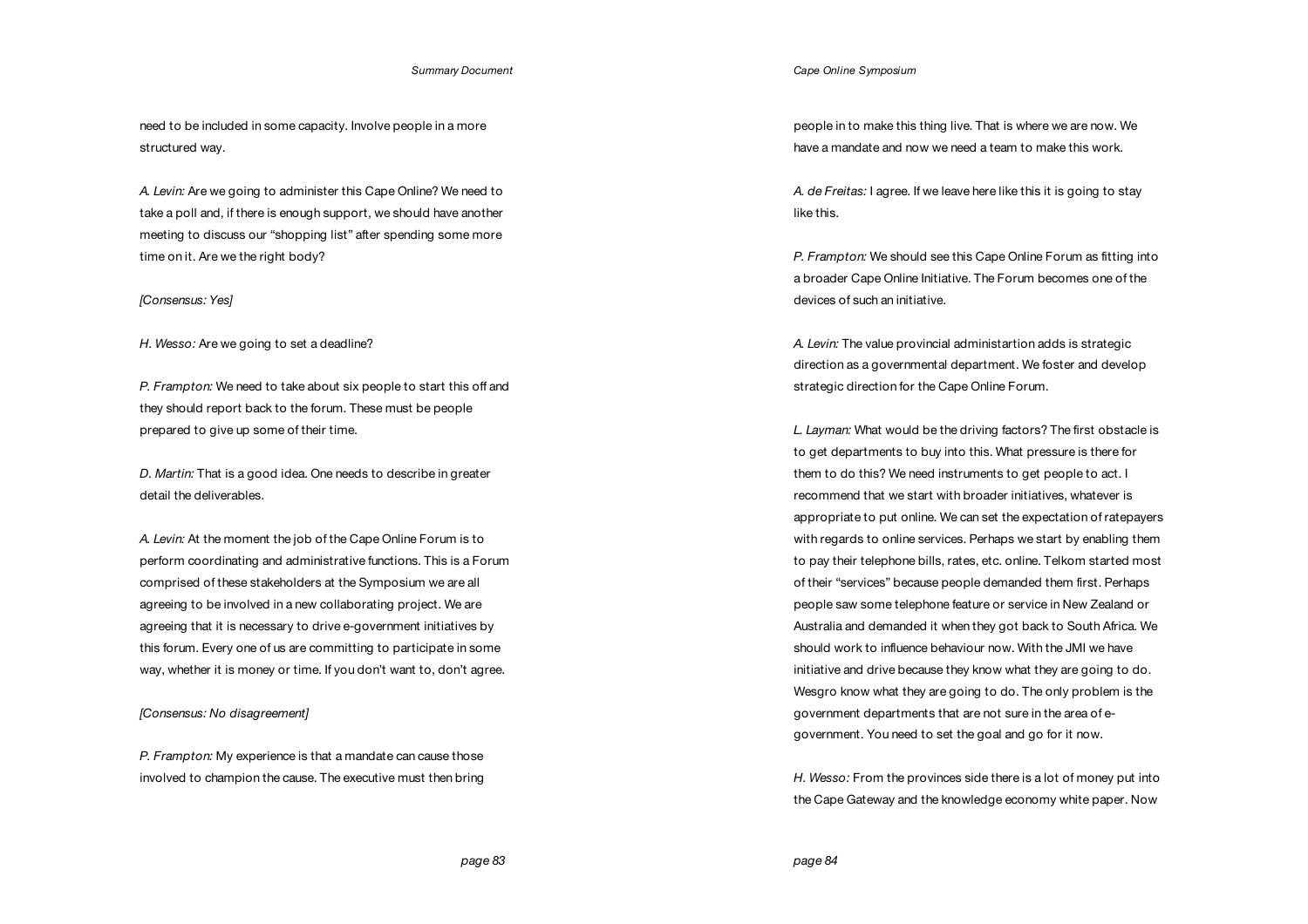we are going to use these resources to establish a knowledge economy government. Departments will have to cooperate. There is not a lack of commitment. It is not about commitment or funds at this point any more. It is about ideas and doing things. It is about collaboration and coordinating and understanding what is going to be done where and when. We have the strategy, we have the technology, we have the policy framework, we have the resources, and now we need to implement and that is why we need a Forum.

*L. Layman:* I am not questioning the commitment. But we need the people within the departments to see the benefit of this and start advertising this and to be motivated to achieve.

*R. Naidoo:* We need to tolerate a certain level of "naiveness" just get the Forum going. If you can work out your goal, perhaps something like "we are going to create the most connected province in Africa", and once you have done this you will find people will work very hard to accomplish this. Don't have preconceptions of the structure or mechanisms of the Forum. Have your objectives in mind. The energy of the people and the vision as effective forces should not be ignored here. Let the people who are going to deal with those details deal with that. Maybe we should not even discuss standards or data templates now. Perhaps we should give someone a start on pursuing the vision, and pull him back every now and then and see what is happening. If you loose this initial energy you will loose the sense of the bigger picture and it will stall.

*A. Levin:* So then, we should agree to an interim coordinating committee. Let us look at drawing members for that committee from different layers – Education, Tourism, Industry, etc. – and also

### *Cape Online Symposium*

segment the public sector – Parastatals, National, Provincial, NGO's, local.

*C. Wright:* Maybe a bit more time to segment is necessary. Not all the potentially valuable members have been part of the symposium or remain in attendance at this late hour. Let's decide now by consensus that, yes we are committed, and let's choose a small group to start this off.

*A. Levin:* Let us call for nominations or volunteers to cover some of these segmentation areas.

*A. de Freitas:* I nominate, Peter Frampton (seconded by Alan Levin) and ask that we include Alan Levin by default

*Others nominated:* Martin Duncan, Scott Fitsmaurice, Carol Wright

*A. Levin:* Maybe we should wait before nominating someone from the JMI?

Nominated Lynn Laymann from Wespro and Augie De Freitas representing IT

Dr Harold Wesso will be an ex officio member

| Message from the Minister | Minister L Markowitz |
|---------------------------|----------------------|
|---------------------------|----------------------|

With us here at the symposium we have the leading players in egovernment. I am here to give my support to a wider use of our resources as represented by this symposium and the Cape Online Forum. The basic benefit of teamwork is to avoid duplication in the public sector. For us to deliver a better and more effective service,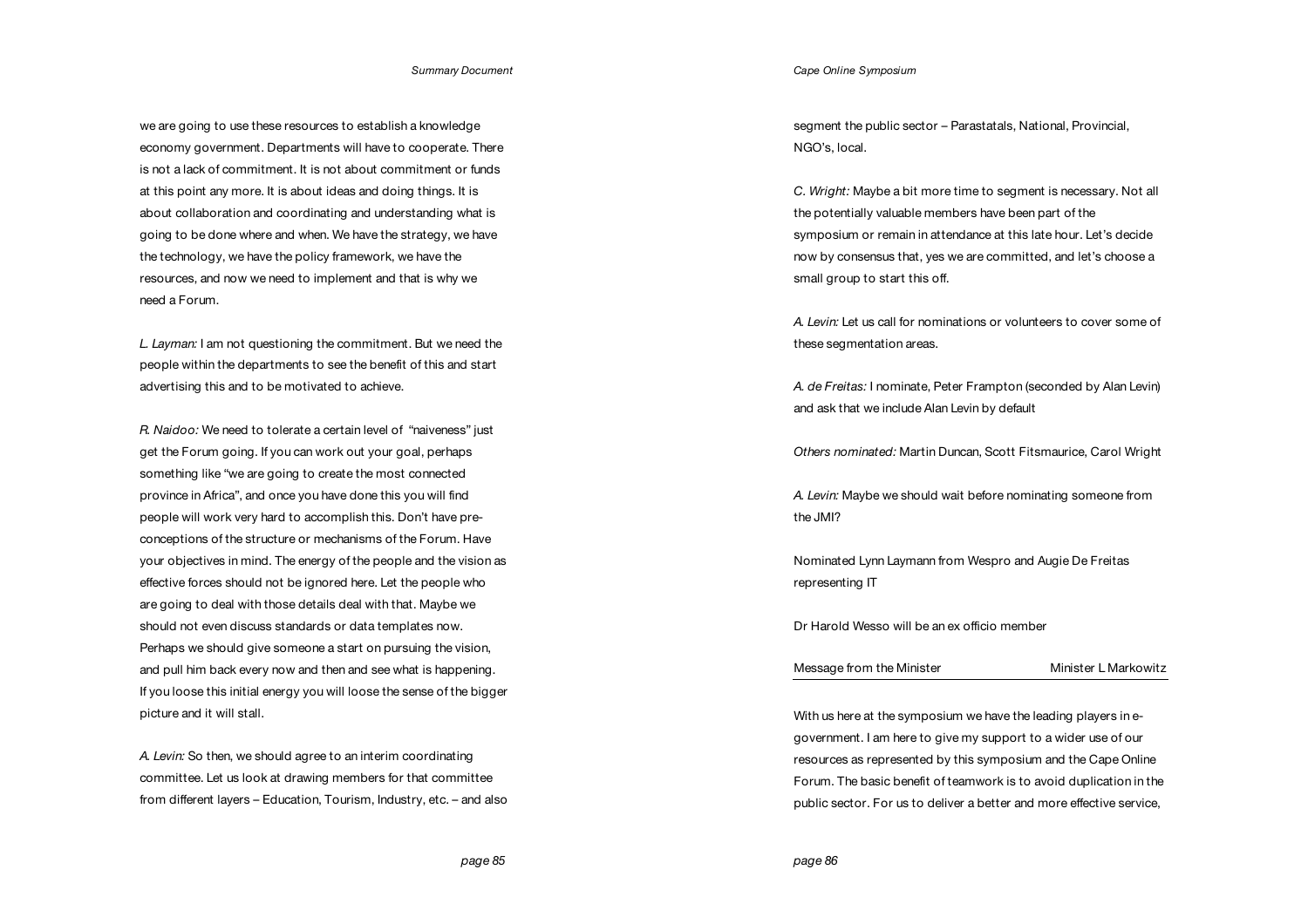I hope the Cape Online forum will go further. The Internet is going to transform the world so radically that old forms of structure and knowledge are going to be outmoded. Simultaneously, the Internet is and will be an invaluable tool for the government and for the province. It is critical to find a way that the transformation and the tool each can have a strong positive impact on our province and our economy. The Internet is also a particularly good tool to help us deal with the underlying requirements to improve education and manage the impact of globalisation, which affects all of us. Solving our problems of poverty will take a collaborative effort from all stakeholders, public and private sector alike.

An effective way to address poverty in the longer term is by creating a knowledge economy. Many kinds of economies will continue to create wealth, but this wealth will not be evenly spread among them. Knowledge-based economies will be the most prosperous and the most sustainable in this global environment. Therefore, we must make sure ours is not lagging behind. The Western Cape is adequately equipped to carry forward this knowledge revolution. In the Western Cape, we have the best skilled and educated people in the country, and therefore have significant advantages as well as significant obligations to lead the development of e-government as a means of building a knowledge economy.

Building a knowledge economy should be a team effort, and I wish you well with your future endeavours together as the Cape Online Forum. The proper role of the government in this effort is to spark projects. The government works most effectively in economic development when it is able to get things started, and then pass the baton on to commerce, which in turn pass it on to business to make the broadest difference in every community. We want to get

things done, and the Cape Online Forum should be one way this happens.

Thank you, everybody for your hard work and participation. Congratulations to Alan Levin on a job well done. This symposium has demonstrated that the commitment to collaborate around egovernment initiatives is here and now we each have to deliver on that commitment.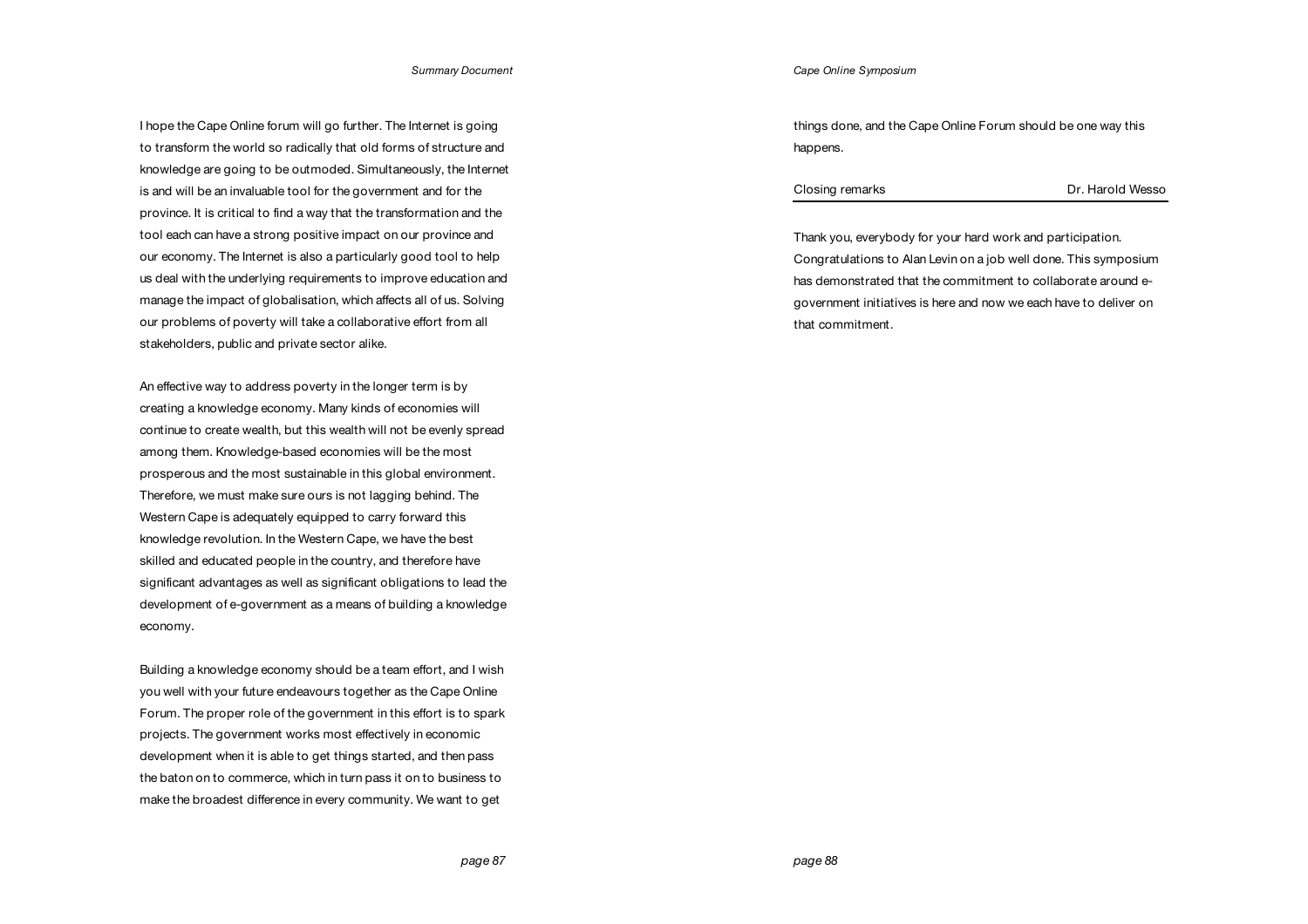# **Action Steps**

- ! Report back to participants with notes and presentations from the Cape Online Symposium
- ! Organise and hold a meeting of the elected coordinating committee
- ! Report back to participants on work done to the shopping list by October
- **Establish an e-mailing list among symposium** participants

*Cape Online Symposium*

# **Reference Materials**

# List of Invitees and Attendees

| Dr. James Leatt        | Adamastor Trust                                | jvl@adamastor.ac.za        |  |
|------------------------|------------------------------------------------|----------------------------|--|
| Dr. Piet van Rooyen    | Agriculture                                    | pietvr@wcape.agric.za      |  |
| Darryl Dennis          | <b>Black IT Forum</b>                          | Darryl@caseynet.co.za      |  |
| Neville Naidoo         | <b>Black IT Forum</b>                          | Nnaaidoo@datacentrix.co.za |  |
| Sunil Tricam           | <b>Black IT Forum</b>                          | sunil.tricam@sita.co.za    |  |
| Owen Francis           | <b>Black IT Forum</b>                          | owen.francis@za.didata.com |  |
| Ewan McPhie            | <b>Bridges</b>                                 | edmcphie@bridges.org       |  |
| Steve Wendel           | <b>Bridges</b>                                 | steve@brigdes.org          |  |
| Teresa Peters          | <b>Bridges</b>                                 | teresa@bridges.org         |  |
| Mary Jean Johnson      | Cape Chamber of<br>Commerce                    | mj@capechamber.co.za       |  |
| Alex van Breda         | Cape Gateway                                   | AvBreda@pawc.wcape.gov.za  |  |
| Alan Levin             | Cape Online                                    | Alevin@pawc.wcape.gov.za   |  |
| Dr. Harold Wesso       | Cape Online                                    | Hwesso@pawc.wcape.gov.za   |  |
| Prof G Erwin           | Cape Technikon                                 | erwing@ctech.ac.za         |  |
| Sheryl Ozinsky         | Cape Town Tourism -<br>Manager                 | oz@cape-town.org           |  |
| Mandi Hodgson          | Cape Town Tourism -<br><b>Special Projects</b> | mandi@cape-town.org        |  |
| Peter Frampton         | CITI                                           | peter.frampton@citi.org.za |  |
| Carol Wright           | City of Cape Town                              | cwright@cmc.gov.za         |  |
| Scott Fitzmaurice      | City of Cape Town - IT                         | sfitzmaurice@cmc.gov.za    |  |
| <b>Terence Visagie</b> | CMC                                            | tvisagie@cmc.gov.za        |  |
| Doug Milne             | CMC-Head:<br><b>Information Services</b>       | Dmilne@cmc.gov.za          |  |
|                        | Department                                     |                            |  |
| Mr Douw Steyn          | <b>Community Safety</b>                        | Dsteyn@pawc.wcape.gov.za   |  |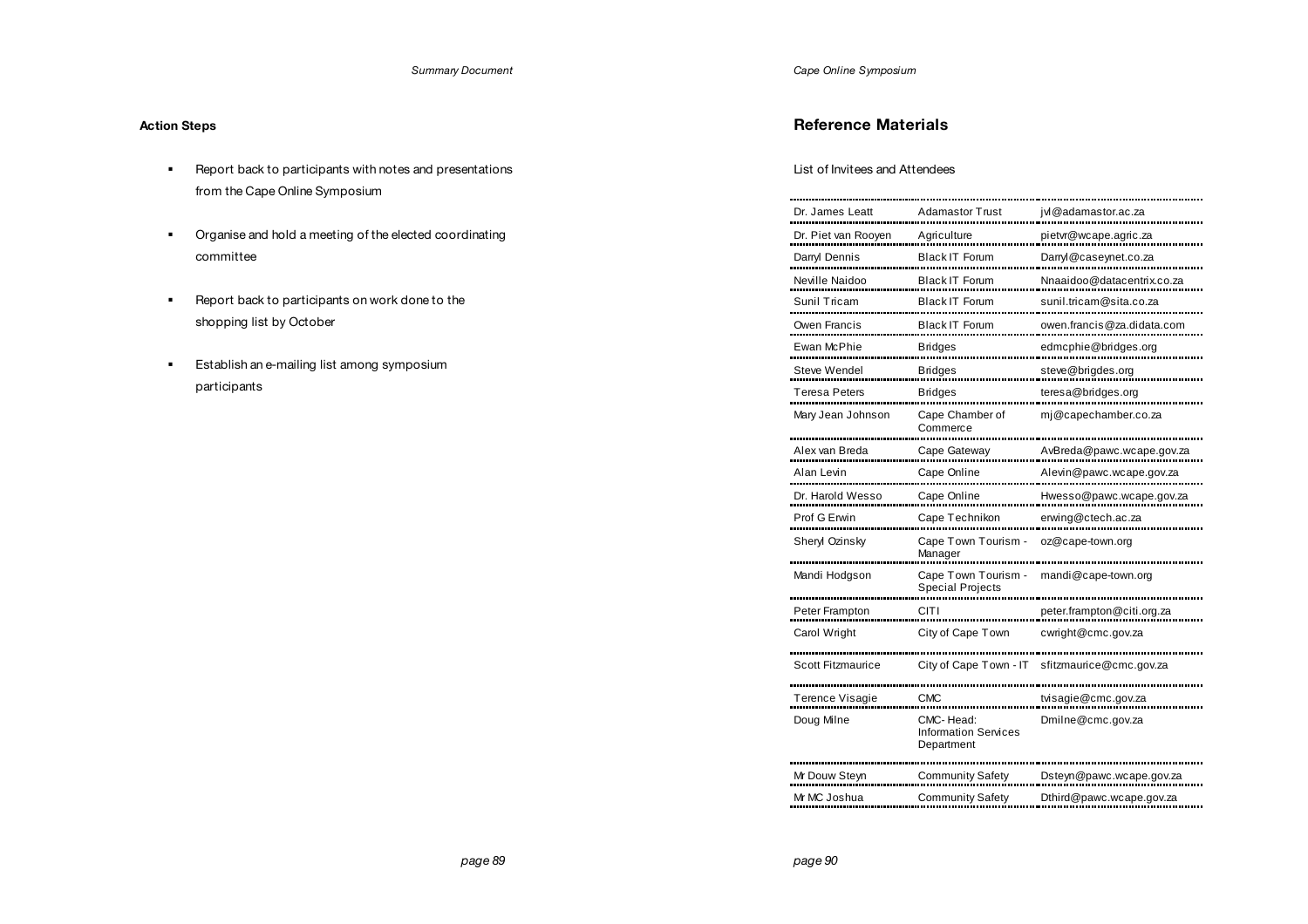|  | Cape Online Symposium |
|--|-----------------------|
|  |                       |

| Marius Paulse       | Department of<br>Agriculture                                  | mariusp@wcape.agric.gov.za                        |
|---------------------|---------------------------------------------------------------|---------------------------------------------------|
| Andile Ncaba        | Department of<br>Communications                               | director@doc.pwv.gov.za                           |
| Envir Fraser        | Department of<br>Communications                               | envir@doc.pwv.gov.za                              |
| Mr Dillo Tlokwe     | Department of<br>Communications                               | dillo@doc.pwv.gov.za                              |
| Mr Mongesi          | Department of<br>Communications                               | mongesi@doc.pwv.gov.za                            |
| Elijah Masinga      | Department of<br>Communications:<br>Senior Manager            | palisa@doc.gov.za                                 |
| Palisa Banda        | Department of<br>Communications:<br>Website Manager           | palisa@doc.gov.za                                 |
| Carel Du Preez      | Department of<br>Economic Affairs,<br>Agriculture and Tourism | Cdupreez@pawc.wcape.gov.za                        |
| Dr. Laurine Platzky | Department of<br>Economic Affairs,<br>Agriculture and Tourism | Lplatzky@pawc.wcape.gov.za                        |
| Nhlanhla B Mlitwa   | Department of<br>Education                                    | nbwmlitwa@bridges.org                             |
| Mike Chiles         | Department of<br>Education (Info & Tech<br>Services)          | Mchiles@pawc.wcape.gov.za                         |
| Henry Paulse        | Department of<br>Environment, Culture<br>and Sport            | Mpaulse@pawc.wcape.gov.za                         |
| Mr T Tolmay         | Department of<br>Environment, Culture<br>and Sport            | Ttolmay@pawc.wcape.gov.za                         |
| Stephan Wehmeyer    | Department of<br>Environment, Culture<br>and Sport            | swehmeye@pawc.wcape.gov.za                        |
| <b>Stuart Bowes</b> | Department of<br>Environment, Culture<br>and Sport            | Sbowes@pawc.wcape.gov.za                          |
| Susan Truter        | Local Government and<br>Housing                               | Department of Planning, struter@pawc.wcape.gov.za |

| Alan Hirsch            | Department of Trade<br>and Industry                         | Alan@dti.pwv.gov.za                              |
|------------------------|-------------------------------------------------------------|--------------------------------------------------|
| Dave Kaplan            | Department of Trade<br>and Industry                         | Dkaplan@dti.pwv.gov.za                           |
| Mr J van Heerden       | Department of<br>Transport                                  | Jyheerde@pawc.wcape.gov.za                       |
| Carien Pelser          |                                                             | Department of Treasury cpelser@pawc.wcape.gov.za |
|                        |                                                             |                                                  |
| Nigel Gwynne-Evans     | Dept of Economic<br>Affairs, Agriculture and<br>Tourism     | Ngwynne@pawc.wcape.gov.za                        |
| Mr L Malema            | <b>DPSA</b>                                                 | francis@dpsa.gov.za                              |
| Mr R Ramaite           | DPSA                                                        | marlize@dpsa.gov.za                              |
|                        |                                                             |                                                  |
| Mr CJ Fourie           | Education                                                   | Lgerber@pawc.wcape.gov.za                        |
| Kurt Ackermann         | Expert guest                                                | kurt@imagineer.cc                                |
| Mr T Mokgatte          | Gauteng Online                                              |                                                  |
| lan Douglas            | Joint Marketing Initiative ird@iafrica.com                  |                                                  |
| Alixe Louwenhirst      |                                                             | Khanya - Department of Alowen@pawc.wcape.gov.za  |
|                        | Education                                                   |                                                  |
| <b>Brian Schreuder</b> | Education                                                   | Khanya - Department of Bschreuder@wcape.gov.za   |
| Hennie Mentz           | Education                                                   | Khanya - Department of Hmentz@pawc.wcape.gov.za  |
| Kobus Van Wyk          | Education                                                   | Khanya - Department of Kvanwyk@pawc.wcape.gov.za |
| Craig Mitchell         | <b>Local Government</b><br>Development - Assist<br>Director | cmitchel@pawc.wcape.gov.za                       |
| Chris Prins            | Media Liaison                                               | cprins@pawc.wcape.gov.za                         |
| Andra Mostert          | Nature Conservation                                         | amostert@pawc.wcape.gov.za                       |
|                        |                                                             |                                                  |
| Engela Botes           | Nature Conservation                                         | ebotes@pawc.wcape.gov.za                         |
|                        |                                                             |                                                  |
| Neil Barnard           | PAWC                                                        | Nbamard@pawc.wcape.gov.za                        |
| Rob Engela             | <b>PAWC: IT</b>                                             | Rengela@pawc.wcape.gov.za                        |
| Alan Williams          | <b>PAWC: IT</b>                                             | alanw@pawc.wcape.gov.za                          |
| Augie De Freitas       | PAWC: IT - Education                                        | Adefreitas@pawc.wcapw.gov.za                     |
|                        |                                                             |                                                  |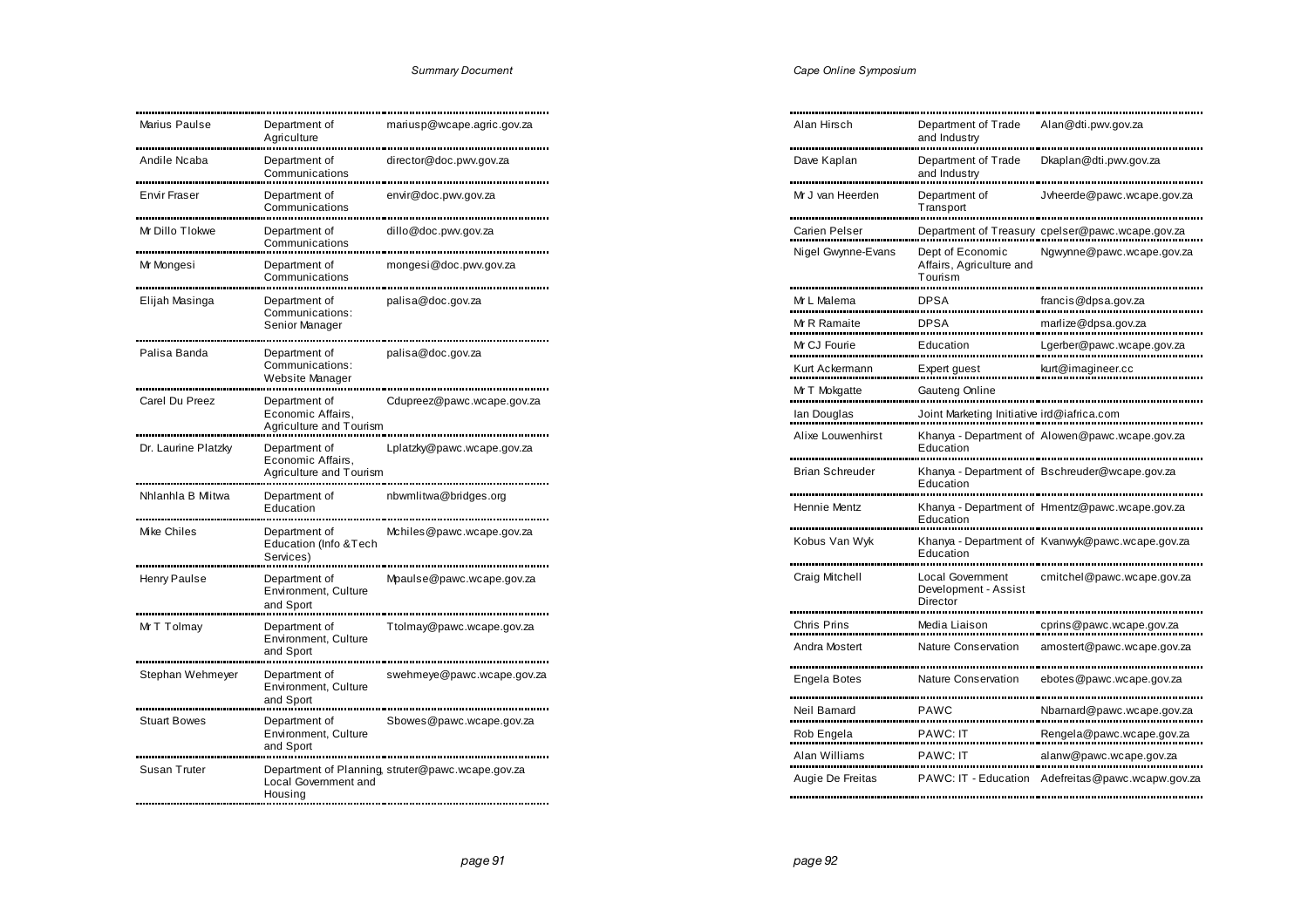| Basil Heald            | PAWC: Web Team                                      | Bheald@pawc.wcape.gov.za                      |
|------------------------|-----------------------------------------------------|-----------------------------------------------|
| <b>Adrian Sayers</b>   | Provincial Development prodc@iafrica.com<br>Council |                                               |
| Raven Naidoo           | Radian                                              | raven@radian.co.za                            |
| Ms V Petersen          | <b>Social Services</b>                              | VIpeters@pawc.wcape.gov.za                    |
| Mr Bekker              | Stellenbosch University data1stellenbosch.org       |                                               |
| Duncan Martin          | Tenet                                               | dhm@tenet.ac.za                               |
| Gugulethu Mashifane    | Trade & Investment SA gugum@tisa.org.za<br>(TISA)   |                                               |
| Shahid Solomon         | Unicity - Economic<br>Affairs                       | sdsolomon@cmc.gov.za                          |
| Brian Youngblood       | Unicity - IT                                        | Byoungblood@capetown.gov.za                   |
| Nirvesh Sooful         | Unicity - IT                                        | Nsooful@capetown.gov.za                       |
| Glen Arendse           | <b>UWC</b>                                          | garendse@uwc.ac.za                            |
| Prof S Walters         | <b>UWC</b>                                          | ferris@iafrica.com                            |
| Stephen Marquard       | <b>WCape Schools</b><br>Network                     | scm@schoolnet.org.za                          |
| Keith Nicole           | WECLOGO                                             | Weclogo@iafrica,com                           |
| Janet Cronjé           | Wesgro                                              | Janet@wesgro.org.za                           |
| Lynn Layman            | Wesgro                                              | Lynn@wesgro.org.za                            |
| Nazmy Daniels          | Wesgro                                              | nazmie@wesgro.org.za                          |
| Roland Hein            | Wesgro                                              | roland@wesgro.org.za                          |
| <b>Wolfgang Thomas</b> | Wesgro                                              | Wht@wesgro.org.za                             |
| Brendan Valkenburg     | Wesgro: Database<br>Administrator                   | Bvalkenberg@wesgro.org.za                     |
| Jolene Rabe            | <b>West Coast District</b><br>Municipality          | tourism@capewestcoast.org                     |
| Anneline Kriel         |                                                     | Western Cape Tourism Anneline@capetourism.org |
| Faye Reagon            | Western Cape Tourism faye@capetourism.org           |                                               |

### What Is A Portal?

*By Tahzier Isaacs, e-business manager, Sybase SA* 

Everyone has a different view of what the term portal encompasses, but simply stated, portals are Web sites targeted at specific groups and communities.

Every vendor and user has a different definition of the term "portal". Many vendors claim to have a portal product when all they really have is a Web-enabled application. Many users want a portal and do not have a clue what they are going to do with it. The volume of hype, mostly generated by vendors, causes the issue of portals to be one of the most confused and confusing in IT.

# Portal power

"The bottom line is that there are many legitimate types of portals."

Simply stated, portals are Web sites targeted at specific groups and communities. They provide content aggregation or delivery of information relevant to the group; collaboration and community services; and services or applications appropriate to the target market - all delivered in a highly personalised manner.

Many vendors have used the term portal loosely to describe a Web-enabled version of their product. Legitimate categories of portals include:

• Megaportals: The original portals on the Internet - those that began as search engines and rapidly evolved into megaportals such as Yahoo, Lycos and America Online.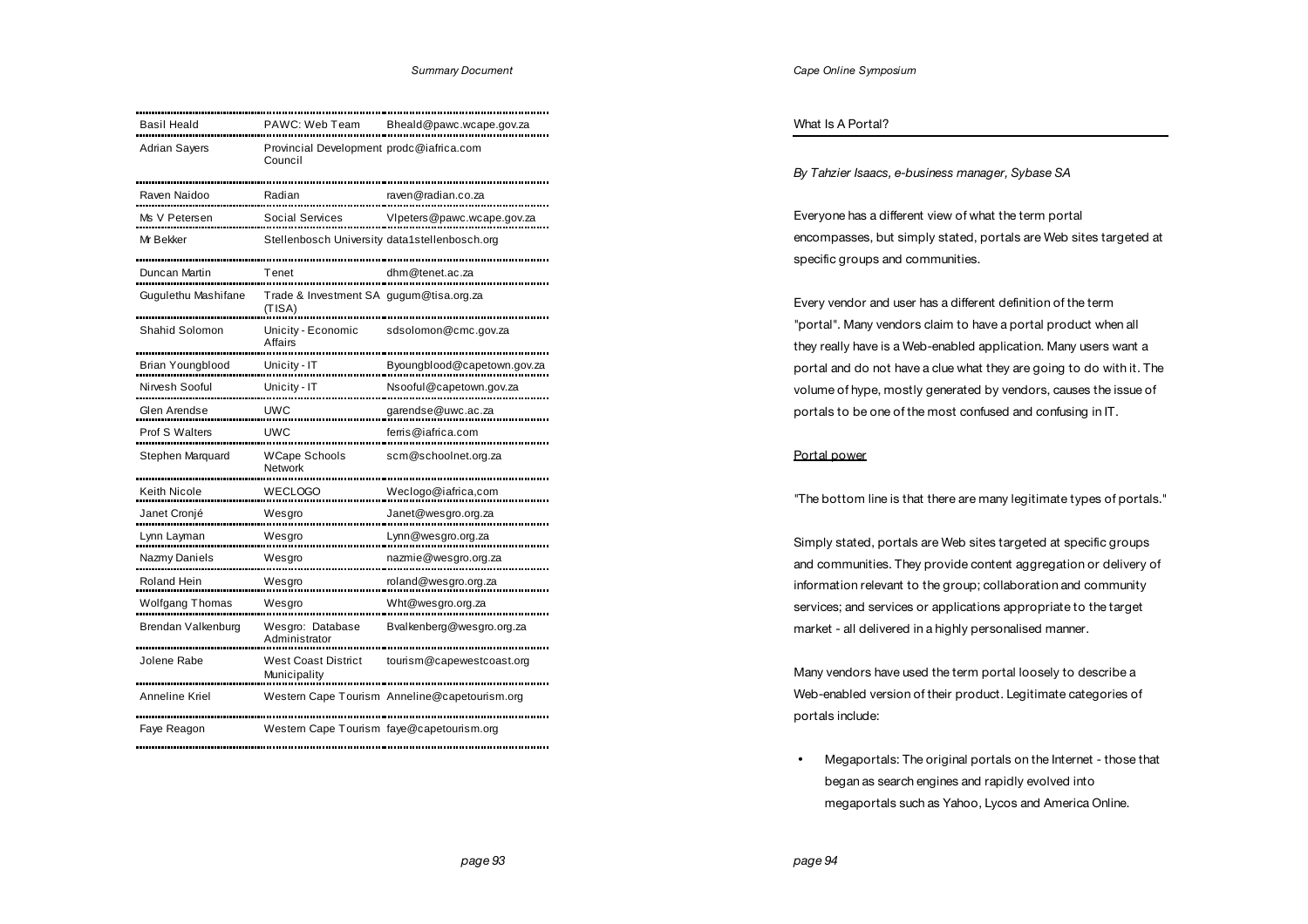They address the entirety of the Internet as opposed to a specific community of interest. An important aspect of megaportals is their impact on the traditional media as a point of significant convergence (media companies buying megaportals, or megaportals acquiring media firms). Thus, the megaportals are becoming another channel for delivery of traditional media content.

- Vertical portals: These are sometimes referred to as niche portals, or "vortals", and are small or narrow in scope. They serve specific, targeted interest groups or markets - such as healthcare (http://www.ehealthcare.co.za/) or women's issues (http://www.ivillage.com/) - that are subsets of the Internet. There is a vertical portal for practically every niche audience on the Web, and every niche market typically has more than one vertical portal. Whereas the number of megaportals will shrink over time, vertical portals are proliferating at a rapid pace.
- Business-to-business (B2B) portals: These provide electronic marketplaces that give all the players in these markets the opportunity to communicate digitally with each other. With the requisite amount of compatibility between the systems involved, the B2B portal can execute transactions between members who wish to buy and sell, and at its highest end, the portal becomes a market-specific hub capable of dynamically integrating multiple supply chains and partners on demand. B2B portals deliver market-specific information by providing access to industry directories, product databases, discussion forums, articles and industry-specific bulletin boards. They can also act as matchmakers between

multiple buyers and suppliers through the use of auctions and reverse auctions.

- Enterprise portals: These are portals deployed for the benefit of a single enterprise in order to deal with the "touch points" of the enterprise. These touch points may be internal (employees accessing human resource policies) or external (eg customers, suppliers and trading partners seeking information or wanting to transact). Anyone who needs to use the IT resources of the enterprise can do so via the enterprise portal. Because enterprise portals deal with a variety of communities of interest, they are multi-directional and face both internally and externally to the enterprise. In some cases there are multiple logical portals under a single portal server. Horizontal enterprise portals cover the breadth of information, applications and processes of the enterprise, while vertical enterprise portals focus on a specific business process, function or application.
- Portal products: These are technologies that started out as enterprise information portals, intranet portals and corporate portals, and they are now generally called enterprise portals. These products are used to build various types of portals. However, it is important not to confuse the use of a technology with the technology itself. Various uses of the term "portal" do not fit the Gartner definition, but have seen general industry adoption (voice portals, for example). The terms "executive portal" and "knowledge portal" have also come into use but in truth, these are just enterprise portals in disguise.